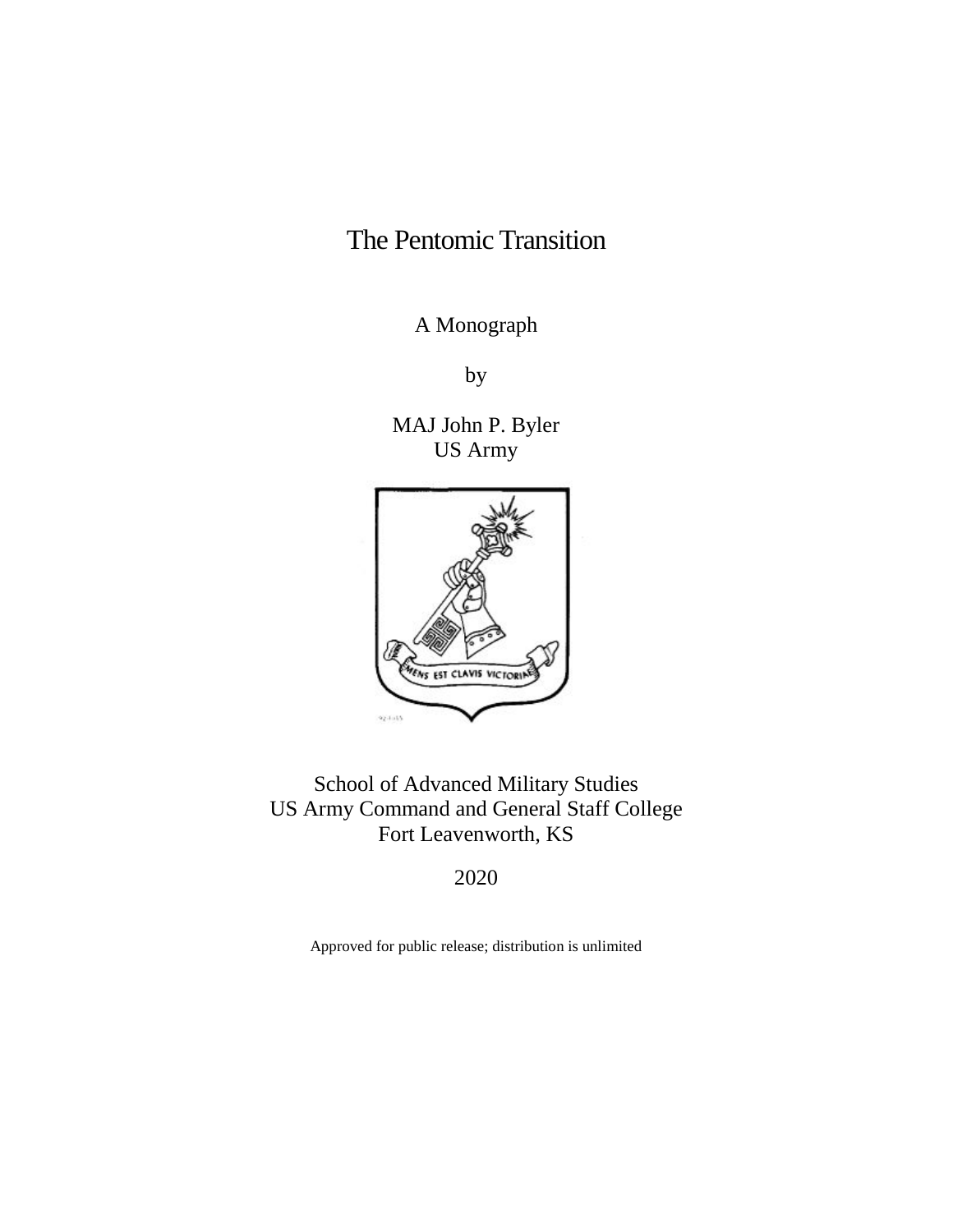## **REPORT DOCUMENTATION PAGE**

*Form Approved OMB No. 0704-0188*

Public reporting burden for this collection of information is estimated to average 1 hour per response, including the time for reviewing instructions, searching existing data<br>sources, gathering and maintaining the data nee

|                                                                                                                    | 1. REPORT DATE (DD-MM-YYYY)                      |              | 2. REPORT TYPE                                            |                                 | 3. DATES COVERED (From - To)                                                                                      |  |  |
|--------------------------------------------------------------------------------------------------------------------|--------------------------------------------------|--------------|-----------------------------------------------------------|---------------------------------|-------------------------------------------------------------------------------------------------------------------|--|--|
| 21-05-2020                                                                                                         |                                                  | Monograph    |                                                           |                                 | <b>JUN 2019 - MAY 2020</b>                                                                                        |  |  |
| <b>4. TITLE AND SUBTITLE</b>                                                                                       |                                                  |              |                                                           |                                 | <b>5a. CONTRACT NUMBER</b>                                                                                        |  |  |
|                                                                                                                    | The Pentomic Transition                          |              |                                                           |                                 |                                                                                                                   |  |  |
|                                                                                                                    |                                                  |              |                                                           |                                 | <b>5b. GRANT NUMBER</b>                                                                                           |  |  |
|                                                                                                                    |                                                  |              |                                                           |                                 |                                                                                                                   |  |  |
|                                                                                                                    |                                                  |              |                                                           |                                 |                                                                                                                   |  |  |
|                                                                                                                    |                                                  |              |                                                           |                                 | <b>5c. PROGRAM ELEMENT NUMBER</b>                                                                                 |  |  |
|                                                                                                                    |                                                  |              |                                                           |                                 |                                                                                                                   |  |  |
| 6. AUTHOR(S)                                                                                                       |                                                  |              |                                                           |                                 | <b>5d. PROJECT NUMBER</b>                                                                                         |  |  |
|                                                                                                                    |                                                  |              |                                                           |                                 |                                                                                                                   |  |  |
| MAJ John P. Byler                                                                                                  |                                                  |              |                                                           |                                 | <b>5e. TASK NUMBER</b>                                                                                            |  |  |
|                                                                                                                    |                                                  |              |                                                           |                                 |                                                                                                                   |  |  |
|                                                                                                                    |                                                  |              |                                                           |                                 | <b>5f. WORK UNIT NUMBER</b>                                                                                       |  |  |
|                                                                                                                    |                                                  |              |                                                           |                                 |                                                                                                                   |  |  |
|                                                                                                                    |                                                  |              | 7. PERFORMING ORGANIZATION NAME(S) AND ADDRESS(ES)        |                                 | 8. PERFORMING ORG REPORT                                                                                          |  |  |
|                                                                                                                    | <b>US Army Advanced Military Studies Program</b> |              |                                                           |                                 | <b>NUMBER</b>                                                                                                     |  |  |
|                                                                                                                    | <b>ATTN: ATZL-SWD-GD</b>                         |              |                                                           |                                 |                                                                                                                   |  |  |
|                                                                                                                    | Fort Leavenworth, KS 66027-2301                  |              |                                                           |                                 |                                                                                                                   |  |  |
|                                                                                                                    |                                                  |              | 9. SPONSORING / MONITORING AGENCY NAME(S) AND ADDRESS(ES) |                                 | <b>10. SPONSOR/MONITOR'S</b>                                                                                      |  |  |
|                                                                                                                    | <b>Advanced Military Studies Program</b>         |              |                                                           |                                 | <b>ACRONYM(S)</b>                                                                                                 |  |  |
|                                                                                                                    |                                                  |              |                                                           |                                 | 11. SPONSOR/MONITOR'S REPORT                                                                                      |  |  |
|                                                                                                                    |                                                  |              |                                                           |                                 | <b>NUMBER(S)</b>                                                                                                  |  |  |
|                                                                                                                    | <b>12. DISTRIBUTION / AVAILABILITY STATEMENT</b> |              |                                                           |                                 |                                                                                                                   |  |  |
|                                                                                                                    |                                                  |              | Approved for Public Release; Distribution is Unlimited    |                                 |                                                                                                                   |  |  |
| <b>13. SUPPLEMENTARY NOTES</b>                                                                                     |                                                  |              |                                                           |                                 |                                                                                                                   |  |  |
|                                                                                                                    |                                                  |              |                                                           |                                 |                                                                                                                   |  |  |
| <b>14. ABSTRACT</b>                                                                                                |                                                  |              |                                                           |                                 |                                                                                                                   |  |  |
| This paper examines what the Army learned as it transformed to operate on a nuclear battlefield, and what          |                                                  |              |                                                           |                                 |                                                                                                                   |  |  |
|                                                                                                                    |                                                  |              |                                                           |                                 | elements of that transformation were and were not effective. In the examination of the lessons learned during the |  |  |
|                                                                                                                    |                                                  |              |                                                           |                                 | Pentomic transformation, three interwoven areas are prevalent in their continued impact: the lessons of doctrinal |  |  |
|                                                                                                                    |                                                  |              |                                                           |                                 | changes and how we innovated and attempted to adapt to a problem; how the atomic vision of future combat          |  |  |
| meshed with the technological acquisitions and the capabilities pursued by the Army; the recruitment,              |                                                  |              |                                                           |                                 |                                                                                                                   |  |  |
| conscription, and retention of the personnel needed for the Army to fight in a new way with highly technical       |                                                  |              |                                                           |                                 |                                                                                                                   |  |  |
| weapons. What the Army learned about fighting on a nuclear battlefield, ultimately confirms the dialectic between  |                                                  |              |                                                           |                                 |                                                                                                                   |  |  |
| society, the people in its military, the tools they must use, and the way they use them. An army transition cannot |                                                  |              |                                                           |                                 |                                                                                                                   |  |  |
|                                                                                                                    |                                                  |              |                                                           |                                 | occur in a vacuum, and the transaction between the nation and the military in that transition is a continuous and |  |  |
| complex interchange.                                                                                               |                                                  |              |                                                           |                                 |                                                                                                                   |  |  |
| <b>15. SUBJECT TERMS</b>                                                                                           |                                                  |              |                                                           |                                 |                                                                                                                   |  |  |
|                                                                                                                    |                                                  |              | Pentomic, transition, doctrine, technology, personnel     |                                 |                                                                                                                   |  |  |
|                                                                                                                    |                                                  |              |                                                           |                                 |                                                                                                                   |  |  |
| <b>16. SECURITY CLASSIFICATION OF:</b><br><b>17. LIMITATION</b><br><b>18. NUMBER</b>                               |                                                  |              |                                                           | 19a. NAME OF RESPONSIBLE PERSON |                                                                                                                   |  |  |
|                                                                                                                    |                                                  |              | OF ABSTRACT                                               | <b>OF PAGES</b>                 | MAJ John P. Byler                                                                                                 |  |  |
| a. REPORT                                                                                                          | b. ABSTRACT                                      | c. THIS PAGE |                                                           |                                 | 19b. PHONE NUMBER (include area code)                                                                             |  |  |
| (U)                                                                                                                | (U)                                              | (U)          | (U)                                                       | XX                              |                                                                                                                   |  |  |

**Standard Form 298 (Rev. 8-98) Prescribed by ANSI Std. Z39.18**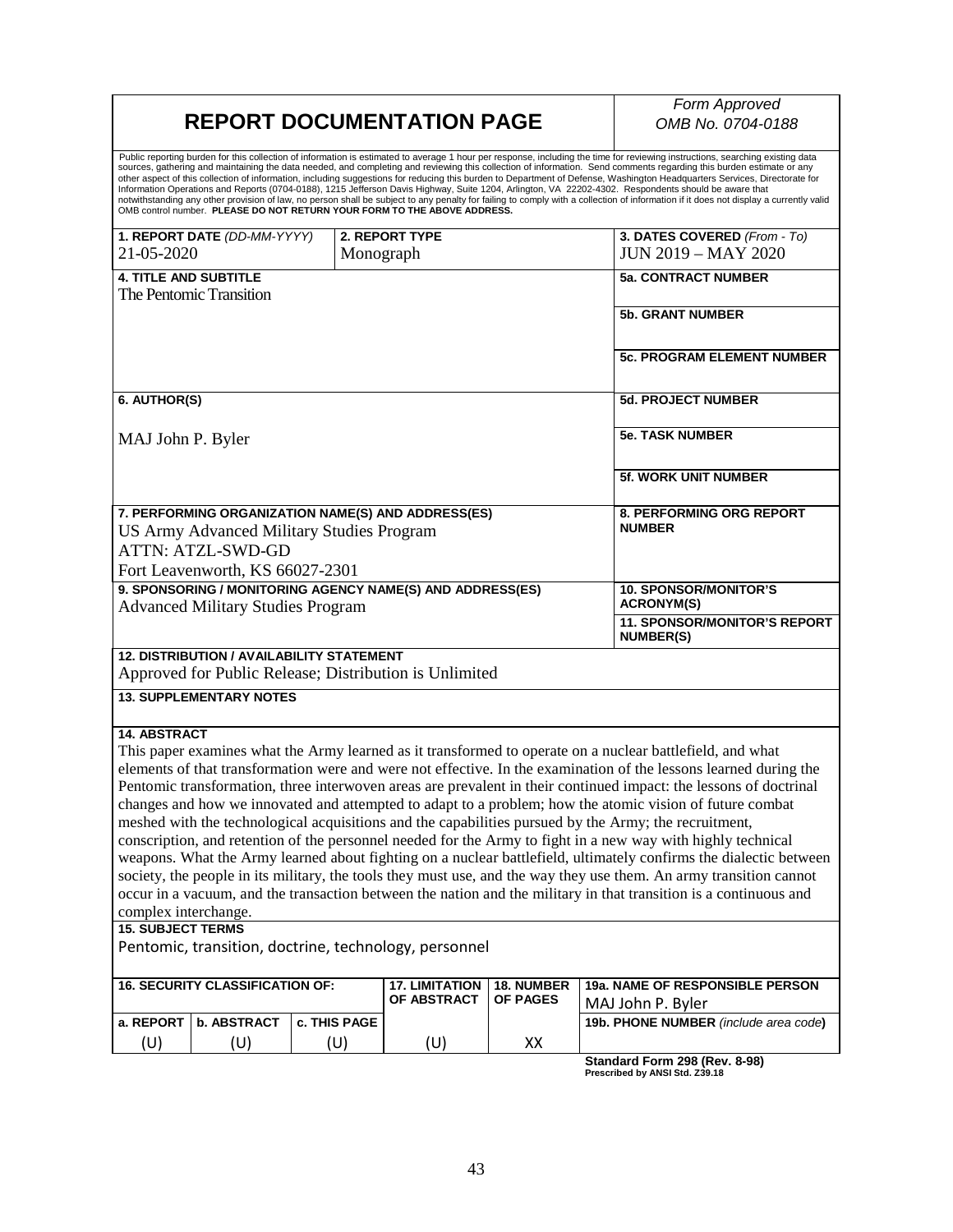### Monograph Approval Page

Name of Candidate: MAJ John P. Byler

Monograph Title: The Pentomic Transition

Approved by:

|                       | , Monograph Director |
|-----------------------|----------------------|
| John M. Curatola, PhD |                      |

\_\_\_\_\_\_\_\_\_\_\_\_\_\_\_\_\_\_\_\_\_\_\_\_\_\_\_\_\_\_\_\_\_\_, Seminar Leader

Barton L. Johnke, COL

\_\_\_\_\_\_\_\_\_\_\_\_\_\_\_\_\_\_\_\_\_\_\_\_\_\_\_\_\_\_\_\_\_\_, Director, School of Advanced Military Studies Brian A. Payne, COL

Accepted this 21st day of May 2020 by:

\_\_\_\_\_\_\_\_\_\_\_\_\_\_\_\_\_\_\_\_\_\_\_\_\_\_\_\_\_\_\_\_\_\_, Acting Director, Office of Degree Programs Prisco R. Hernandez, PhD

The opinions and conclusions expressed herein are those of the student author and do not necessarily represent the views of the US Army Command and General Staff College or any other government agency. (References to this study should include the foregoing statement.)

Fair use determination or copyright permission has been obtained for the inclusion of pictures, maps, graphics, and any other works incorporated into this manuscript. A work of the US government is not subject to copyright, however further publication or sale of copyrighted images is not permissible.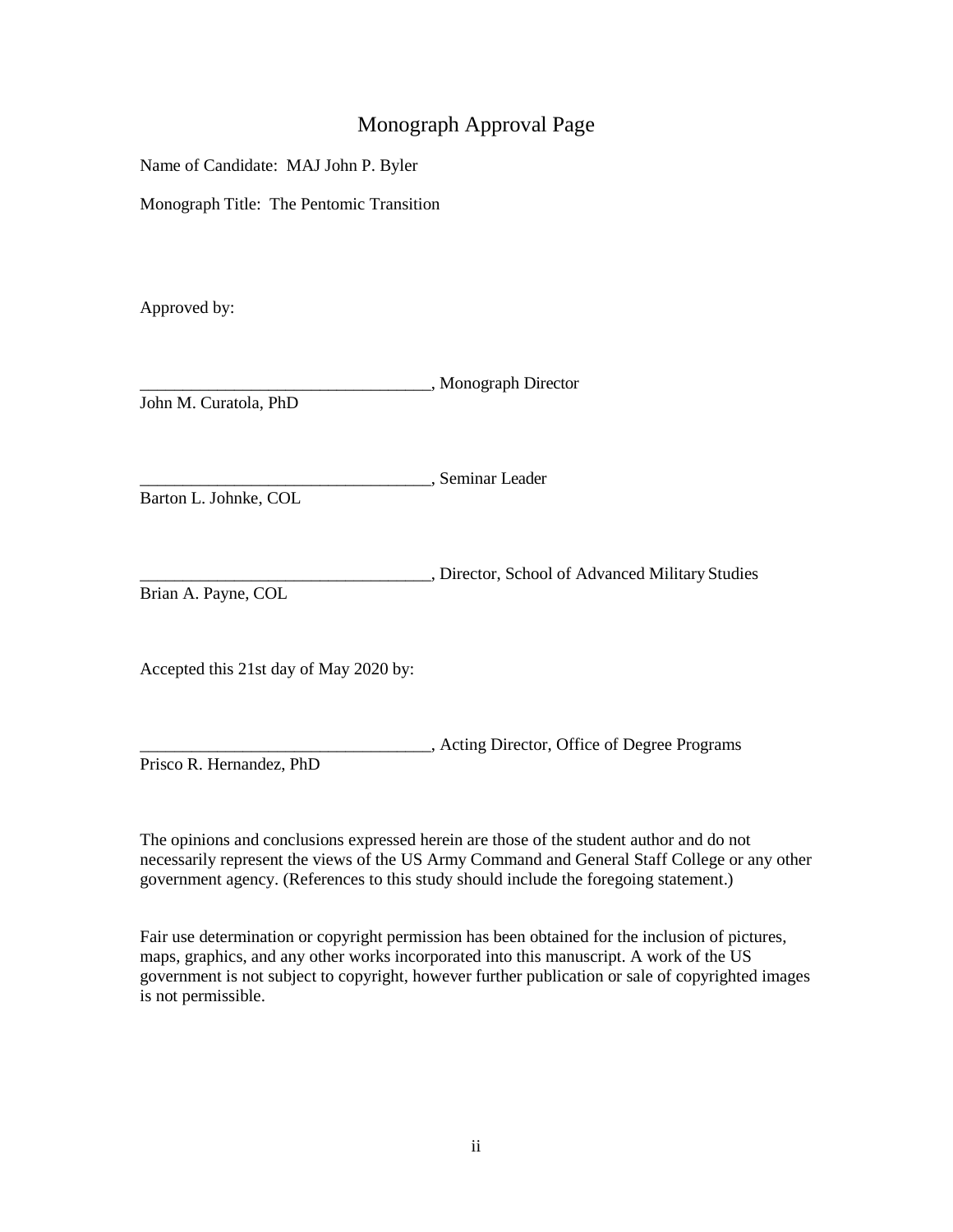#### Abstract

The Pentomic Transition, by MAJ John P. Byler, 39 pages.

This paper examines what the Army learned as it transformed to operate on a nuclear battlefield, and what elements of that transformation were and were not effective. In the examination of the lessons learned during the Pentomic transformation, three interwoven areas are prevalent in their continued impact: the lessons of doctrinal changes and how we innovated and attempted to adapt to a problem; how the atomic vision of future combat meshed with the technological acquisitions and the capabilities pursued by the Army; the recruitment, conscription, and retention of the personnel needed for the Army to fight in a new way with highly technical weapons. What the Army learned about fighting on a nuclear battlefield, ultimately confirms the dialectic between society, the people in its military, the tools they must use, and the way they use them. An army transition cannot occur in a vacuum, and the transaction between the nation and the military in that transition is a continuous and complex interchange.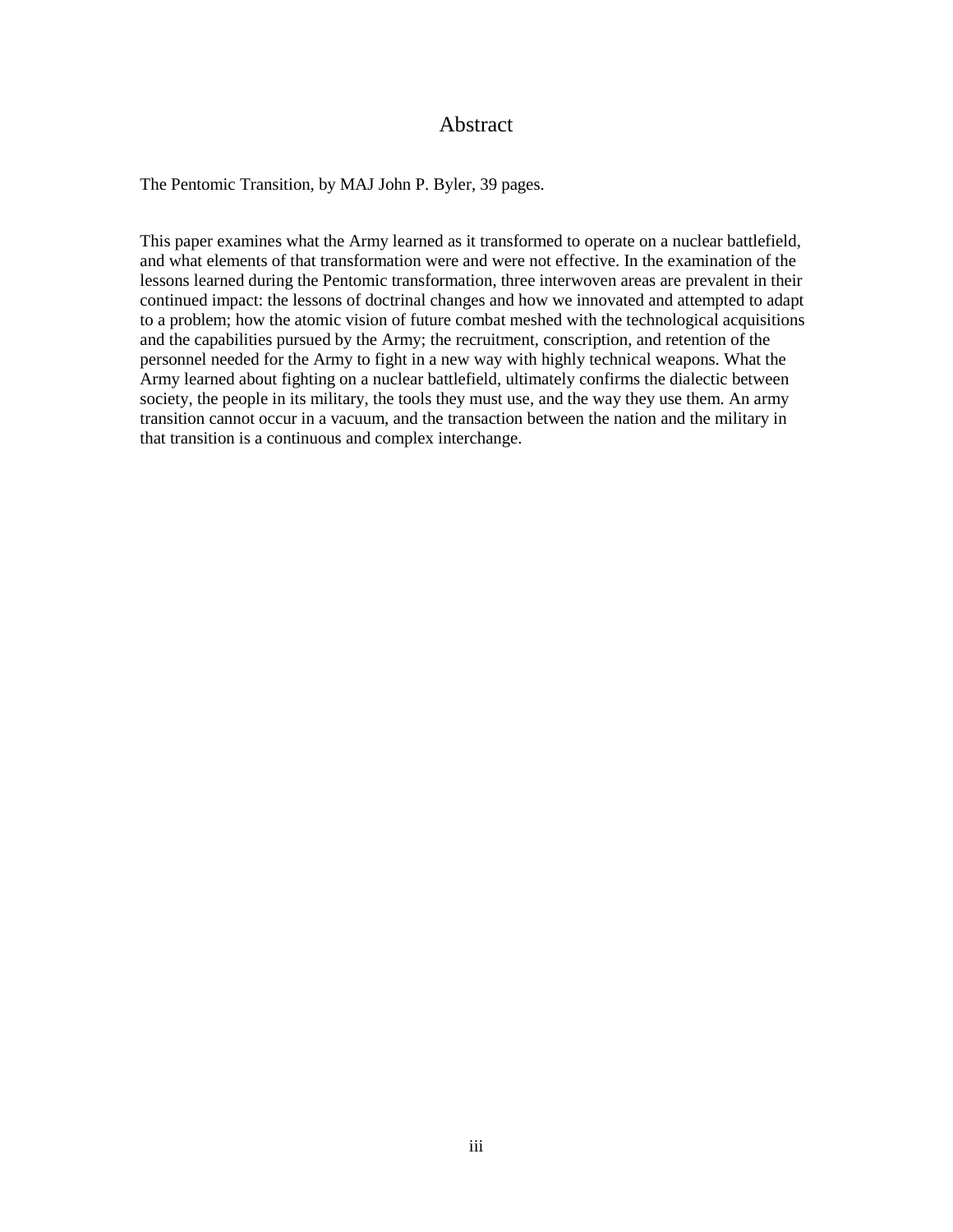## Contents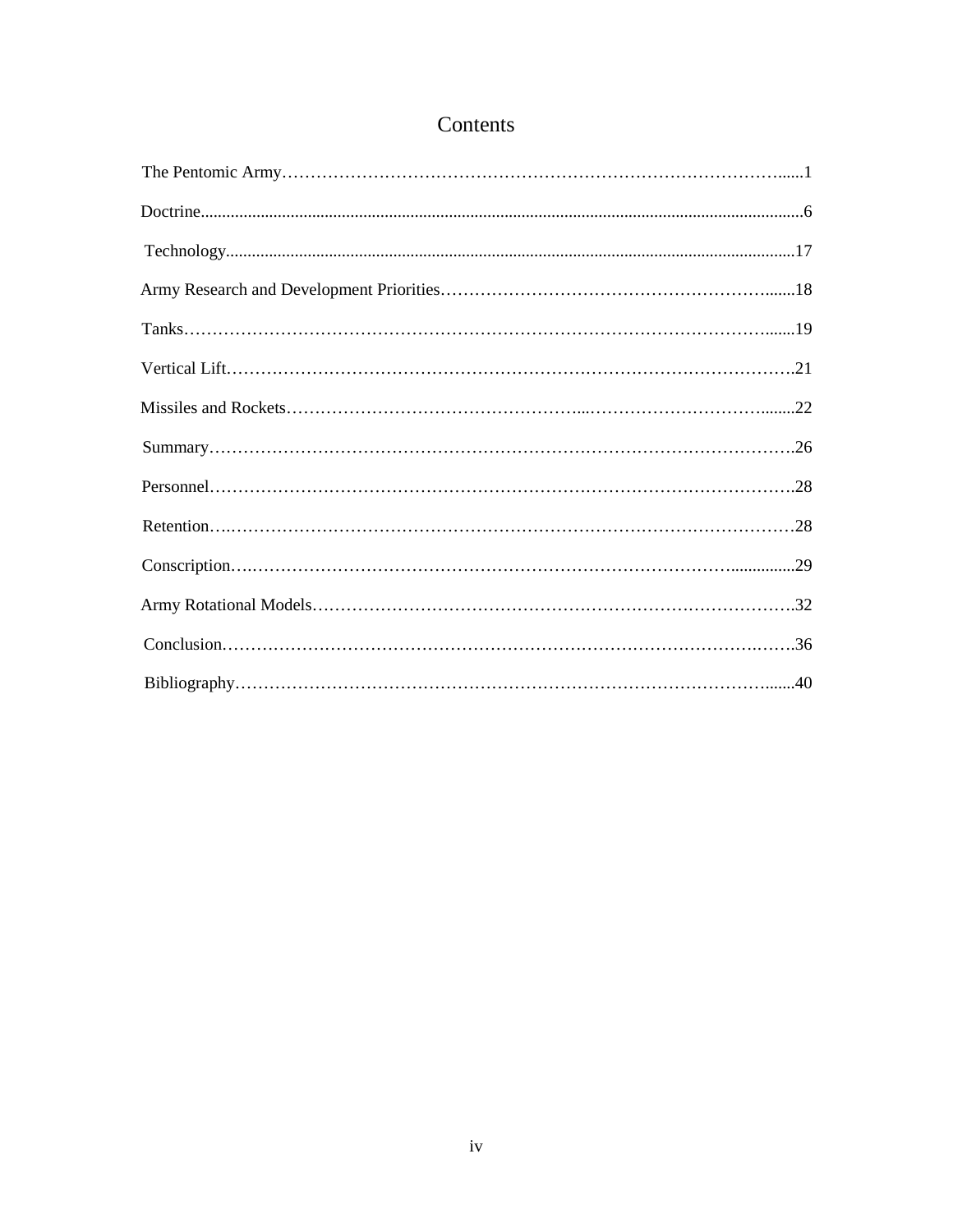#### The Pentomic Army

Soldiers crouched in fighting positions on a hot, dry Nevada day in the Yucca Flats about seventy miles northwest of Las Vegas. Vehicles, weapons, and mannequins lay scattered on the desert floor in front of them. Beyond the equipment a 300-foot tower stood holding a nuclear bomb. The flash of a 51.5 kiloton nuclear weapon preceded the ground shock wave by six seconds as volunteers huddled in two trenches 2,000 meters away. This is the closest living people have been to a detonation of this size. Though the bomb was twice the size of Hiroshima or Nagasaki, all eight withstood the blast.<sup>1</sup> Another two kilometers behind them were two brigades of Soldiers who then attacked toward an objective just west of ground zero. This was part of the Desert Rock V exercises conducted in the Spring of 1953.<sup>2</sup> The Army was adapting to a world with atomic weapons.

To meet the threat of nuclear weapons on the battlefield and remain effective in the atomic era, the US Army transitioned into the Pentomic Army.<sup>3</sup> While never tested against an enemy, what the Army learned during this transition, continues to resonate today. As the Army reorients to Large Scale Combat Operations (LSCO) the lessons of the Pentomic era remain relevant.

<sup>&</sup>lt;sup>1</sup> Without immediate ill effect: these exposures likely had long term negative health effects. A 25 roentgen limit was set for each of these men for the duration of the exercise. Today 0.62 rem (rem is a roughly equivalent modern measure) is the estimated annual dose for a civilian, a single dose of 100 rem will cause nausea, a single dose of 500 rem is fatal if untreated; US Nuclear Regulatory Commission, *Radiation Protection and the NRC,* NUREG/BR-0322, Rev 1 (Washington, DC: Office of Public Affairs, 2010), 6.

<sup>2</sup> Final Report of Exercise. *Exercise Desert Rock V, Volume I – Operations*, 16 July 1953. Defense Technical Information Center Accession Number ADA 078559, 8.

<sup>&</sup>lt;sup>3</sup> The Pentomic Army was a restructuring of combat divisions from the familiar system of the Second World War to a battlegroup organization. Each division would have five battlegroups and each battlegroup would have five companies, each company five platoons. Pentomic comes from a combination of 'penta' meaning five and 'atomic' for the nuclear battlefield that inspired its design. In addition to the organizational changes of the Pentomic Army (wrought with problems) came associated doctrine, technology, and personnel changes that will be the focus of this monograph; A.J. Bacevich. *The Pentomic Era: The U.S. Army Between Korea and Vietnam* (Washington, DC: National Defense University Press, 1986), 5.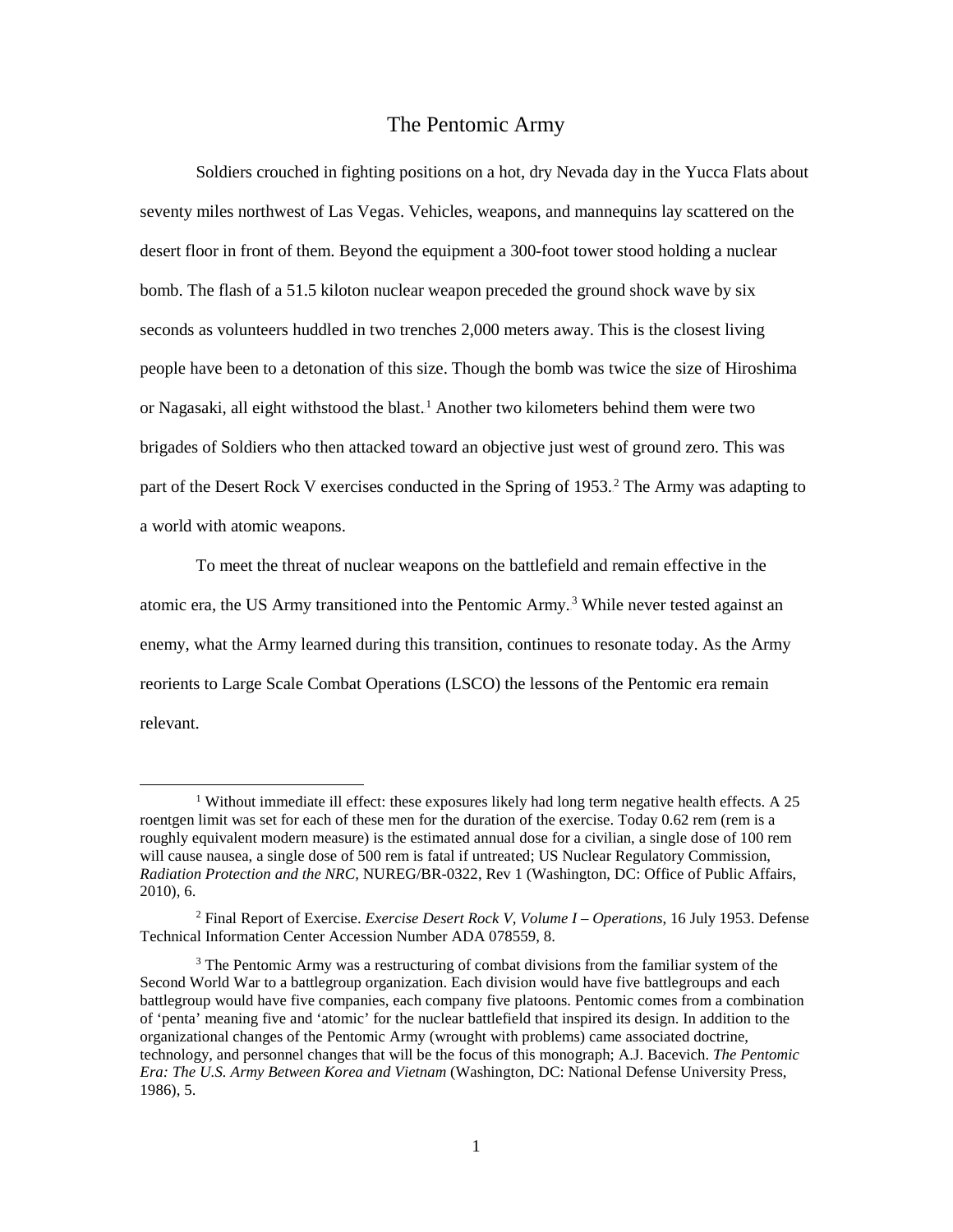The US Army is no stranger to transformation and adaptation. For much of American national history leading into the World Wars, the United States held a small, at times constabulary force principally concerned with the border defense. Surging to meet wartime manning requirements, the Army lived through the difficulties of mobilizing a large force during the Civil War, then again in the First World War. Though there had been significant developments in arms and the tools of warfare, the training, and skill needed to employ them were still relatively easy to learn and quick to train. The rapid formation of an officer corps during World War I was most challenging for the War Department throughout 1917 and 1918; leaders take time to train and develop.<sup>4</sup> In the Second World War, the United States again had to rapidly form a large army, with even more sophisticated instruments of war. Warfare in the Second World War was more complex, less so for the infantryman than for all the supporting combat arms, requiring more time and specialization. The detonation of the atomic weapons that ended the war were both a product of this increasing complexity and one of several factors that put the Army in crisis.

The crisis the Army faced was more complex than the Air Force's ability to destroy cities in a single sortie. The environment following the end of the Second World War was unprecedented in its complexity and rate of change. The American public expected a return to a small army following the conclusion of the conflict. Congress aimed to reduce defense expenditures while continuing to counter the growing Communist powers of Russia and China.<sup>5</sup> In the late 1940s, the Department of Defense believed that the United States atomic monopoly

<sup>4</sup> Richard S. Faulkner. *The School of Hard Knocks; Combat Leadership in the American Expeditionary Forces* (College Station, TX: Texas A&M University Press, 2012), 318-327.

<sup>5</sup> Later coined the 'peace dividend' in the 1990's.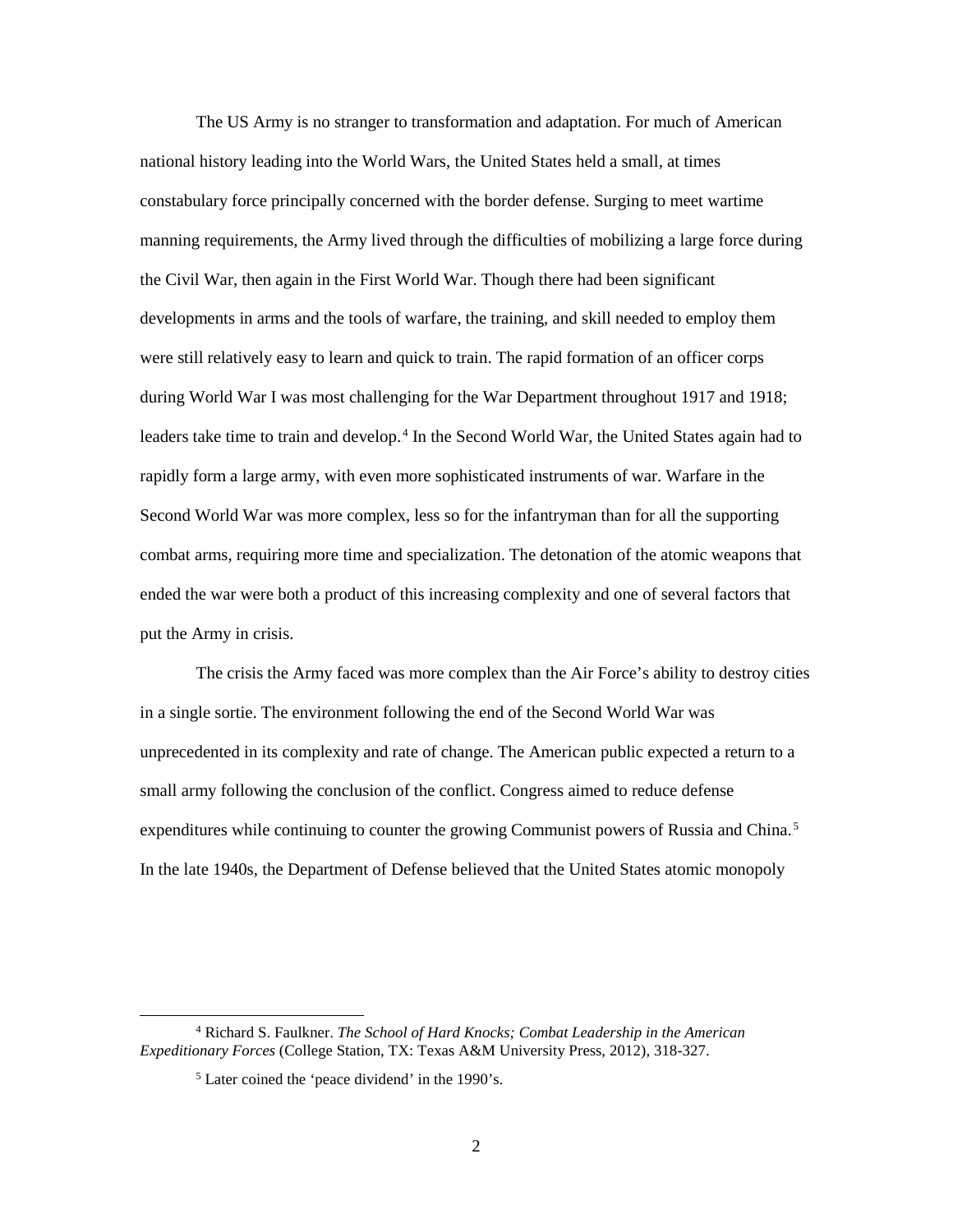would offset the large Soviet or Chinese numbers.<sup>6</sup> These are only a few of the kaleidoscopic array of forces working in the late 1940s and through the 1950s. The Department of Defense and Eisenhower Administration planned to use the Army as a continental defense force in a supporting role to the Air Force and Navy.<sup>7</sup> The Army needed to define itself in this context, and answer how to overcome the imposed budgetary and personnel restrictions while remaining effective, and capable of projecting American power on the ground.

The outbreak of the Korean War brought to light the devastating impacts five years could have on the highest performing, and well-proven combat force on the planet. Having cut from 8,267,000 to 554,000 in three years after the end of the Second World War, the Army was a skeleton of itself.<sup>8</sup> Fighting the North Korean Army was costly. The following intervention by the Chinese and the military stalemate that followed demonstrated that the world could not be secured with the Air Force, Navy, and nuclear weapons alone.<sup>9</sup> The Army concluded, in opposition to the doctrine that emerged from the Eisenhower administration, that ground forces were still relevant. The 'New Look' placed the Air Force as the predominant arm of the Department of Defense with the Navy a close second. For the Eisenhower administration, superior technology, long-range missiles, strategic bombers, and nuclear weapons would deter

 $6$  A belief in the scientific community was the destructive power of the atomic bomb in the late 1940s was limited to that of the Hiroshima and Nagasaki bombs. Further, that the scarcity of fissile material, expense, and bulkiness would mitigate the impact of atomic weapons. Doris M. Condit. *History of the Office of the Secretary of Defense: Volume II, the Test of War 1950-1953* (Washington, DC: Historical Office, Office of the Secretary of Defense, 1988) p. 2-6; Dr. Bernard Brodie, "Implications of Nuclear Weapons in Total War" in *Military Review,* Vol. 38, No. 3, June (Fort Leavenworth, KS: Command and General Staff College, 1958), 97.

<sup>7</sup> Brian McAllister Linn, *Elvis's Army: Cold War GIs and the Atomic Battlefield* (Cambridge, MA: Harvard University Press, 2016), 10.

<sup>8</sup> Brian McAllister Linn. *Elvis's Army: Cold War GIs and the Atomic Battlefield* (Cambridge, MA: Harvard University Press, 2016), 12.

<sup>&</sup>lt;sup>9</sup> T.R. Fehrenbach, *This Kind of War: The Classic Korean War History – 50<sup>th</sup> Anniversary Edition* (Washington, DC: Brassey's, 2000), ix.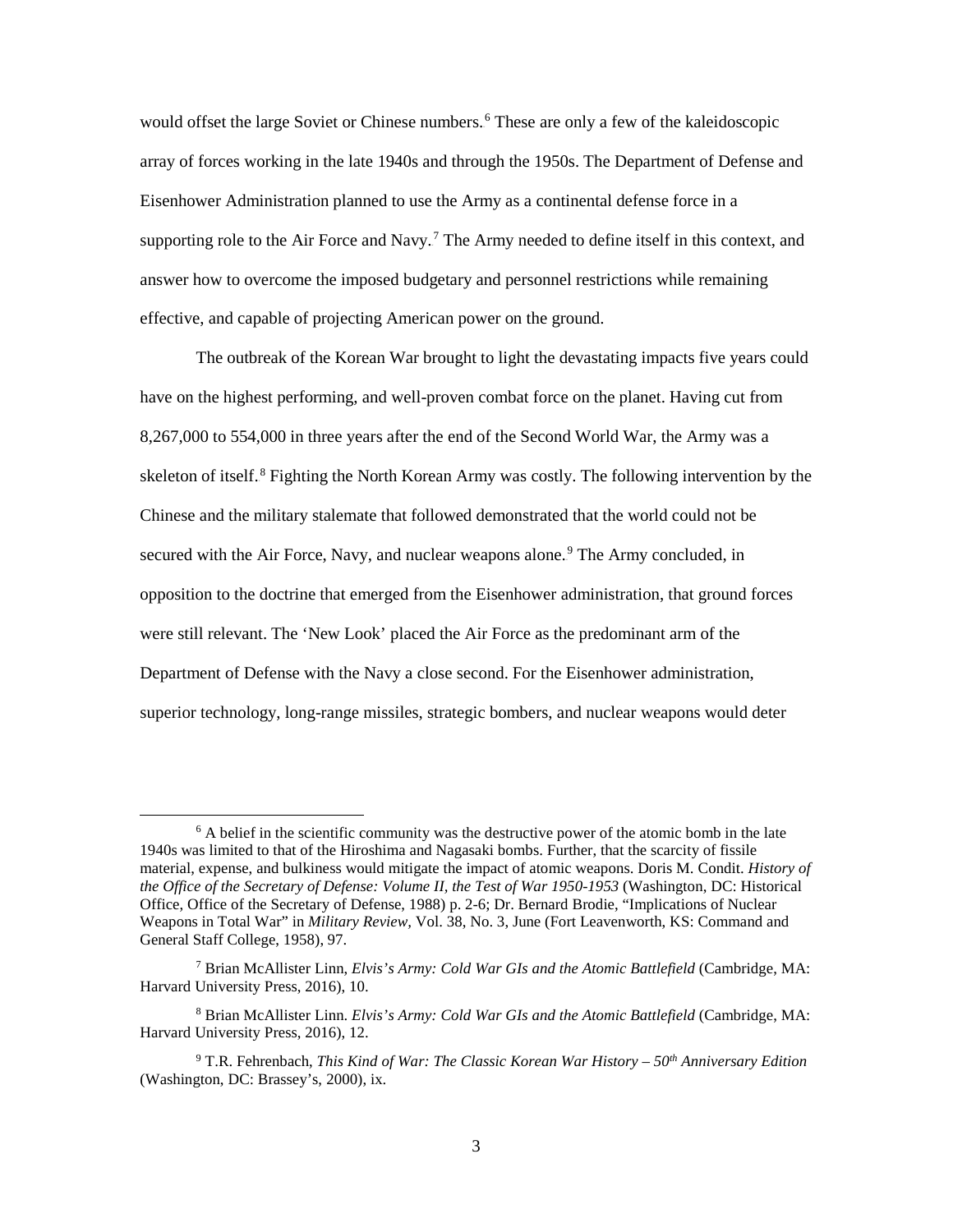future conflict. For the Army, this meant reducing numbers and cost while adopting new technology that would complicate personnel training and the maintenance of a growing inventory.

Though the United States did not employ nuclear weapons in Korea, their potential use was a serious consideration during the 1953 peace negotiations.<sup>10</sup> Tests in the Nevada desert were proving that nuclear weapons could be used in proximity to troops to gain a tactical advantage.<sup>11</sup> United States' policy of "Massive Retaliation" depended on the immediate use of the full US nuclear arsenal in response to Soviet aggression.<sup>12</sup> The Army did not fit with this national security policy. Rather than work to fit within the structure of the NSC 162/2, the Department of the Army envisioned a new way of fighting.

In 1954 the Army Vice Chief of Staff, Charles L. Bolte, postulated that the Army's new way of war would allow for discriminatory flexibility and center on initiative, self-reliance, and leadership. Fighting in highly mobile mechanized and airborne units, the Army would blitz deep in the enemy's rear and flanks in fast, with violent battles relying on the use of tactical nuclear weapons.<sup>13</sup> General Maxwell D. Taylor inherited this Army vision for a highly mobile atomic force, championed by the Army Chief of Staff, General Matthew B. Ridgeway. General Taylor announced the Army's transformation into the 'Pentomic' in October 1956. This directive transformed the Army from a combat-proven formation to a mostly untested organization that would last a little more than six years. However, it also provided an opportunity for expanded

<sup>&</sup>lt;sup>10</sup> Richard M. Leighton, *History of the Secretary of the Department of Defense: Volume III: Strategy, Money, and the New Look, 1953-1956* (Washington, DC: Historical Office, Office of the Secretary of Defense, 2001), 1-4.

<sup>&</sup>lt;sup>11</sup> Final Report of Exercise, Exercise Desert Rock V, Volume I – Operations. 16 July 1953. Defense Technical Information Center Accession Number ADA 078559, 14-15.

 $12$  The Soviet Union successfully tested their first Hydrogen bomb 12 August 1953, a little less than one year after the first successful United States 1 November 1952 'Mike Shot' thermonuclear bomb test.

<sup>13</sup> Brian McAllister Linn, *Elvis's Army: Cold War GIs and the Atomic Battlefield*. (Cambridge: Harvard University Press, 2016) p. 81.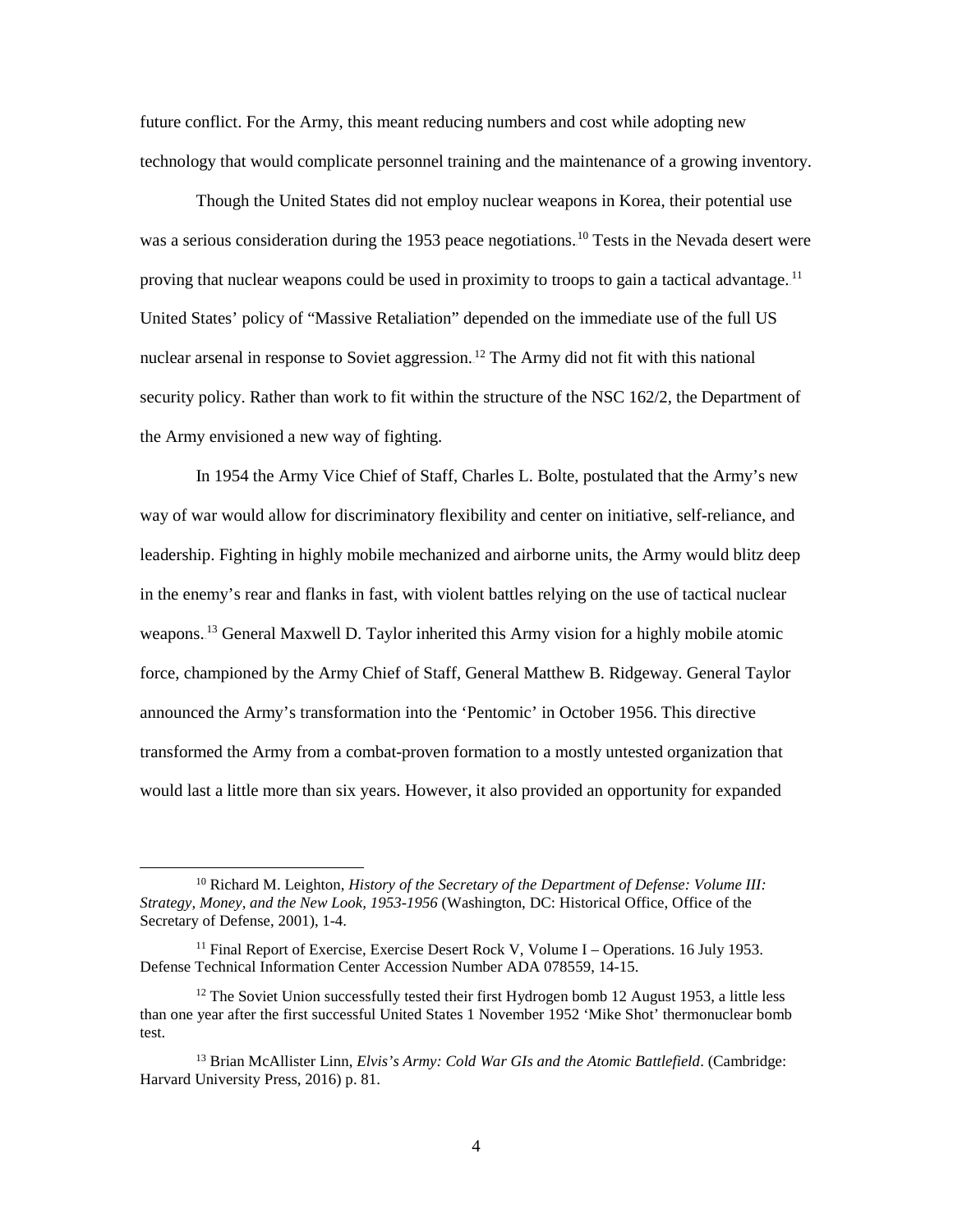innovation and testing to prepare for a nuclear war. The Army implemented this transformation with serious consideration of how to fight future wars and how best to operate in the atomic environment.

The Army of the 1950s did not train to fight in an unlimited nuclear war with the exchange of hundreds of high yield thermonuclear tipped Intercontinental Ballistic Missiles. The Army had a more nuanced vision of future conflict.<sup>14</sup> The Army thought it more likely that warfare would include the use of small atomic devices approximately the size of the Hiroshima bomb (20 kiloton) to gain a tactical advantage over the enemy. As such, the Army's focus was not in line with the policy of Massive Retaliation. The intended highly mobile and flexible nature the Pentomic organization was better suited for the "Flexible Response" policy under President John F. Kennedy.

This monograph will examine how the Army transformed to fight on a nuclear battlefield and what it learned. It will examine what elements of this transformation were or were not effective. In the examination of the Pentomic transformation and lessons learned, three interwoven areas are most prevalent: the lessons of doctrinal changes and how the Army innovated and attempted to adapt to a problem; how the atomic vision of future combat meshed with the technological acquisitions and the capabilities pursued by the Army; the recruitment, conscription, and retention of the personnel needed for the Army to fight in a new way with highly technical weapons. What we learned about fighting on a nuclear battlefield, ultimately confirms the dialectic between the nation, the people in its military, the tools they must use, and the way they will use them on the international stage. These elements endure today as the Army refocuses for LSCO. An army transition cannot occur in a vacuum, and the transaction between the nation and its military in that transition is a continuous and complex interchange.

<sup>&</sup>lt;sup>14</sup> "Dr. Strangelove and How I Learned to Love the Bomb" released in 1964 is a satirical movie that while mocking the policy and logic of nuclear exchange also underwrites how the understanding of it in the general public was limited to large scale exchanges.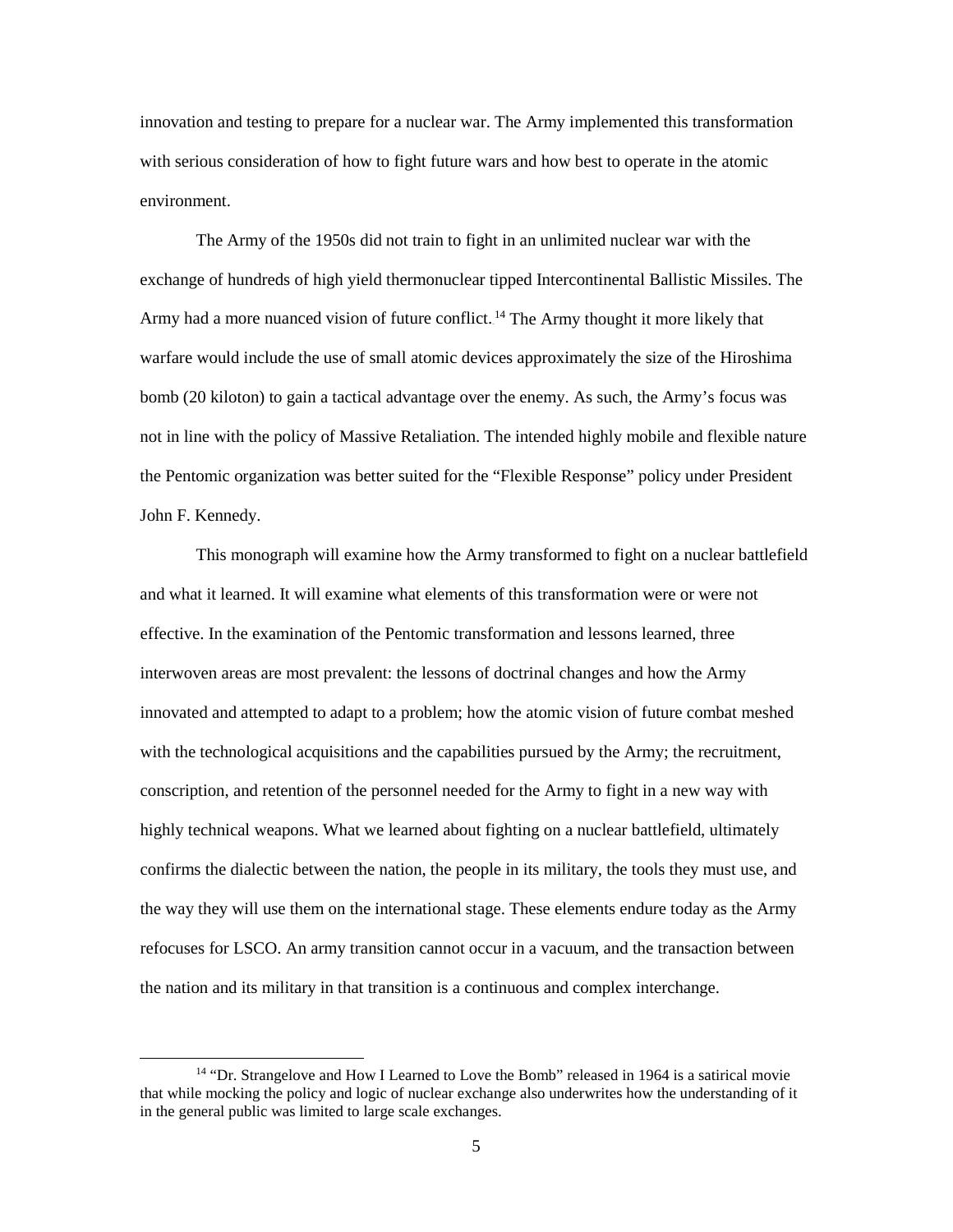#### Doctrine

Pentomic development occurred during Eisenhower's New Look and the defense appropriations of the 1950s. The policy of Massive Retaliation, a perceived rising Soviet threat, and a nation that just endured the Second World War and the conflict in Korea underscored the national and international environment in which the Army was working.<sup>15</sup> The Army doctrine of a highly mobile, lethal, and flexible atomic force capable of operating across the spectrum of conflict in both atomic and conventional exchanges required the recruitment, training, and retention of the right people. It also required the incorporation of envisioned, but not developed technology. Some of this occurred, much did not. The Army learned that the development of doctrine must account for the kaleidoscopic array of variables that exist within a nation. The Army also found that, though it may be contentious, doctrinal developments do not need to be in line with the national policy, in this case, Massive Retaliation.

National economic considerations were a central force in the shrinking defense budget, particularly for the Army. The 1953 national security policy specifically directed any governmental expenditures to be scrutinized and measured against their impact on the economy.<sup>16</sup> Eisenhower believed that the Cold War would continue for decades, and the economy would have to remain healthy if the United States were to beat the Soviets. The Army was, again, drastically reduced in manpower and funding. The Army budget was only 22 percent of the defense budget by 1957, less than half that allotted to the Air Force that same year. The Army was the most straightforward and least contentious force to cut. Many in government and society believed that the Army was waning in its utility as the United States as the Soviet Union developed more powerful atomic and thermonuclear bombs. The Korean War proved that world

<sup>15</sup> Richard M. Leighton, *Strategy, Money, and the New Look* (Washington, DC: Historical Office, Office of the Secretary of Defense, 2001), 65-68, 231-237, 359-378, 471-483

<sup>&</sup>lt;sup>16</sup> The White House, *A Report to the National Security Council*, 162/2, 30 October 1953 (Washington, DC: Government Printing Office: 1953), 14.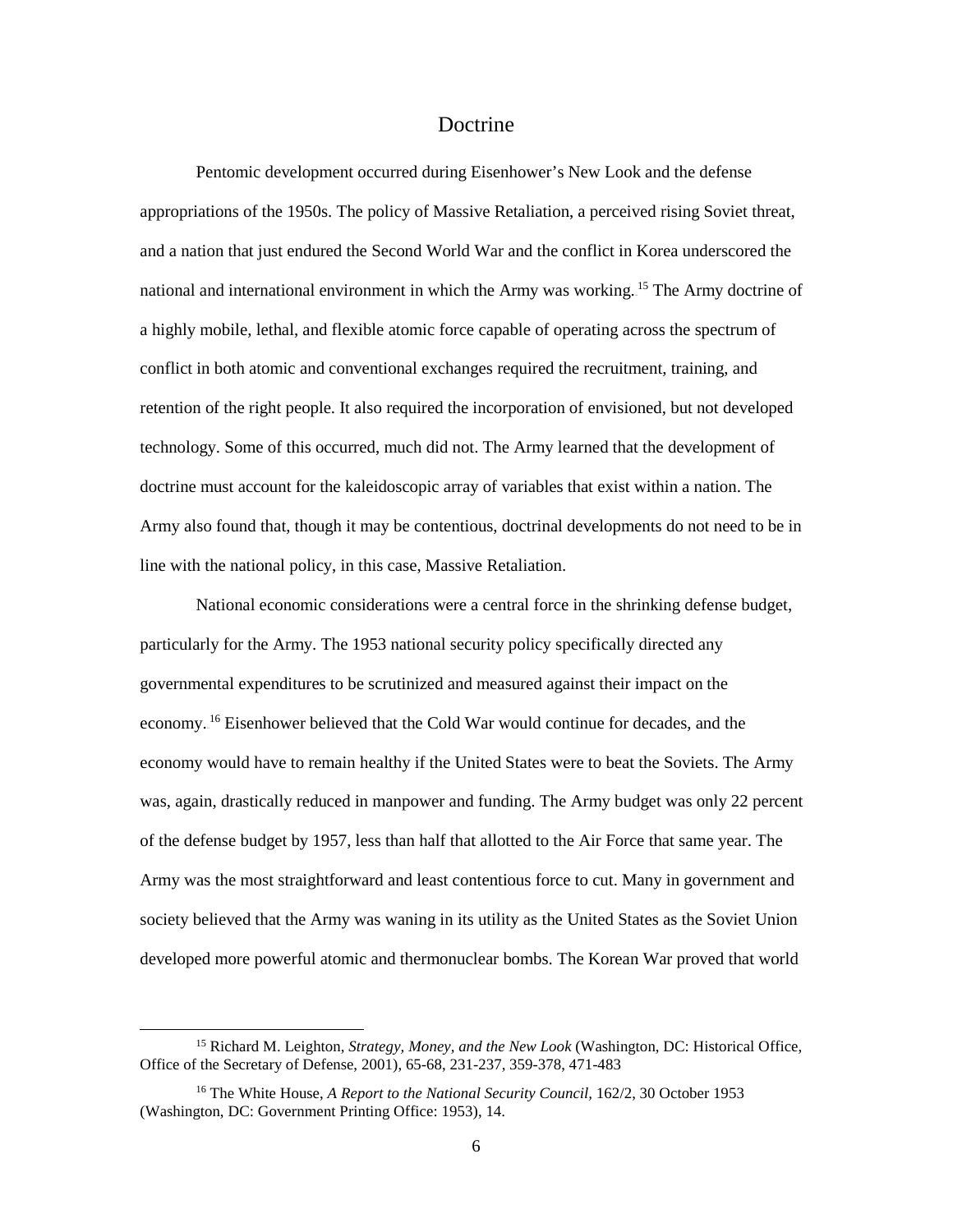powers could fight limited wars without the use of atomic weapons. However, national leaders and many in the Department of Defense, believed that the Army would no longer be of much use in an all-out exchange between the United States and the Soviet Union.

The Air Force and Navy were the two departments that could employ the atomic weapons central to Massive Retaliation. Unlike today, governments planned to use nuclear weapons in large scale conflict during the 1950s. The Air Force, Navy, and Eisenhower Administration saw atomic weapons principally as deterrent devices and, in the event of war, weapons of annihilation. The Army's vision was much different and would require a force inconsistent with what the Eisenhower administration thought was necessary. The vision was one that would prove difficult to draw from a war seasoned society that also believed and feared atomic detonations would be an integral part of a war with the Soviet Union.

The Army assumed atomic weapons would not end the war as they had in August of 1945, but be a fundamental component of it. In this regard, the Army viewed atomic bombs as a more powerful form of artillery.<sup>17</sup> It was with an artillery piece that the Army first demonstrated its capability to deliver tactical nuclear effects on the battlefield in 1953. In 1949 the Army began developing a nuclear artillery shell for the M65 'Atomic Annie' from an existing experimental 280mm cannon. In 1953 the US Army successfully fired the first nuclear artillery shell.<sup>18</sup> At 83 tons, the M65 was slow to move and not transportable by aircraft. It had a short, 17-mile range that would require deployment very close to the front line of troops. While 'Atomic Annie' did not bring much practical application, it did demonstrate the Army had some play in the nuclear

 $\overline{a}$ 

<sup>&</sup>lt;sup>17</sup> Department of the Army, *Field Manual 100-5; Field Service Regulations Operations*, Change 3 (Washington, DC: Government Printing Office, 1958), 40.

<sup>18</sup> A.J. Bacevich, *The Pentomic Era: The U.S. Army Between Korea and Vietnam* (Washington, DC: National Defense University Press, 1986), 82-86.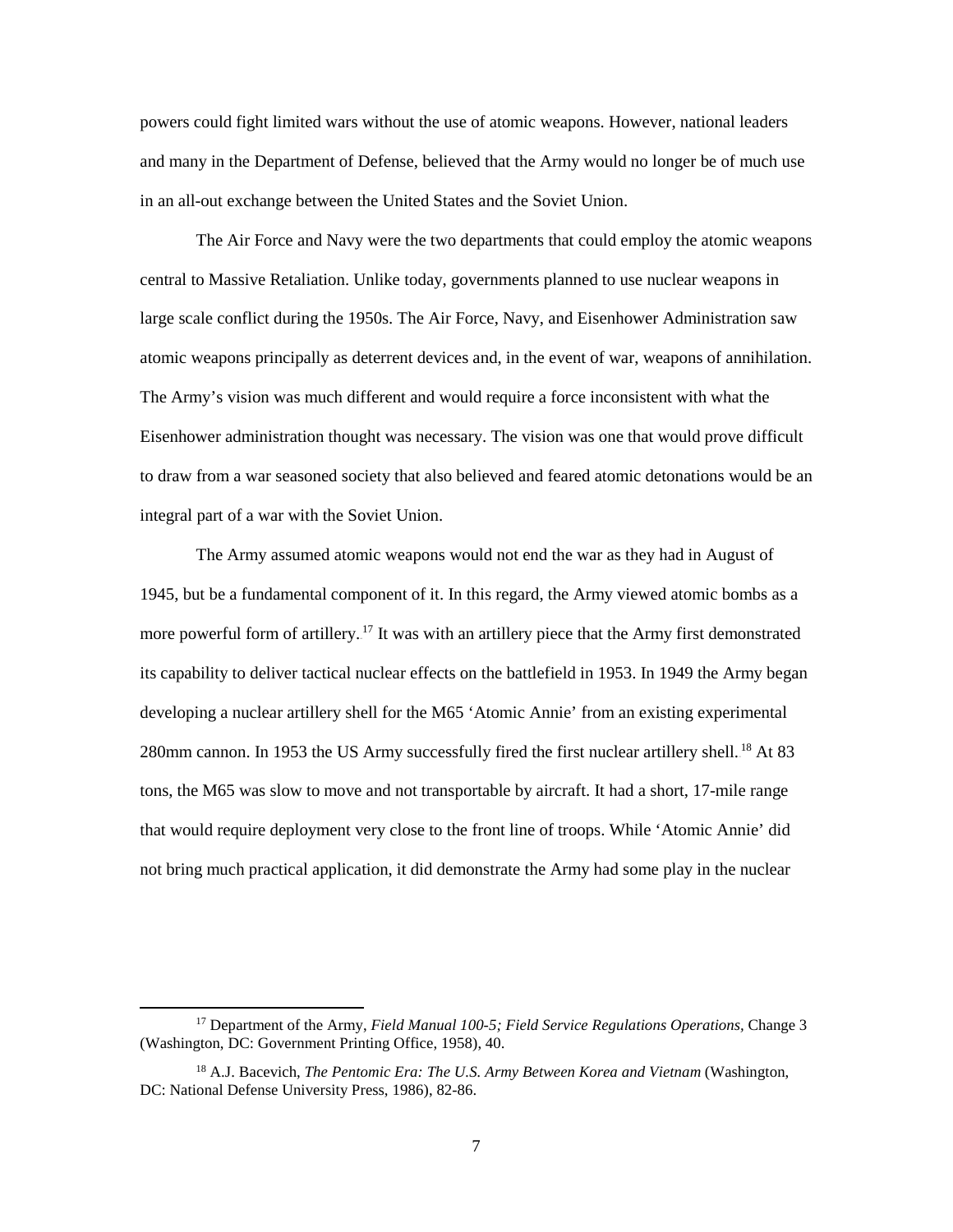weapons game.<sup>19</sup> In concert with the development of new technology, the Army set to define how it would fight on a new battlefield.<sup>20</sup>

The Army rapidly updated doctrine in the mid-1950s. Over several revisions of FM 100-5 *Operations,* the Army endeavored to transition from the tactics and procedures of the Second World War and Korea into the modern atomic battlefield. Army leaders at the time envisioned a very different battlefield than what the nation had seen previously. Descriptions were varied and, in some cases, challenging reality. General Taylor described the battlefield as having "much greater depth than the battlefields of the past. "There will probably be a checkerboard disposition of units with considerable gaps between combat elements."<sup>21</sup> In Taylor's grounded description, commanders would destroy the enemy through either conventional or atomic weapons dependent on the situation. Not all descriptions were as tame. General Willard G. Wyman, the commander of the Continental Army Command, described a deep battlefield like Taylor's vision but went further. He included the elimination of reserves and combat trains, a battlefield devoid of a front with a depth of 100 miles. "We see small mobile units deployed at intervals measured in miles instead of yards…their firepower can exceed that of our old regiments and include all the trajectories of divisional artillery."<sup>22</sup> Wyman expanded further, stating, "When units move they

<sup>&</sup>lt;sup>19</sup> While it would not have been practical to employ, more than a half dozen were deployed to the European theater in the mid 1950's. The technical, logistic, and personnel costs were not worth the limited tactical effects that could have been gained.

 $20$  Lieutenant Colonel Fred Walker, an officer in the Research and Development department of the Pentagon, describes this vision as "Armies…unhampered by boundaries and distances will strike unheralded, with lightning speed, both from within and without. Airborne, air-supplied, air-mechanized striking forces will swarm like hornets over a nation" in the *Infantry Journal*. Brian McAllister Linn, *Elvis's Army: Cold War GIs and the Atomic Battlefield* (Cambridge, MA: Harvard University Press, 2016), 76; Fred Walker, "Your Next War" *Infantry Journal: A Magazine for the Ground Combat Forces,* June 1947 (Washington, DC: Infantry Journal Book Service, 1947), 78.

<sup>21</sup> Maxwell D. Taylor, *Military Review*. Vol 37, No. 3 (Fort Leavenworth, KS: Command and General Staff College, 1957), 35.

<sup>22</sup> John P. Rose, *Evolution of U.S. Army Nuclear Doctrine, 1945-1980* (Boulder, CO: Westview Press, 1980), 64.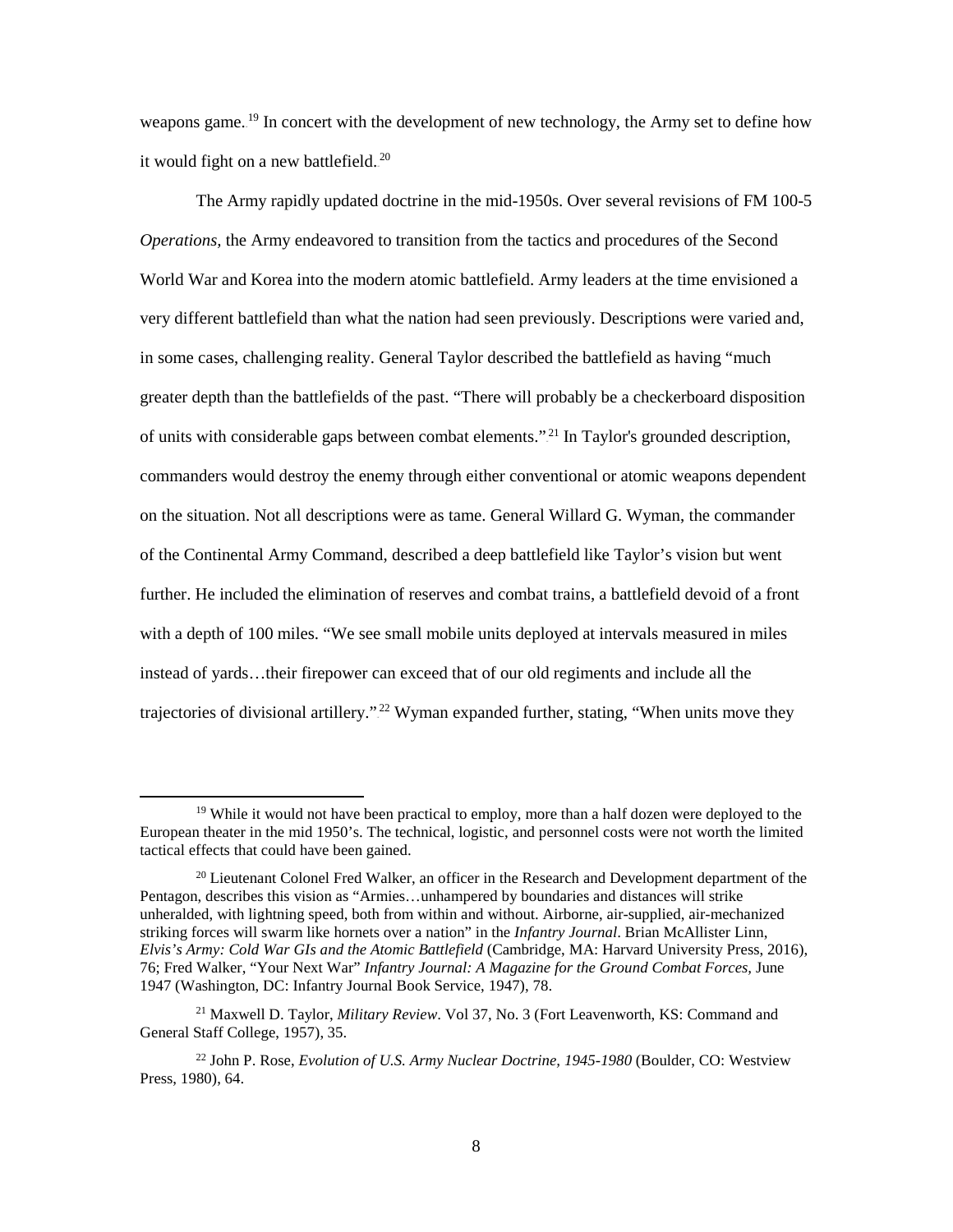are guarded against radiation and blast by a protective skin."<sup>23</sup> Statements like this that describe tactics reliant on technology not yet available. They presented a significant problem for doctrine writers who would have to either anticipate evolutionary or revolutionary technological developments.

To be successful, units would have the be highly mobile, lethal, and flexible. The shift in doctrine aimed both to ensure dominance on the atomic battlefield against a numerically superior enemy and out of a moral rejection of the policy of Massive Retaliation. General Ridgeway and later General Taylor, believed credible, yet flexible, force would better deter conflict. The Army needed to demonstrate that it was still a needed and necessary component of the national security policy.

With guidance that conflicted with available technology, the Army rewrote its operational doctrine, with the first revised publication of *Operations* in 1954. Additionally, the Army published a host of supporting doctrine. <sup>24</sup> These revisions and surrounding professional writing moved away from the large-scale army of the Second World War to a more agile and flexible army capable of fighting across the spectrum of conflict. These revisions were the product of leaders' recent experiences. These experiences convinced the leading military minds such as General Gavin and General Ridgeway that the future of ground conflict would not mirror what they had seen. Atomic weapons would transform the nature of ground conflict. General Gavin went as far as to write that:

Never in the history of mankind, certainly, has anything affected man's thinking and his probable military behavior so drastically as the atomic bomb. It changes--must greatly change--our whole military thinking, organization, and tactics.<sup>25</sup>

 $\overline{a}$ 

<sup>23</sup> John P. Rose, *Evolution of U.S. Army Nuclear Doctrine, 1945-1980* (Boulder, CO: Westview Press, 1980), 64.

<sup>24</sup> With minor updates in 1956, 1958, and a full revision in 1962.

<sup>25</sup> James M. Gavin, *Airborne Warfare* (Washington, DC: Infantry Journal Press, 1947), 140.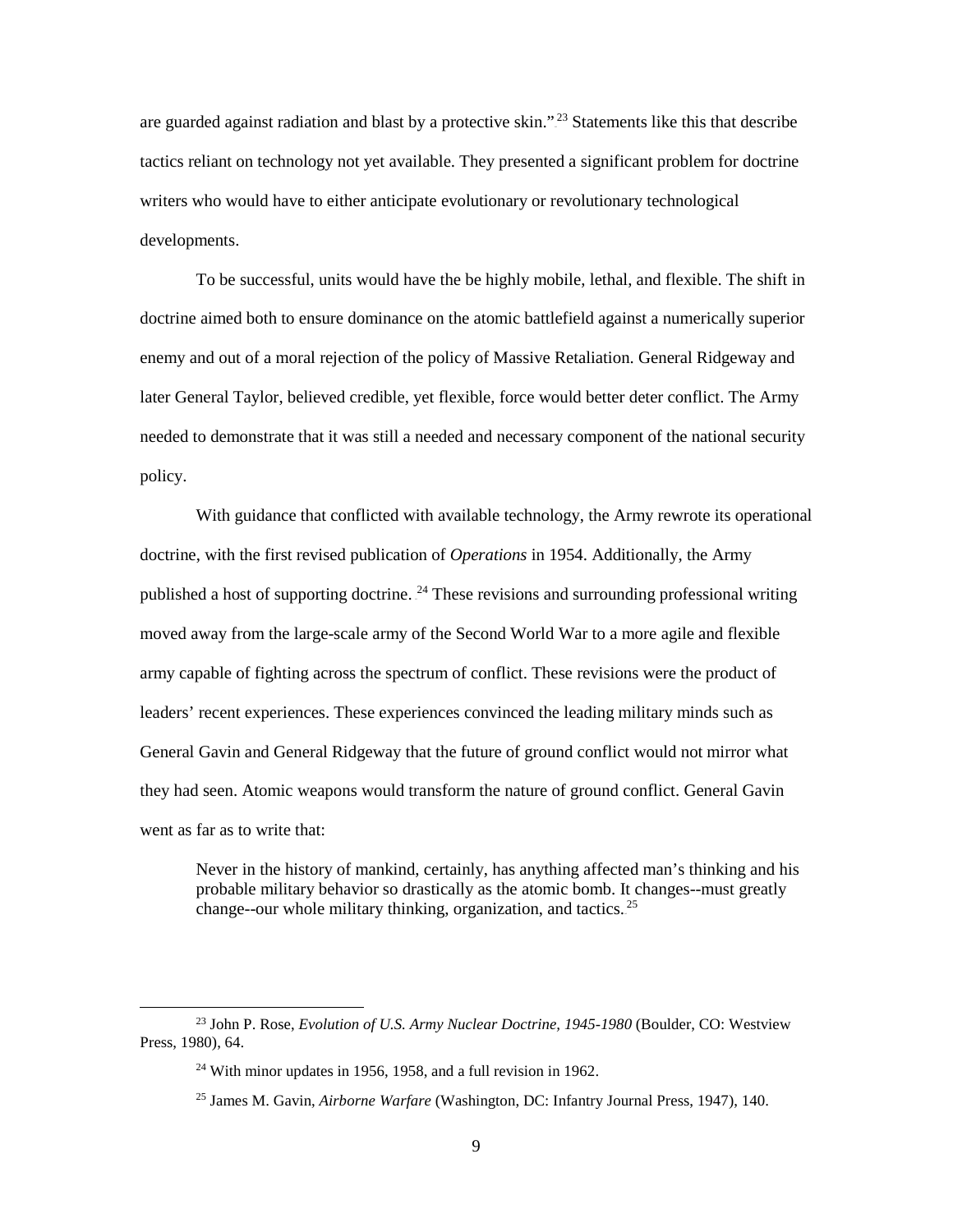He goes on to describe an airmobile army much like the 101st and 82nd Airborne in the Second World War, but operating in a more rapid pace and more dispersed manner.

The tactics envisioned by General Taylor, General Wyman, and to a lesser degree, General Gavin, depended on revolutionary leaps in technological development. The vision of Army leaders did not align with available or soon to be available technology. While the concepts of dispersed movement and rapid convergence were not new, the speed and scale envisioned by these men were.<sup>26</sup> This dissonance between the Army's vision and available technology would nullify the concept of the dispersed Pentomic battle groups. It was not possible to disperse mass coordinated fires, exploit opportunities created by these fires, and disperse again before the enemies' atomic fires annihilate the formation. This contributed to the concept of the Pentomic Army falling apart.

Agile, flexible, mobile, and adaptable have not left the army's lexicon. Drone swarms, artificial intelligence, hypersonics, autonomous fighting vehicles, among many other near-future technologies, promise to enhance the lethality, adaptability, and flexibility of the US Army. The promise of technology in the 1950s and its development in the decades that followed did not have revolutionary effects on warfare. Nor are the technologies on our horizon likely to bring a revolutionary change to how we fight. More likely is the evolution of warfare within the kaleidoscopic array of variables that includes evolving technologies, but encompasses much more.

Guidance in the 1958 change to FM 100-5 *Operations* directed commanders to consider maneuver and the employment of atomic weapons concurrently. Doctrine directed commanders consider atomic weapons as a form of additional firepower of enormous magnitude. Commanders

<sup>&</sup>lt;sup>26</sup> Dispersed movement and convergence at the critical point date back to Napoleon. Field Marshall Slim also discussed the evolution of his tactics in Burma from 1943-1945 in line with this, but not with anything approaching the speed and scale discussed by army leaders in the late 1950s.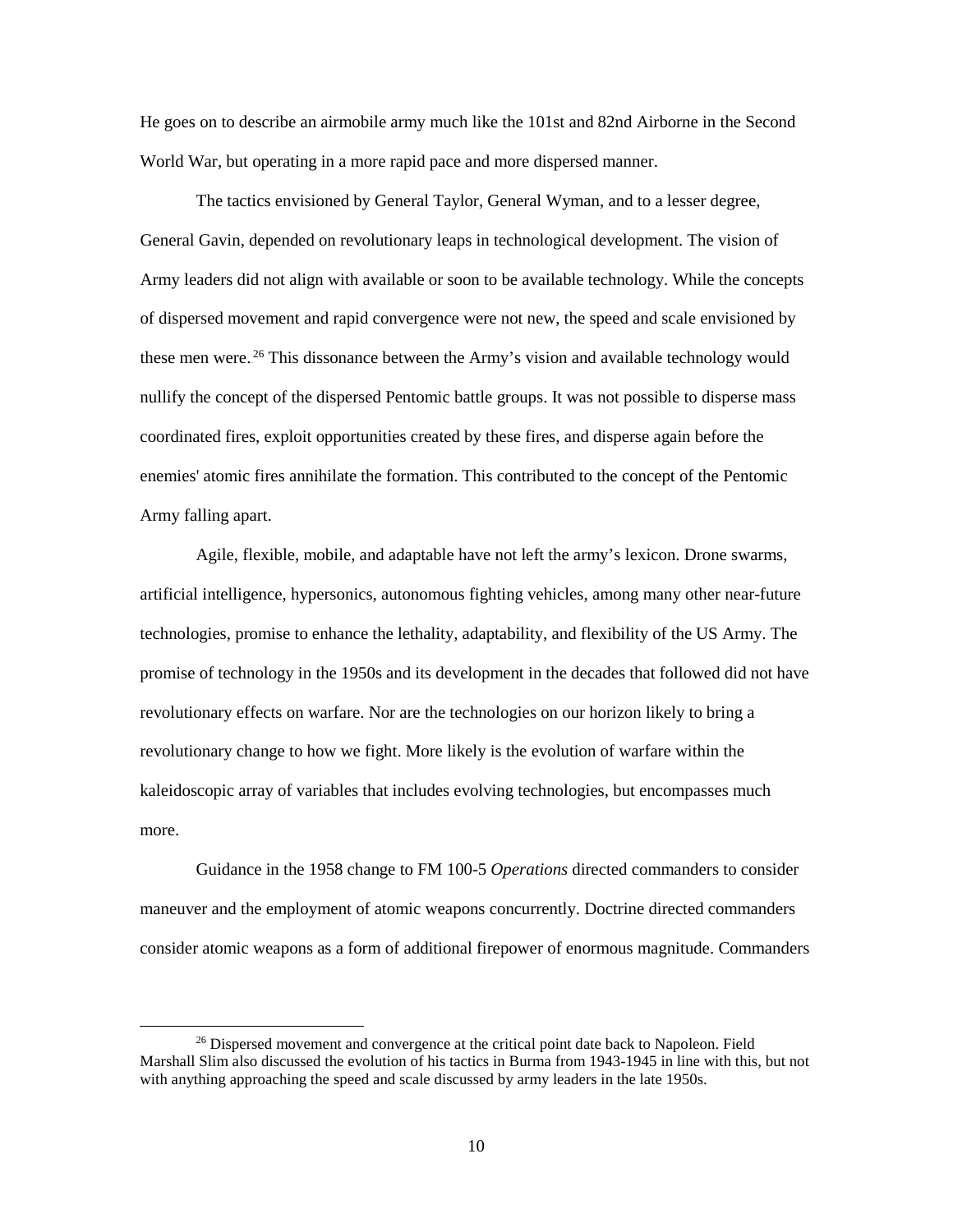must exploit advantages generated by their use rapidly, and expect the enemy to do the same.<sup>27</sup> This logic did not significantly change throughout the Pentomic Army's existence. Significant changes in doctrinal considerations for the employment of atomic weapons did not appear in FM 100-5 until the Army rewrote it in 1962. A threefold increase from 1958 to 1962 in the number of references to atomic or nuclear weapons sheds light on the evolution of thought for the employment of atomic weapons.<sup>28</sup>

This increase in specific directives greatly refined the guidance given to commanders regarding the use of nuclear weapons. In addition to defining the spectrum of war, and the differences between limited and general war, the 1962 manual defines the difference between intermediate and unrestricted use of nuclear weapons.<sup>29</sup> The intermediate use of nuclear weapons would be selective in quantity and yield and not reach a level that would not broadly reduce the ability of combat units to maneuver effectively. The unrestricted use of nuclear weapons would be sufficiently high that it broadly degrades combat unit's ability to maneuver.<sup>30</sup> In differentiating between the scale of use of nuclear weapons, the manual inherently implies that militaries can wage tactical nuclear warfare without unavoidable escalation into strategic nuclear bombing and the annihilation that would follow. However, the irradiation of the countryside with many small nuclear devices is not much more palatable to the public, particularly those that live in Europe

<sup>&</sup>lt;sup>27</sup> Department of the Army, *Field Manual 100-5; Field Service Regulations Operations*, Change 3 (Washington, DC: Government Printing Office, 1958). 2-3.

<sup>&</sup>lt;sup>28</sup> Change 1 to FM 100-5 in 1964 changed all references of atomic to nuclear; the 1962 publication had already changed the verbiage throughout with a few isolated instances. Department of the Army, *Field Manual 100-5; Field Service Regulations Operations* (Washington, DC: Government Printing Office, 1962).

 $29$  The 1954 publication of FM 100-5 makes two references to limited war and one to general war both in paragraph 6, Employment. These are the only references to different forms of conflict along the spectrum of conflict. While the wording of paragraph 6 makes clear that the Army did understand a difference in limited and general war the terms were not defined or used beyond their general English meaning leaving a great deal to be interpreted regarding the extent of Army nuclear weapons use.

<sup>30</sup> Department of the Army, *Field Manual 100-5; Field Service Regulations Operations*  (Washington, DC: Government Printing Office, 1962), 61-62.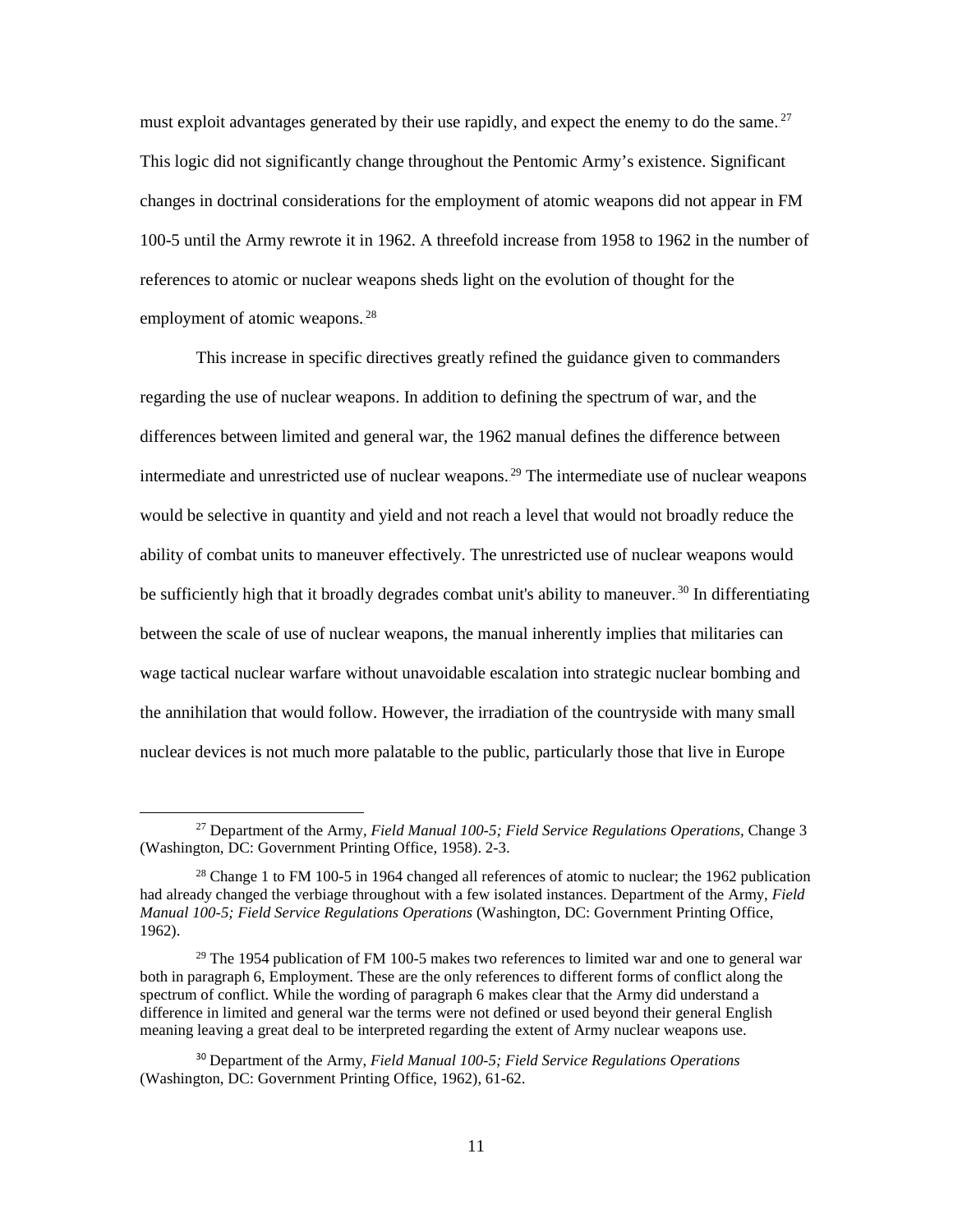where the expected this fighting would take place. The Army was not ignorant of the impact of these weapons on civilians and greatly expanded guidance regarding the employment of nuclear weapons in proximity to local populations.

FM 100-5 (1954-1958) provided nothing regarding considerations of the effects or protective measures or actions to take regarding the employment of atomic weapons in proximity to local populations.<sup>31</sup> Notably, in the FM 100-5 (1954-1958) towns are described as being highly susceptible to destruction by air or artillery bombardment, and atomic weapons. $32$  Further direction pertains to advantages given to defenders by various construction, basements, and sewers. There is no mention of civilians, though the effects on a civilian population following the August 1945 attacks on Hiroshima and Nagasaki were well known and in recent memory.

The 1962 *Operations* manual goes into much greater detail regarding the employment of nuclear weapons at the tactical level and near local populations.<sup>33</sup> Civilian considerations also appear in professional military writing. A January 1958 article in the *Military Review "*CMAG Operations in the Atomic Age" discussed the importance to measure the destructive use of force and the civilian population, the impact of the use of force on a civilian population, and the need to measure it such that the operational environment remains permissible after occupation.<sup>34</sup> FM 100-5 increased considerations for the population by stating, "In employing nuclear weapons, the

 $\overline{a}$ 

<sup>&</sup>lt;sup>31</sup> Guidance is given regarding protective measures to take to protect friendly Soldiers against the effects of chemical, biological, atomic, or radiological attack. Impacts on friendly maneuver is also discussed. The manual did not ignore civilian considerations in other areas of warfare. There is extensive guidance regarding civilians and the local population in chapters about defense against guerrilla action and infiltration as well as in Airborne operations, occasions of enemy air attacks, deception operations, and psychological operations. All of these chapters include methods of countering hostile or unwanted civilian activity as well as measures to take in order to protect the civilian population.

<sup>32</sup> Department of the Army, *Field Manual 100-5; Field Service Regulations Operations*  (Washington, DC: Government Printing Office, 1954), 152.

<sup>33</sup> Department of the Army, *Field Manual 100-5; Field Service Regulations Operations*  (Washington, DC: Government Printing Office, 1962), 131-133, 115, 139, 153, 40, 5.

<sup>34</sup> Storm Thurmond, "CMAG Operations in the Atomic Age" *Military Review,* Volume 37, number 10, January (Fort Leavenworth, KS: Command and General Staff College, 1958), 3.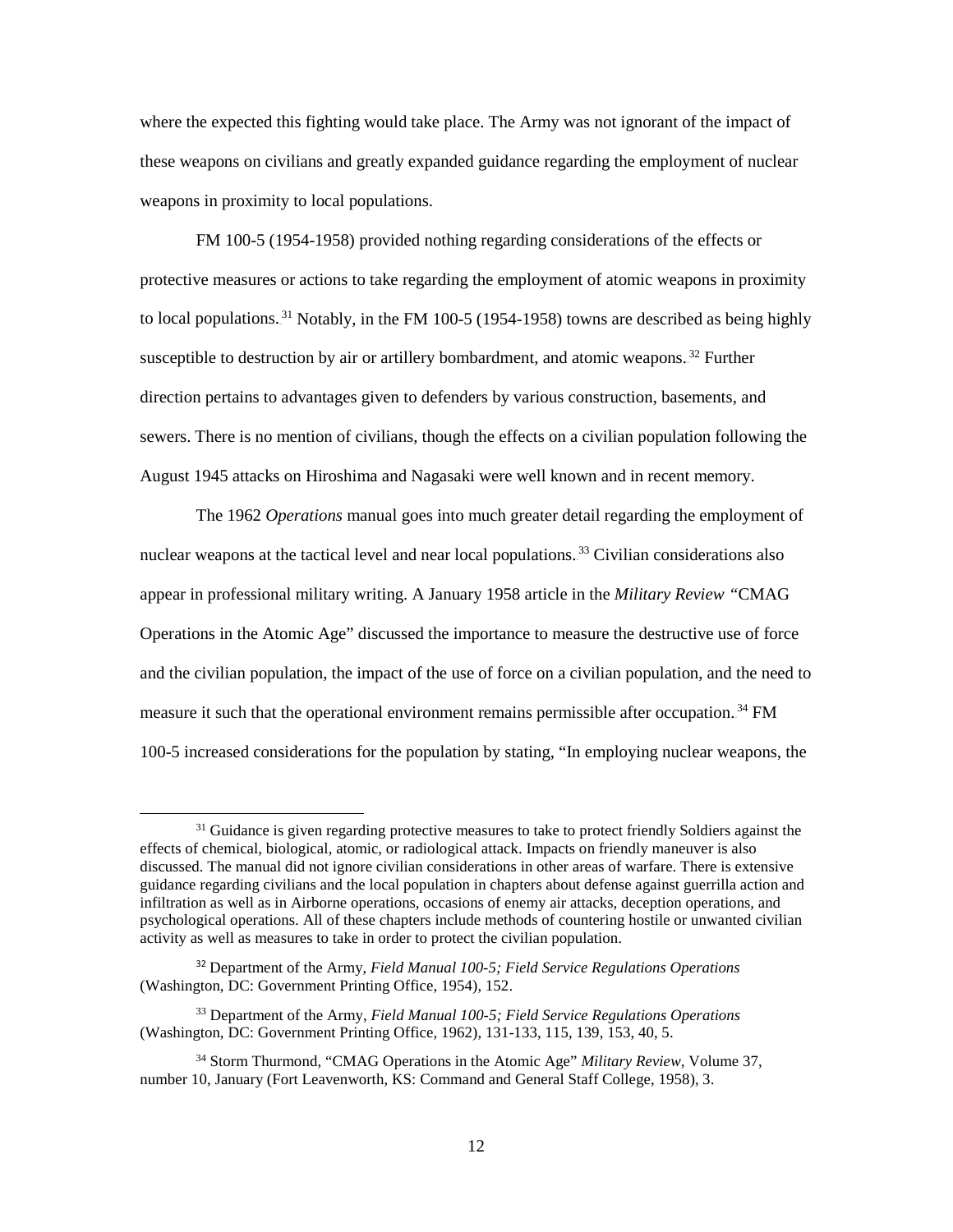effect on the civilian population must be considered and plans made for their control and evacuation."<sup>35</sup> Considerations regarding the civilian population were not the only significant changes made during the Pentomic.<sup>36</sup>

In 1954 Ridgeway advocated the creation of a balanced Army that was ready for a broad spectrum of military action as the best deterrent to war. The result of his efforts was general distrust within the administration and Eisenhower's recommitment to Massive Retaliation.<sup>37</sup> The divide between the position of General Ridgeway and President Eisenhower was not a product of a difference in military experience between the President and his military advisors, but a difference of perspective. Eisenhower, less than a decade before, was serving as the Supreme Allied Commander in the Second World War. At the same time, General Ridgeway replaced MacArthur as Commander of United States forces in the Korean War.<sup>38</sup> While the President and Army Chief of Staff shared familiar wartime experiences and responsibilities, they were approaching national defense from very different vantage points. Both were correct in their approach from their seat of responsibility. Eisenhower's long view, outlined in the *Report to the National Security Council,* 162/2, and the whole of nation approach to endure a protracted conflict between the United States and the Soviet Union was appropriate. It proved mostly correct over the coming decades.<sup>39</sup> General Ridgeway disagreed with the policy of Massive Retaliation

<sup>35</sup> Department of the Army, *Field Manual 100-5; Field Service Regulations Operations*  (Washington, DC: Government Printing Office, 1962), 90.

<sup>&</sup>lt;sup>36</sup> In July of 1956, with the publication of change 2 to FM 100-5, the Army removed the statement, "Army combat forces do not support the operations of any other component."36 The 1962 publication changed the discussion from the Army's role to the role of military forces and land forces with expanded discussion on flexibility and adaptability. Department of the Army, *Field Manual 100-5; Field Service Regulations Operations* (Washington, DC: Government Printing Office, 1962), 6-10.

<sup>37</sup> A.J. Bacevich, *The Pentomic Era: The U.S. Army Between Korea and Vietnam* (Washington, DC: National Defense University Press, 1986), 37-39.

<sup>&</sup>lt;sup>38</sup> David Halberstam, *The Coldest Winter: America and the Korean War* (New York, NY: Hyperion Press, 2007), 588, 613, 624-630.

<sup>39</sup> The White House, *A Report to the National Security Council,* 162/2, 30 October 1953 (Washington, DC: Government Printing Office, 1953), 14.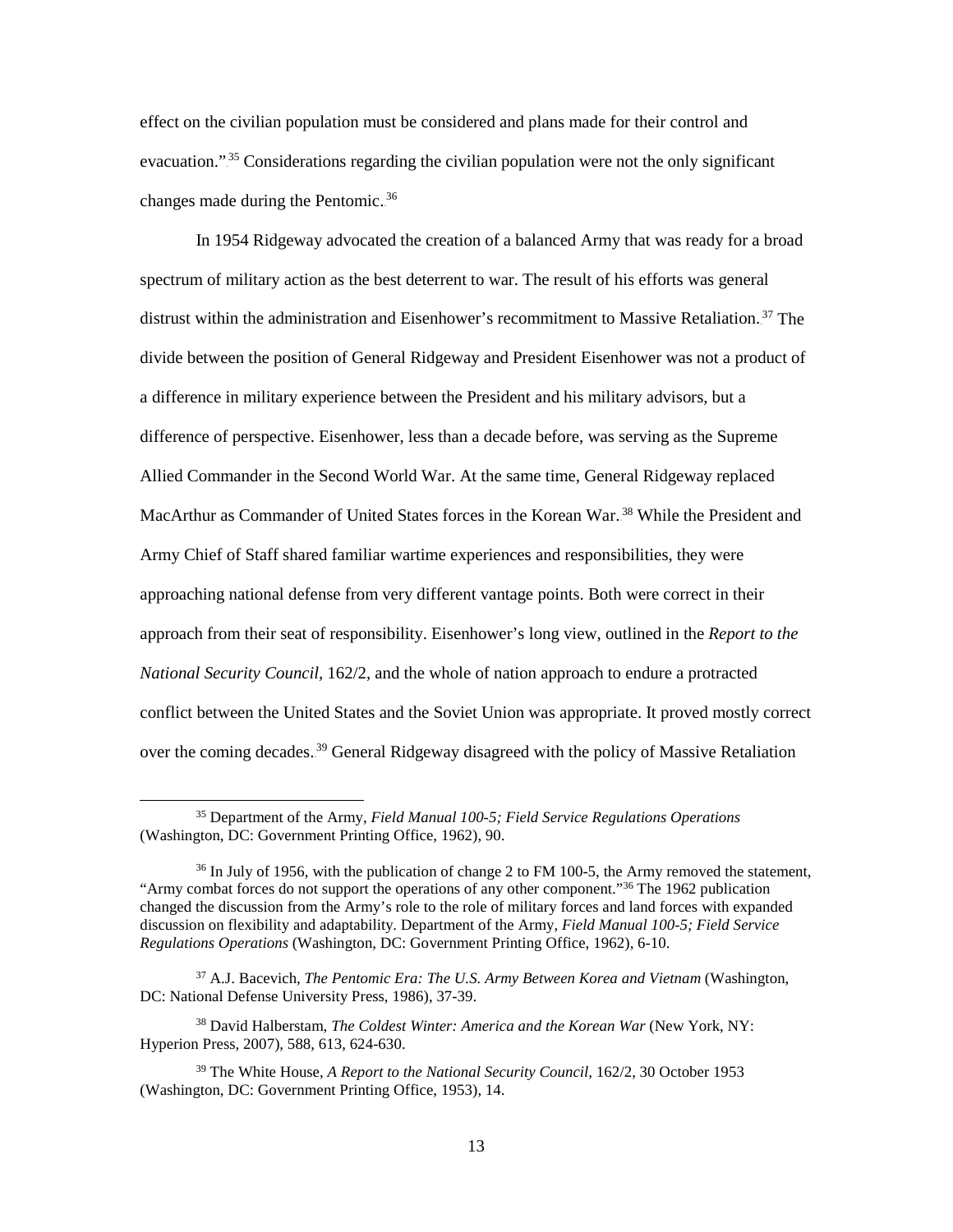and believed the Army needed to provide more flexible options; this also proved correct over the coming decades.

After Ridgeways' retirement in 1955, General Taylor continued the vision of a highly mobile, adaptable, flexible army with the Pentomic, capable of fighting tactical atomic warfare. However, he believed that atomic weapons would not be authorized for the defense of western Europe.<sup>40</sup> These beliefs were later proved justified and further influenced Army doctrinal thinking. Complex national and international forces did not negate all the doctrinal development and thinking in this period. Much of the discussion regarding mobility, dispersion, convergence, and survivability was productive and advanced Army tactical and doctrinal thought through the era and continue to influence Army thinking today.<sup>41</sup> However, they relied on personnel and technological capabilities, not in tune with existing equipment or personnel.<sup>42</sup>

These evolving characteristics of Army doctrine were a result of the Army's dynamic relationship with the Department of Defense, the United States government, as well as an international concern. The interplay between these groups heavily influenced the development of Army doctrine in both direct and indirect ways. General Taylor's vision, and the vision of other senior leaders such as General Wyman, were bounded by the physical limits of technology and the Army's budget. These men did consider the perceived impacts of atomic warfare fought and the effects it would have on the countries near the battlefield. However, European nations were resistant to the Army's vision of warfare despite its far less destructive implications relative to the consequences of Massive Retaliation.

<sup>40</sup> Brian McAllister Linn, *Elvis's Army: Cold War GIs and the Atomic Battlefield* (Cambridge, MA: Harvard University Press, 2016), 90.

<sup>41</sup> Training and Doctrine Command, US Army, *The U.S. Army in Multi-Domain Operations 2028,*  6 December 2018 (Washington, DC: Government Printing Office, 2018).

<sup>42</sup> Brian McAllister Linn, *Elvis's Army: Cold War GIs and the Atomic Battlefield* (Cambridge: Harvard University Press, 2016), 229.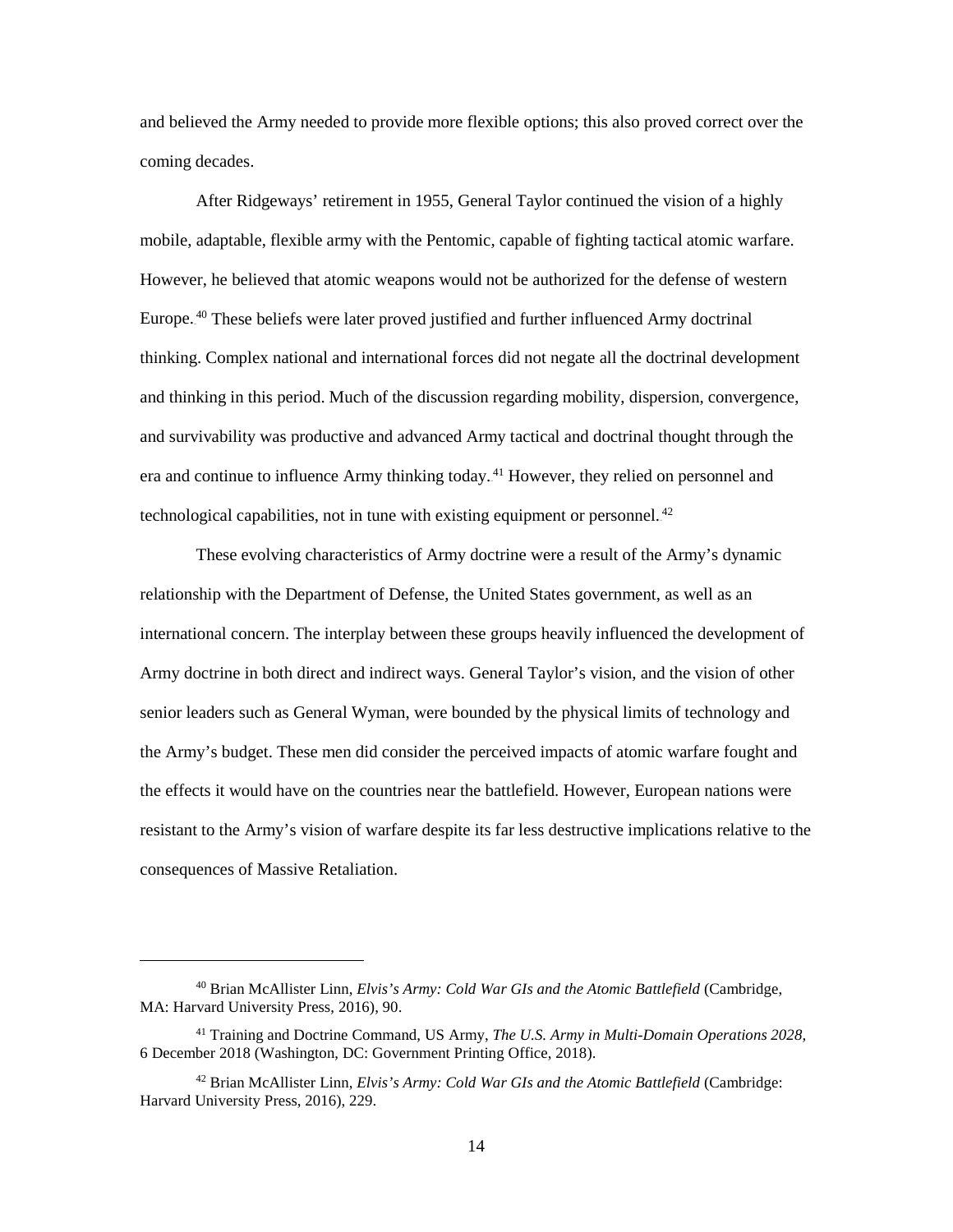As the Army advanced through the 1960s, it gained newfound support from the Kennedy administration under the policy of Flexible Response. The advancements made in doctrinal thought through the Pentomic Era contributed to the employment of the Army through the 1960s. As helicopters and better radios became available, and the United States identified the need for limited national responses, the decades-old concepts of dispersion and convergence found new life. The Army formed Airmobile units and deployed in relatively small numbers to South East Asia to counter the expanding communist threat.<sup>43</sup>

As the Army continues to refine its operational doctrine and understanding of what warfare in the future may hold, it must continue to do so within the context of the period. Artificial intelligence, hypersonics, drones, and a plethora of other emergent technologies are combining and threaten to create advancements that challenge our current vision of warfare. Russia and China continue to challenge American power and compete for economic and, in some cases, physical control around the world. As the Army's vision of warfare changes with the evolving nature of both national and international reality, doctrine must evolve to capitalize on the new environment. The lessons of the Pentomic Era offer a useful lens through which to answer the question of how our doctrine should evolve. Doctrine must remain grounded in the technological and international realities of the period. The national security strategy should not define it. Rather the professional and experienced perspectives of proven leaders must inform it, while the national and international realities of today bound what is and is not acceptable.

The President and Army leaders did not often agree on the best course for national defense. The extensive Army service experience of President Eisenhower did not ease the civilian-military disagreements with the Army in the 1950s. The tension existed and has persisted because it developed from the different perspectives of Army leaders and the President. Ridgeway was not able to accommodate this difference in perspective, and Eisenhower generally

<sup>43</sup> Relative to Korea or the Second World War.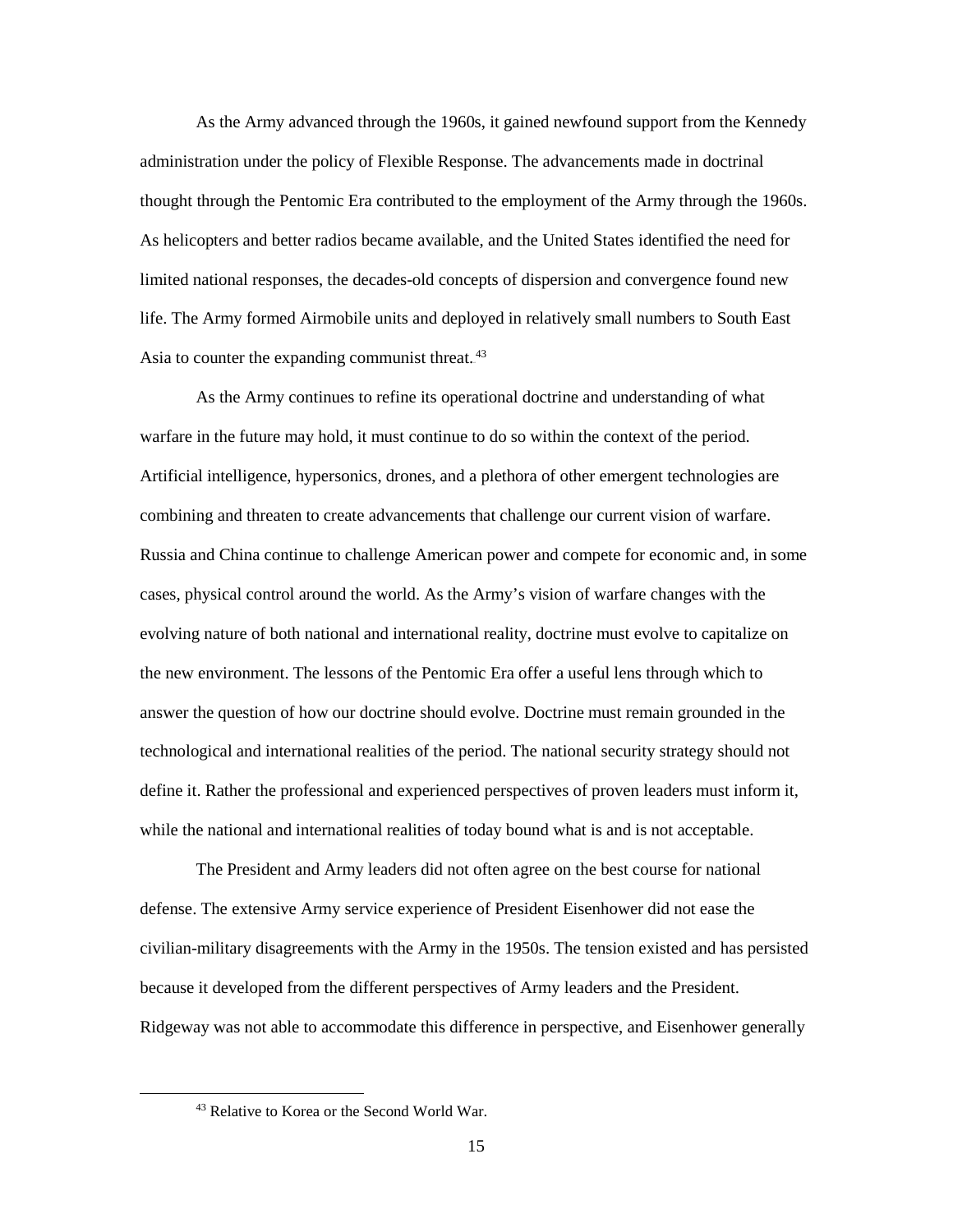distrusted him, mitigating General Ridgeway's influence. The military experience of the President and his administration does not reduce the civil-military tension. Understanding the differing perspectives between the Army and the Administration is essential to effectively delivering military advice.

The development of doctrine in the Pentomic Era could not be insular. A multitude of dynamics outside the control of the Army affected its doctrine. The variables the Army could control was smaller than believed, while what the Army influenced was much more significant than understood at the time. General Taylor and others believed they could control more than they did; what they controlled influenced more than anticipated.<sup>44</sup> General Ridgeway and General Taylor both knew the new Army vision of warfare was inconsistent with national policy. They were right in believing they could successfully implement doctrinal changes and thinking that were inconsistent with policy but at the cost of credibility with the President. The Army could not overcome the physical realities of what was possible and credible as a doctrine. Nor could the implications the doctrine had on the national and international societies in which the Army expected to fight. The doctrine that anticipated evolutionary developments in technology was likely sound. However, when it relied on revolutionary changes, doctrine departed from what could be implemented. Army doctrine does not need to align with national policy but must with the realities of the national and international environment. Intellectual developments during the Pentomic, when tempered by the realities of what was possible in the 1950s and 1960s, proved sound under the Kennedy administration's flexible response and the international realities of the 1960s and 1970s.

<sup>44</sup> Today this would be described as a failure to understand the Army's transactional environment. Jamshid Gharajedaghi, *Systems Thinking: Managing Chaos and Complexity: A Platform for Designing Business Architecture* (Burlington, MA: Morgan Kaufmann, 2011), 31.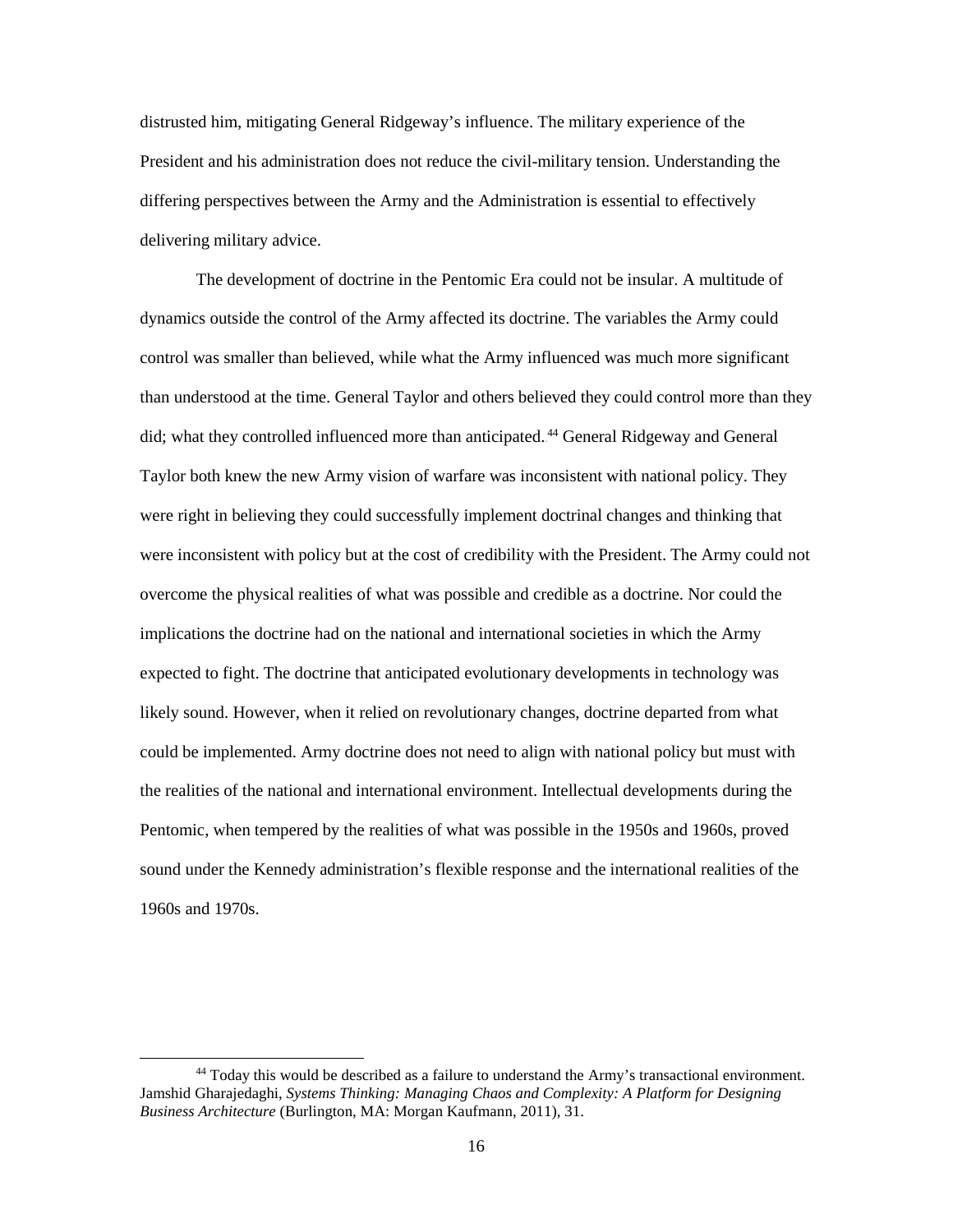#### Technology

A familiar dilemma confronted the Army coming out of the Korean. A conflict fought far from home was over, and it was time again to return to a small, peacetime army. Further, the entering Eisenhower administration needed the reduce spending. By 1957 the Army was not a force to repel Soviet forces in Europe but a tripwire force ensuring commitment of the United States to the defense of Europe.<sup>45</sup>

The Eisenhower administration and the other services faced severe issues as well. The rapid advancement of missile technology appeared to forecast the obsolescence of the manned bomber and the Soviets though the 1950s seemed to be ahead in missile technology. In 1958 General Gavin falsely described a 'missile lag' in which the Soviets were so far ahead in the development and procurement of missile technology that it placed the United States in great peril.<sup>46</sup> The United States government and military officials believed the Soviets had a missile force capable of striking Washington DC from the Soviet Union. The United States remained dependent on Intermediate-Range Ballistic Missiles deployed in Europe and other countries to make Massive Retaliation a credible deterrent.

The Army saw warfare with atomic weapons in a very different way than the Eisenhower administration, as described previously. The Department of the Army set out to acquire new technologies and weapons that would enable it to fight the highly mobile form of warfare capitalizing on dispersion and convergence promised by technologies that had not been invented. With the smaller budget, the Army could not pursue all that it would be needed to fully modernize the entire inventory, which in 1952 consisted of over 1.5 million different items.<sup>47</sup> At

<sup>45</sup> Elliot Vanveltner, *Rearming for the Cold War, 1945-1960* (Washington, DC: Historical Office, Office of the Secretary of Defense, 2012), 595.

<sup>46</sup> James M. Gavin, *War and Peace in the Space Age* (New York, NY: Harper and Brothers, 1958), 4.

<sup>47</sup> Brian McAllister Linn, *Elvis's Army: Cold War GIs and the Atomic Battlefield* (Cambridge, MA: Harvard University Press, 2016), 100.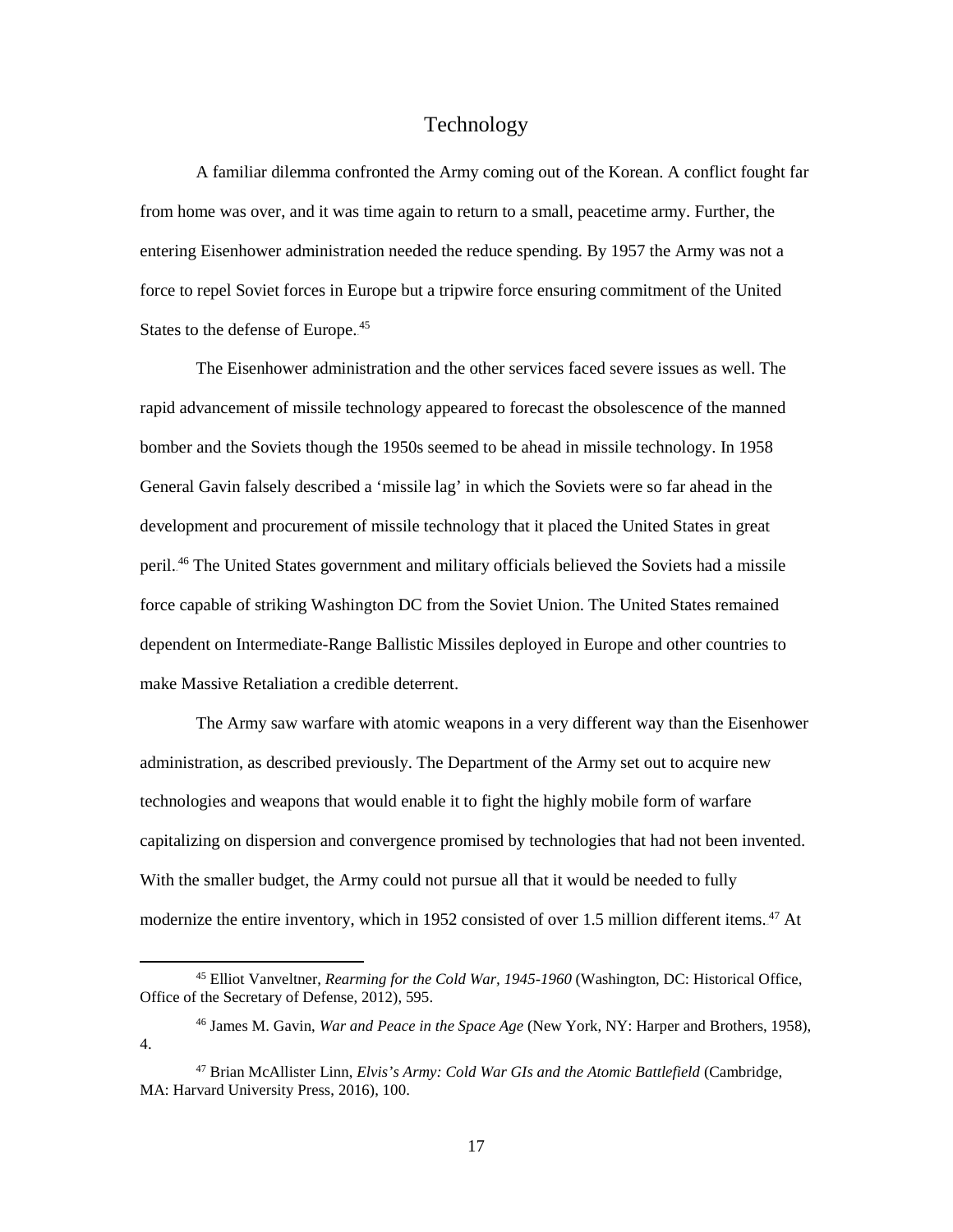the expense of modernizing individual Soldier equipment and conventional technology such as tanks, the Army invested in the development of advanced rocket and missile technology in highly contentious and often duplicative efforts with the Air Force and Navy.<sup>48</sup> Rivalry in the development of missile systems came at the cost of Army readiness. While the Army did produce highly capable rocket and missile technologies, the Army was not equipped or prepared as a force to fight an atomic or conventional war.<sup>49</sup> The Army discovered that technological development must focus on those systems unique to the Army and necessary for it to employ its doctrine. Army development and procurement must not be isolated from the needs of civilian society.<sup>50</sup> There are mutually beneficial efficiencies where Army and civilian needs are similar.

#### Army Research and Development Priorities

 $\overline{\phantom{a}}$ 

Advanced rockets and missiles were one of many technological advancements needed to allow the Army to fight the highly lethal, dispersed, warfare described by General Taylor and other Army leaders. Advancements in communications, ground vehicles, vertical lift aircraft, sensors, and individual soldier equipment were also needed if the Army was to realize its vision of a new atomic force. Further, a war without the employment of nuclear weapons would compound shortcomings in the Army's conventional equipment. The Army senior leaders had experience in the Second World War and Korea. They understood the importance of individual Soldier equipment and conventional weaponry. Despite this, the Army over committed to the

<sup>48</sup> Elliot Vanveltner, *Rearming for the Cold War, 1945-1960* (Washington, DC: Historical Office, Office of the Secretary of Defense, 2012), 598-600; US Congress, *Inquiry into Satellite and Missile Programs: Hearings before the preparedness Subcommittee*, 85th Congress, 1st and 2nd session (November 25, 26, 27, December 13-17, 1957 & January 10, 13, 15, 16, 17, 20, 23, 1958) (statement of Lieutenant General James M. Gavin, Army Deputy Chief of Staff for Research and Development), 490.

<sup>49</sup> Brian McAllister Linn, *Elvis's Army: Cold War GIs and the Atomic Battlefield* (Cambridge, MA: Harvard University Press, 2016), 100.

<sup>50</sup> Needs such as transportation, communication, medical support, et cetera.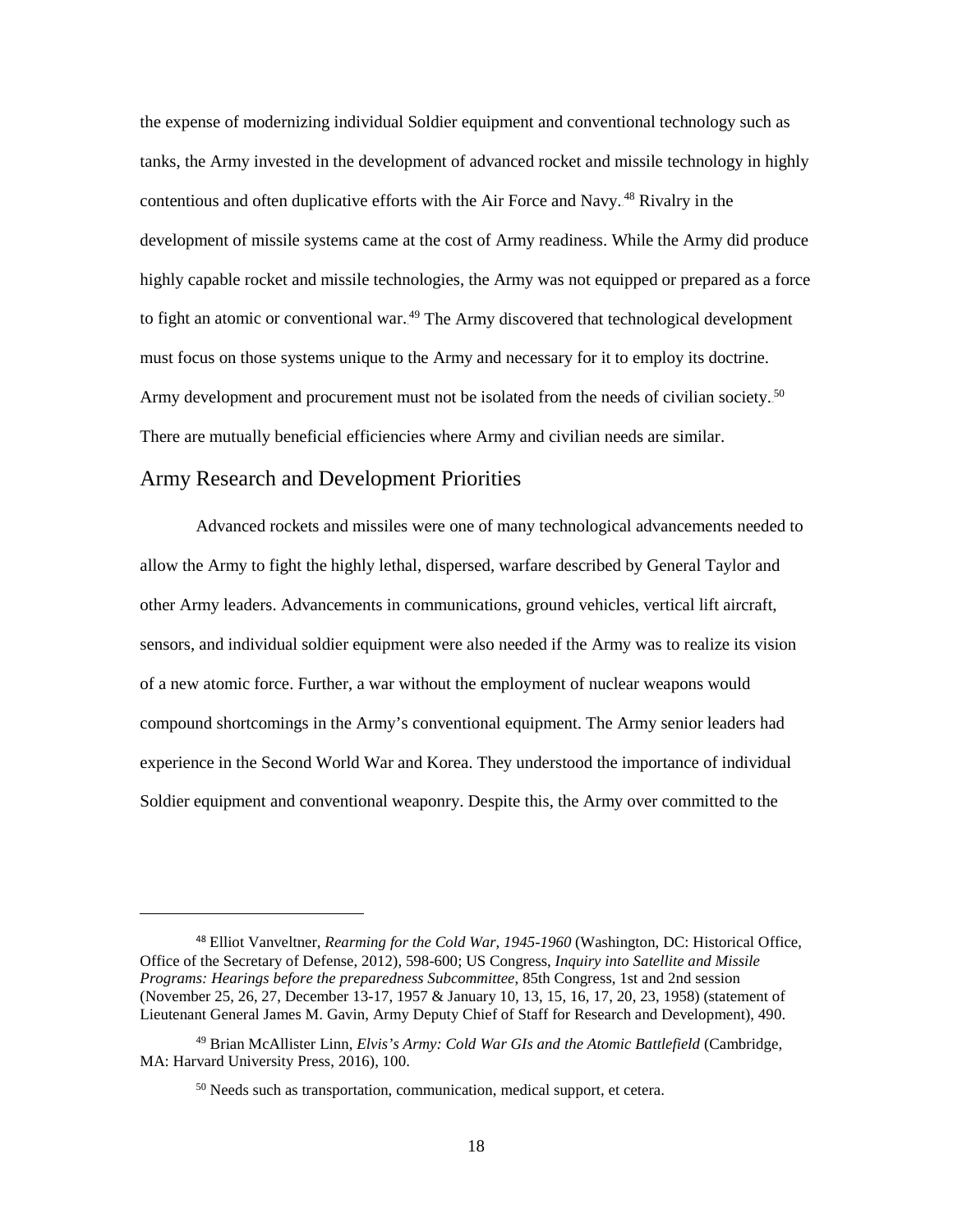development of rocket and missile technology at the expense of conventional capability development. As a result, narrowing the capability of the force designed to broaden its abilities.<sup>51</sup>

In 1957 rocket and missile research alone constituted 25.1 percent of the Army research and development budget. Together with nuclear weapons, it constituted 43 percent of the Army research budget, yet vehicles only constituted  $4.5$  percent.<sup>52</sup> Army aircraft research, critical to a highly mobile army, was only 4 percent.<sup>53</sup> The results of this disproportionate investment are readily apparent. General Gavin testified in congress in December 1957 that the Army's investment in the ballistic missile program required the Army to cut back in other areas, such as tanks.<sup>54</sup>

#### Tanks

 $\overline{a}$ 

Army doctrine identified the tank as the best vehicle to exploit the immediate aftermath of an atomic weapon.<sup>55</sup> As such, it would be an ideal platform to accompany the developing nuclear-capable missiles. The M48 Patton tank illustrates the shortcomings of the American inventory of the 1950s. The Patton tank produced in 1952 was an improvement over the M26 Pershing that the Army employed in the last months of the Second World War. However, it suffered severe drawbacks that made it ineffective in the Army's vision of future warfare. The

<sup>51</sup> US Congress, *Inquiry into Satellite and Missile Programs: Hearings before the preparedness Subcommittee*, 85th Congress, 1st and 2nd session (November 25, 26, 27, December 13-17, 1957 & January 10, 13, 15, 16, 17, 20, 23, 1958) (statement of Lieutenant General James M. Gavin, Army Deputy Chief of Staff for Research and Development), 490.

<sup>52</sup> A.J. Bacevich, *The Pentomic Era: The U.S. Army Between Korea and Vietnam* (Washington, DC: National Defense University Press, 1986), 100.

<sup>53</sup> Elliot Vanveltner, *Rearming for the Cold War, 1945-1960* (Washington, DC: Historical Office, Office of the Secretary of Defense, 2012), 602.

<sup>54</sup>A.J. Bacevich, *The Pentomic Era: The U.S. Army Between Korea and Vietnam.* (Washington, DC: National Defense University Press, 1986), 100.

<sup>55</sup> Department of the Army, *Field Manual 100-5; Field Service Regulations Operations* (Washington, DC: Government Printing Office, 1954), 16.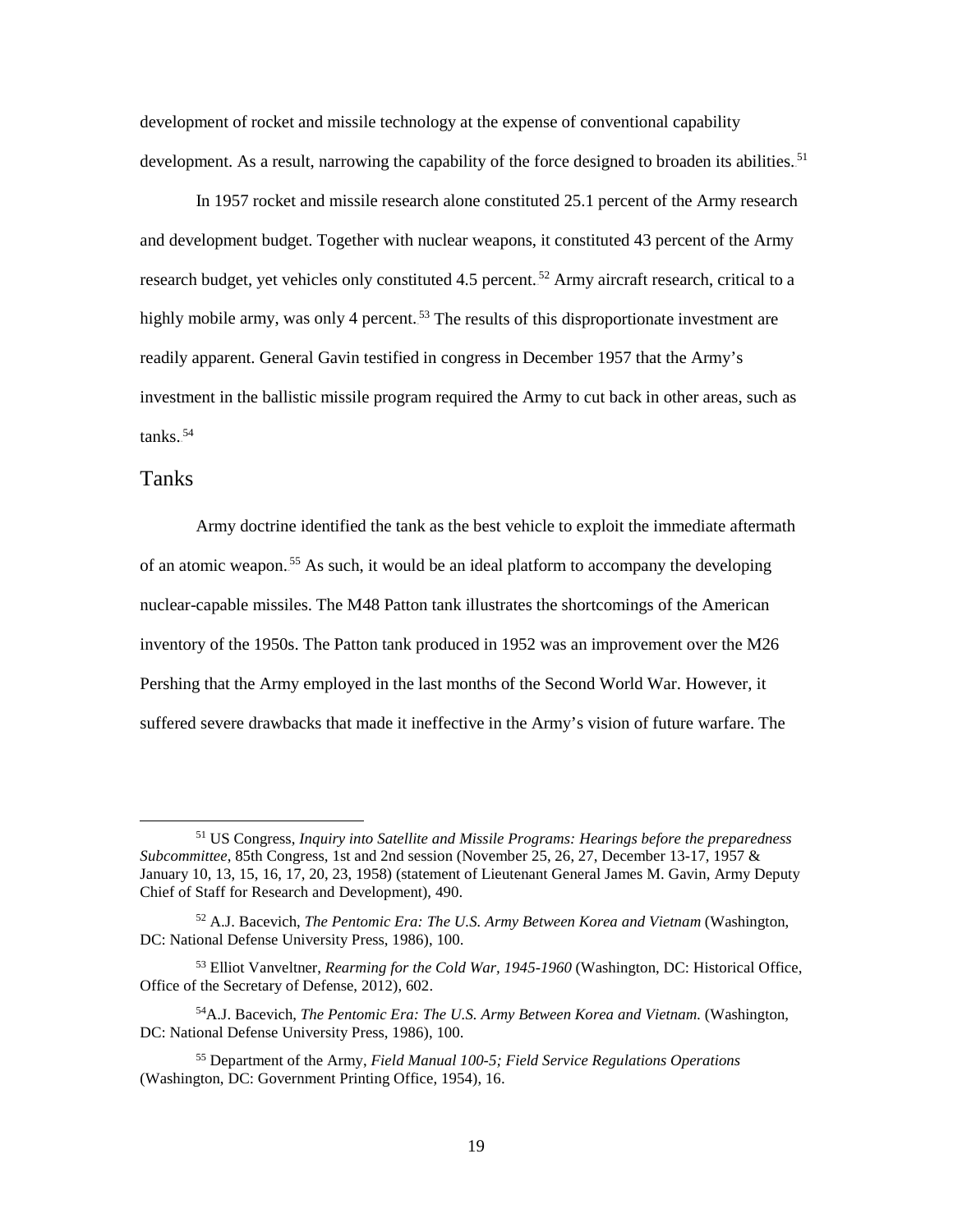initial production version of the M48 required about three gallons per mile, which limited its range to 75 miles.

The M48 engine was prone to failure after roughly 1,000 miles.<sup>56</sup> These issues significantly increased the logistical tail required to maintain the tank. While the issues of the M48 were not a problem for a static tripwire force in Europe, but they were not manageable if the Army was to realize or conduct warfare in a highly mobile fight without a clear forward edge of the battle area.

 The Army improved the M48 engine in 1955. This was the result of the Army lifting restrictions on diesel fuel in large army combat vehicles. The M48 suffered from other fundamental issues that would limit its effectiveness in a highly mobile fight, especially one in Europe. It was too wide for passage through European tunnels, and at 45 tons could not be air transported. These shortcomings were indicative of many technological issues facing the Pentomic Army in the 1950s. The disparity in the realities of Army tank development and the doctrinal requirements were significant. The disconnect between recent combat experience, doctrinal development, and army procurement can quickly develop.<sup>57</sup>

While the Army improved its tanks through the 1950s, no significant advancements were made until the fielding of the M60 main battle tank in 1960. This was the first mass-produced American tank to integrate nuclear, biological, and chemical protection – a significant shortcoming for an atomic force of the 1950s.

Doctrinal concepts often called for technology that did not yet exist, and Army research and development funding was not substantively committed to resolving many of these problem areas. There were areas of research and development that did facilitate the production and

<sup>56</sup> Robert Cameron, "American Tank Development During the Cold War" *Armor Magazine, July-August 1998*, PB. 17-98-4, Vol. CVII No. 4 (Fort Knox: Armor Magazine, 1998), 32.

<sup>57</sup> Albin F. Irzyk, "Tank versus Tank" *Military Review,* Vol. 25, No. 10, January (Fort Leavenworth, KS: Command and General Staff College, 1946), 11-14.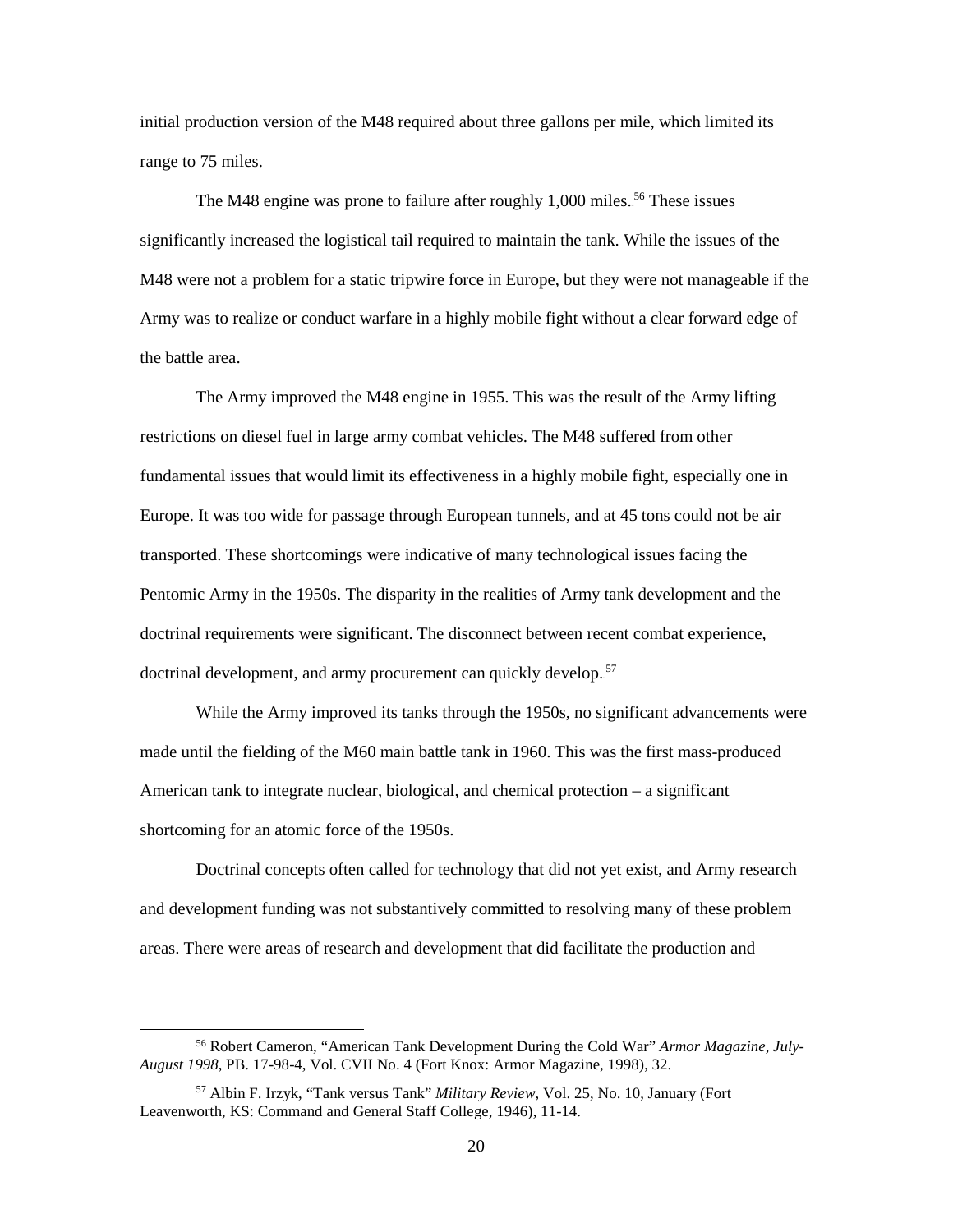acquisition of technologies supporting the conventional and atomic vision of the Pentomic Army. These technologies were concepts built on existing, grounded ideas and worked in concert with civilian research and development.

#### Vertical Lift

 At 4.5 percent of the Army research budget, vehicle development was still better off than the Army aircraft development. Necessary for rapid movement around the battlefield, tactical commanders would require vertical takeoff and landing or very short takeoff and landing aircraft. The Army used helicopters in Korea as medical evacuation platforms, for observation, and to adjust artillery fire. General Gavin envisioned them used along with airborne troops to bring into effect the highly dispersed forces rapid concentration on the enemy. Regardless of the paltry aviation budget, 1961 saw the production of one of the most successful Army helicopters in history: the UH-1 Iroquois, commonly called the Huey. Army aviation development was successful despite a small budget and competition with the Air Force. Army aviation was successful because it sought evolutionary, not revolutionary change to solve the issues presented to the Army in the 1950s and capitalized on technologies that the civilian sector was also developing.

 The incorporation of rotary-wing aircraft into Army maneuver fits very well with the Army's vision of future warfare. It would also be effective in both atomic and non-atomic warfare, as demonstrated in the Desert Rock tests and experience in Korea.<sup>58</sup> General Gavin asserted that technologically the United States could have had helicopter-borne infantry employed in Korea in "Calvary, and I don't mean horses."<sup>59</sup> General Gavin stated that the reasons we did not have helicopter-borne infantry was a failure in imagination. The Army had come to deify

 <sup>58</sup> Final Report of Exercise, Exercise Desert Rock V, Volume I – Operations, 16 July 1953. Defense Technical Information Center Accession Number ADA 078559.

<sup>59</sup> James M. Gavin, "Cavalry, and I don't mean horses" *Harper Magazine,* April 1954.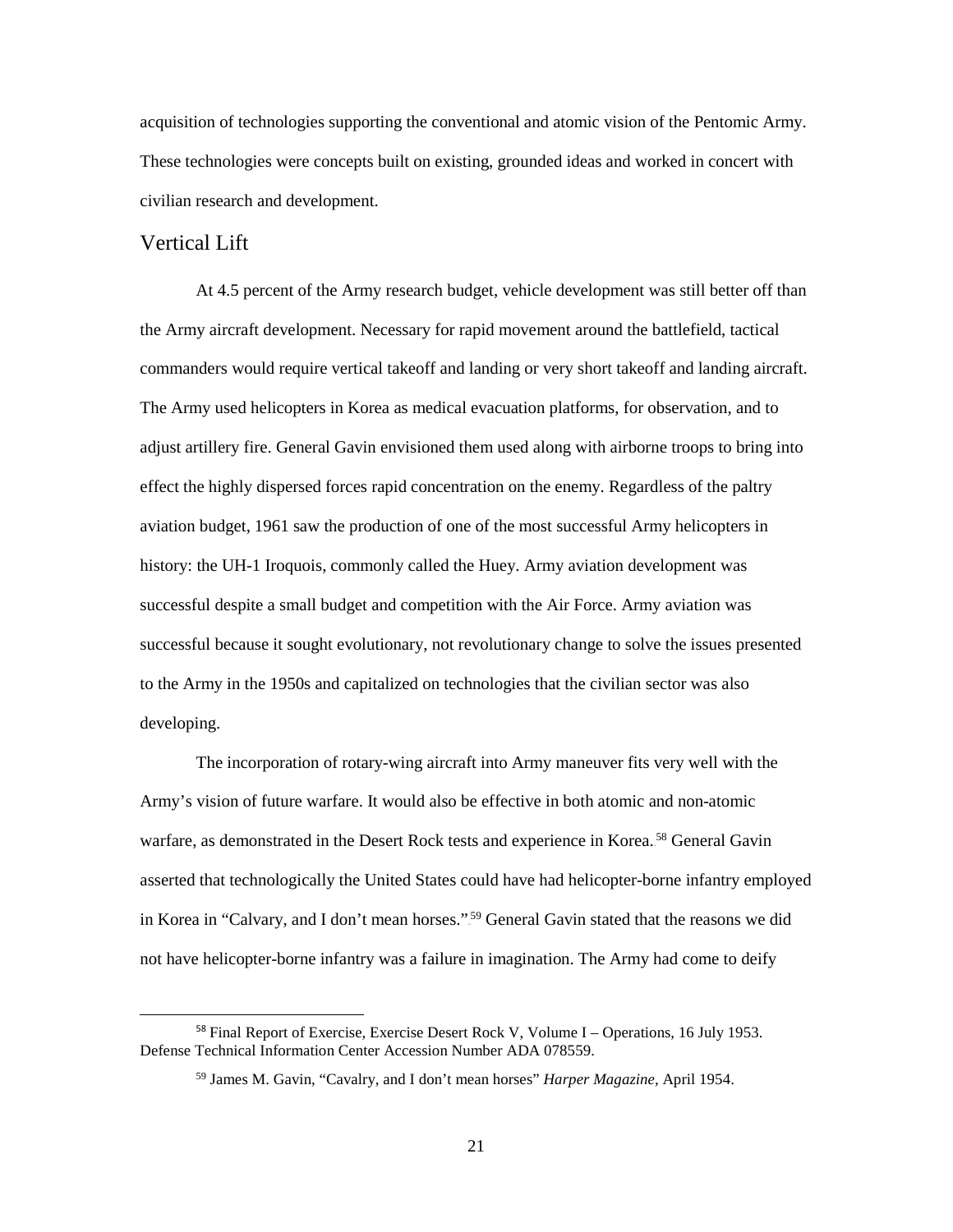heavy armor and supplanted cavalry with it. As a result, the Army was unable to see the opportunity and capability offered by the helicopter in Korea.<sup>60</sup> The specifics of its role and the delineation between the Army and Air Force helicopters evolved through the early 1950s. Further, the acquisition and development of the helicopter benefited from other forces where the tank did not.

Nations draw their armies from the people and industries of their society. The development of the helicopter carried tremendous value to the private industry as well as the military. While some components of tank development may translate into civilian use, a tank as a system does not. A helicopter useful for medical evacuation in Korea is useful for civilian medical evacuation at home. Helicopters used for artillery spotting in Korea are useful in fire spotting, remote ecological assessment, or crop dusting. No significant changes to the fundamental technologies are needed to adapt from one role to the other. Civilian utility lends more significant incentives for industry to research and develop helicopters and allows the Army to capitalize on ongoing development. By tapping into existing developmental trends in the department of defense and American society, the Army was able to further the technological development and acquisition of necessary technology. The incorporation of the helicopter was one of many components the Army would need to develop and acquire to fight decentralized, highly mobile, maneuver warfare effectively. Long-range atomic and non-atomic fires would also be essential to counter the massive numerical advantages presented by the Soviet Union. However, there is little civilian use for long-range rockets as there are for helicopters.

#### Missiles and Rockets

l

Missiles and rockets, like the tank, did not have many direct civilian applications, though like the helicopter did have a competing interest with the Air Force, and were seen as the tools of modern war. Missiles and rockets most directly fit in with the strategy of Massive Retaliation and

<sup>60</sup> James M. Gavin, "Cavalry, and I don't mean horses" *Harper Magazine,* April 1954, 54.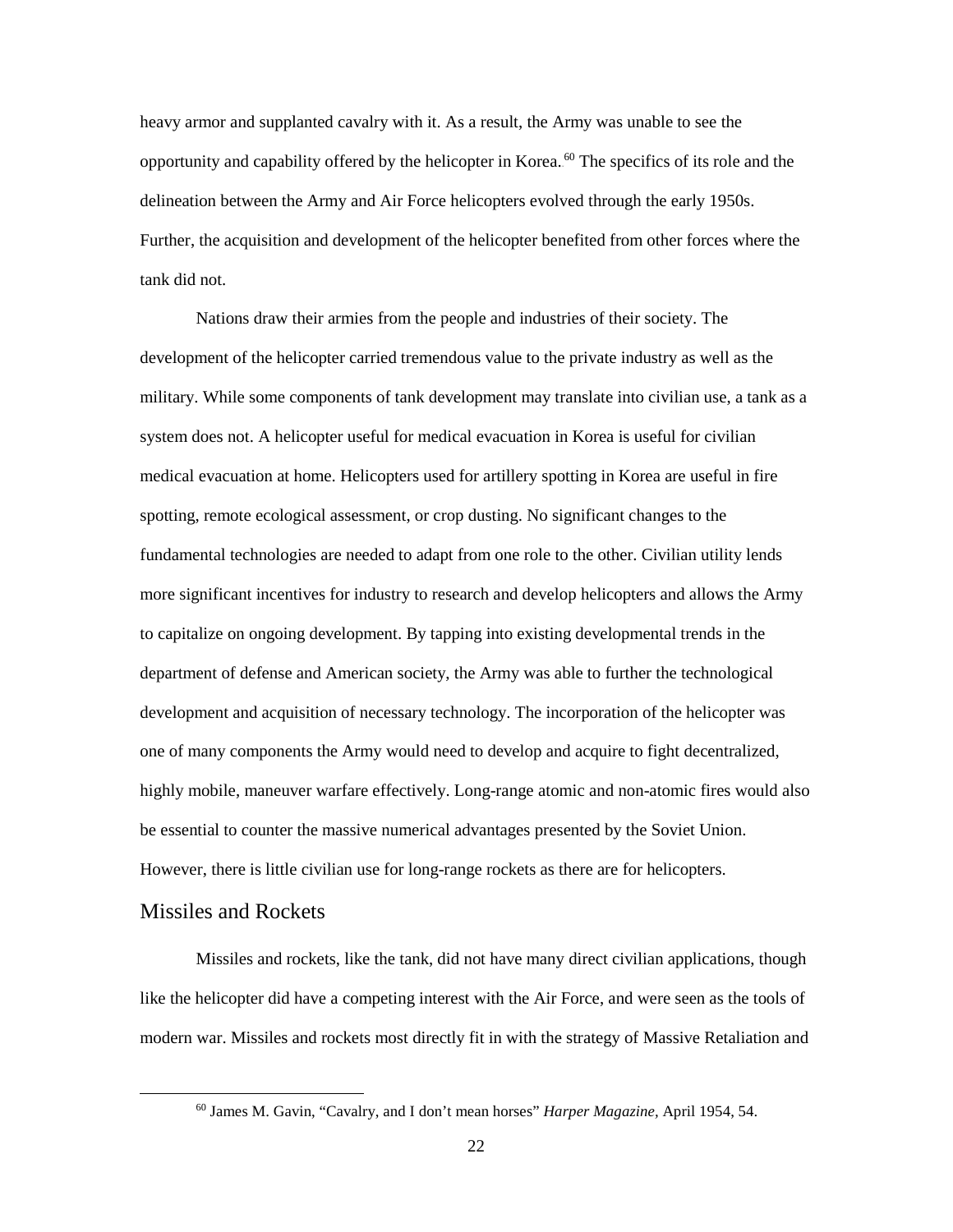our dependence on assured nuclear destruction in the event of war. Investment in them provided the Army leverage to argue for their piece of development and acquisition funding. However, this resulted in duplicative efforts between the Army and the Air Force and Navy, which was neither efficient nor generally beneficial from a service or national standpoint.

On October 4, 1957, the Soviet Union successfully put the first satellite named Sputnik I into orbit.<sup>61</sup> Not long after, on November 3, 1957, the Soviet Union successfully placed Sputnik II in orbit. A 1,118-pound satellite with life support systems carrying a small dog named Lakita.<sup>62</sup> These events had a tremendous impact on the national psyche. Many polled stating they would be willing to see the national debt limit raised to counter the perceived growing Soviet advantage.<sup>63</sup> The crisis of confidence and the American people's willingness to take drastic action to counter the perceived threat was a direct affront to the Eisenhower administration's economic policy.<sup>64</sup> The first United States response was the launch of the Navy's Vanguard rocket on 6 December 1957, with a 3.2-pound grapefruit-sized satellite. It exploded on the pad.<sup>65</sup> About two months

 $61$  At 184 pounds it was small but not an insignificant weight, indicative that the Soviet Union had the capacity to launch meaningful payloads into orbit. Paul Dickson, *Sputnik: The Shock of the Century* (New York, NY: The Berkley Publishing Group, 2001), 1.

 $62$  Without any planned manner for the spacecraft to return to earth, Lakita was expected to die after 10 days in orbit when her oxygen ran out. However, a failure in the thermal regulation of the spacecraft resulted in Lakita's death after only four days in orbit. Lakita's planned death is relevant because while the Soviets could put a large payload into orbit, they could not perform a controlled deorbit necessary to effectively deliver a nuclear payload on the United States.

<sup>63</sup> Paul Dickson, *Sputnik: The Shock of the Century* (New York, NY: The Berkley Publishing Group, 2001), 23, 110-112.

<sup>64</sup> Elliot Vanveltner, *Rearming for the Cold War, 1945-1960* (Washington, DC: Historical Office, Office of the Secretary of Defense, 2012), 391; The White House, *A Report to the National Security Council,* 162/2, 30 October 1953 (Washington, DC: Government Printing Office, 1953), 6.

<sup>65</sup> Paul Dickson, *Sputnik: The Shock of the Century* (New York, NY: The Berkley Publishing Group, 2001), 156-157; Elliot Vanveltner, *Rearming for the Cold War, 1945-1960* (Washington, DC: Historical Office, Office of the Secretary of Defense, 2012), 391.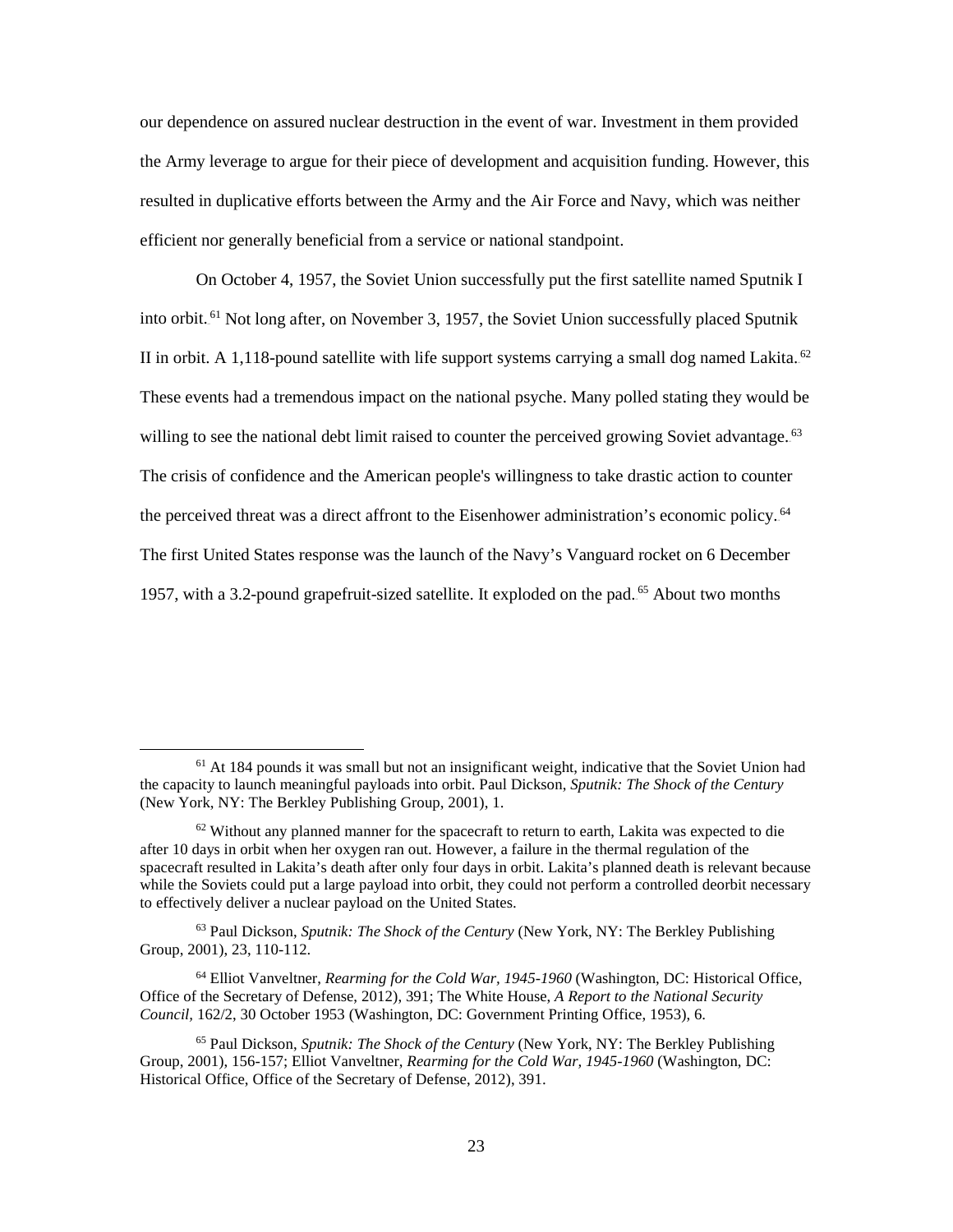later, on 31, January 1958, the Army successfully launched Juno I, a Jupiter C rocket carrying Explorer I into orbit.<sup>66</sup>

While effectively demonstrating the Army's lead in missile technology, the Army, even in the Pentomic structure and doctrine, had no practical need for an orbital capable missile. While the Jupiter SM-78 was not orbitally capable with its 1,600-pound warhead, it still possessed a range of 1,750 miles.<sup>67</sup> A 1954 agreement between the Joint Chiefs of Staff limited the Army's surface to air missiles to fifty miles and less in support of its point defense mission within the continental security force. The Army was permitted to develop surface to surface missiles with a range 'within the Army combat zone of operations.'.<sup>68</sup> Though not defined, this did not necessitate the range that an orbital capable rocket such as the Jupiter would allow. The attempt to reduce duplication of effort by Joint Chiefs and Eisenhower administration continued to falter. Technologies and service ambitions overcame the Armed Services Policy council 1953 agreement and Joint Chiefs of Staff 1954 agreement to minimize interservice duplication in missile development.<sup>69</sup> The 1956 agreement further restricted the Army's missile responsibilities. The Army's tactical zone of operations would not extend more than 100 miles beyond the front

<sup>66</sup> Elliot Vanveltner, *Rearming for the Cold War, 1945-1960* (Washington, DC: Historical Office, Office of the Secretary of Defense, 2012), 592-594.

<sup>67</sup> Norman Polmar and Robert S. Norris, *The U.S. Nuclear Arsenal: A History of Weapons and Delivery Systems since 1945* (Annapolis, MA: Naval Institute Press, 2009), 169.

<sup>68</sup> Robert J. Watson, *History of the Secretary of the Department of Defense: Volume IV: Into the Missile Age, 1956-1960* (Washington, DC: Historical Office, Office of the Secretary of Defense, 1997), 41.

 $69$  Waste and duplication in missile development were increasingly a concern within the DoD. The Armed Forces Policy Council discussed and agreed to eliminate duplication. Secretary Wilson directed an inquiry into existing rocket and missile programs in 1953. Its conclusions presented in January 1954 contributed to the Joint Chiefs agreement in June of 1954 to decide on service responsibilities intended to further reduce duplicative research and development. Robert J. Watson, *History of the Joint Chiefs of Staff and National Policy; 1953-1954* (Washington, DC: Historical Office, Office of the Chairman of the Joint Chiefs of Staff, 1998), 183.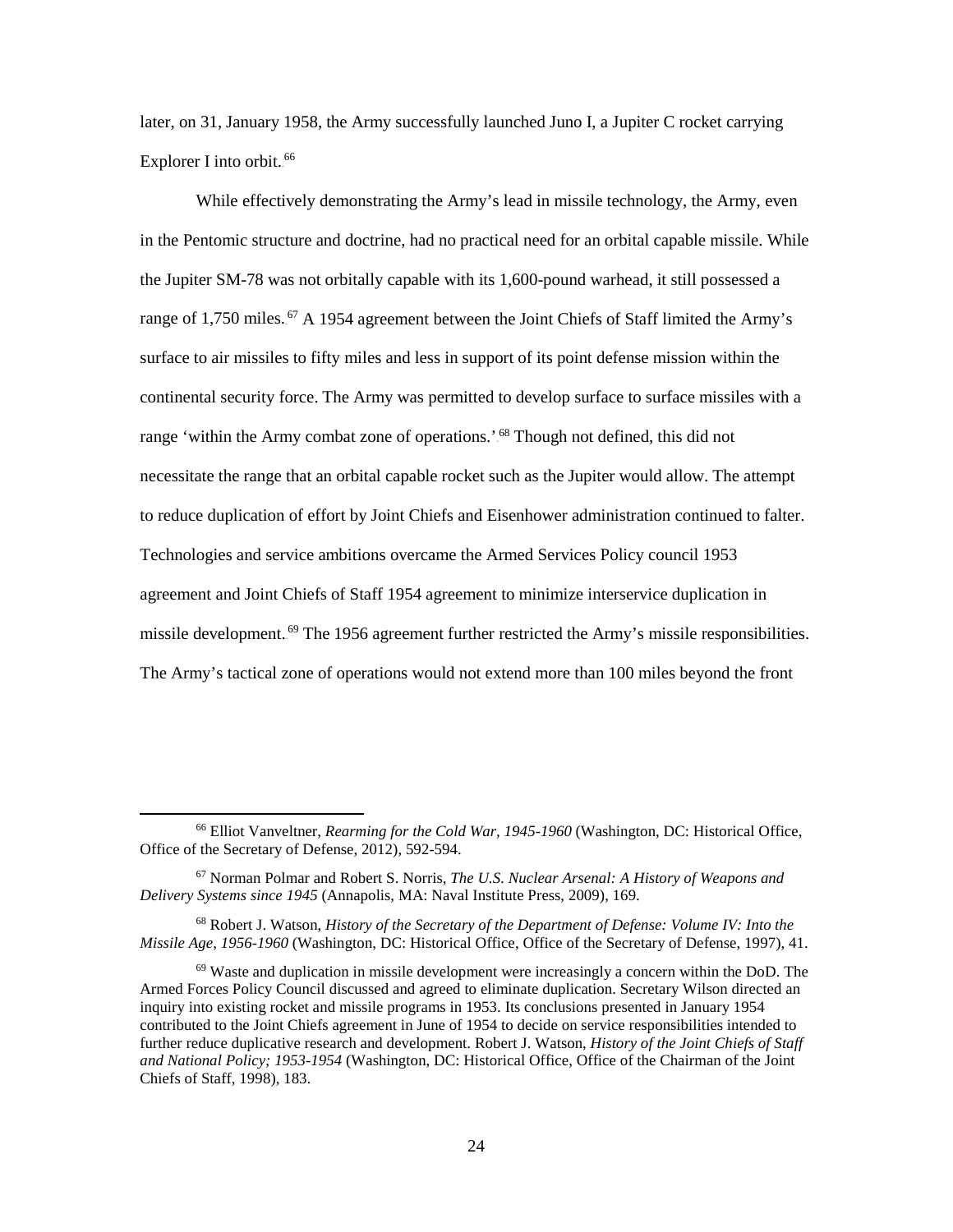lines, or 100 miles back.<sup>70</sup> It is not clear how the Army translated this into a battlefield with no definable front line, as described by General Taylor. It also did not encompass the range of missiles the Army was developing.<sup>71</sup> The effect was a waste of Army talent and time.<sup>72</sup> While a benefit to the national pursuit of spaceflight, the research did not further the Army's efforts or develop the needed highly mobile long-range artillery.

 The Army saw effective results in development where it aligned both its vision of warfare, national policy, and technological development. The 280mm 'Atomic Annie' and the slow 46 foot long 'Corporal' missile did not meet the needs of the Pentomic Army.<sup>73</sup> However, the Army continued to develop and fielded the MGR-1 "Honest John" in 1954 and the MGR-3 "Little John" in 1961.<sup>74</sup> The development of these later systems was the product of an existing alignment between national policy and Army doctrine. Thus ongoing research fell under the Army. The work being done on guided missiles by the Army started in the late 1940s. Advanced Army missile developments in this context are understandable. However, the development of

 $\frac{70}{10}$  On 26 November 1956 Secretary Wilson issued a memorandum addressing the overall roles and responsibilities of the services. As a part of this clarification he further detailed services roles in the development of rockets and missiles, explicitly limited the Army to tactical targets within its zone of operations not to extend more than 100 miles to the front and rear of the front lines. Robert J. Watson, *History of the Secretary of the Department of Defense: Volume IV: Into the Missile Age, 1956-1960* (Washington, DC: Historical Office, Office of the Secretary of Defense, 1997), 43.

<sup>71</sup> A.J. Bacevich, *The Pentomic Era: The U.S. Army Between Korea and Vietnam* (Washington, DC: National Defense University Press, 1986), 88.

 $72$  When formed in 1958, the administration transferred the Jupiter missile to the National Aeronautics and Space Administration (NASA) along with Wernher Von Braun. Von Braun was the German rocket scientist responsible for the development of the V1 and V2 rockets. Brought to the United States as a part of operation paperclip, Von Braun was the head of Army rocket design and research from the conclusion of the Second World War until the formation of NASA. He went on to direct NASA and was the leading mind behind the development of the Saturn V rocket that ultimately won the race to the moon.

<sup>73</sup> Norman Polmar and Robert S. Norris, *The U.S. Nuclear Arsenal: A History of Weapons and Delivery Systems since 1945* (Annapolis: Naval Institute Press, 2009), 229.

<sup>74</sup> Norman Polmar and Robert S. Norris, *The U.S. Nuclear Arsenal: A History of Weapons and Delivery Systems since 1945* (Annapolis, MA: Naval Institute Press, 2009), 229-230, 232.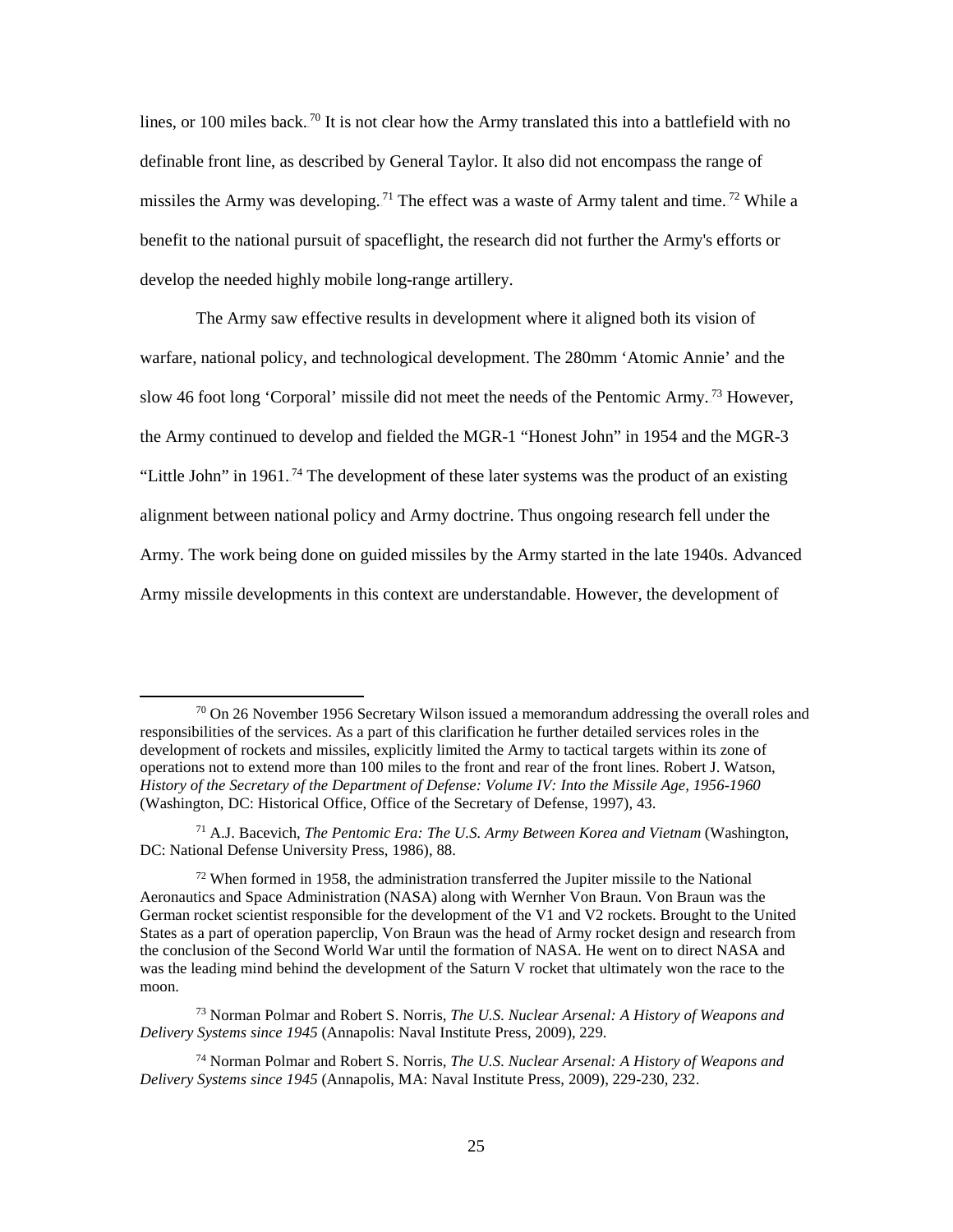intercontinental ballistic missiles cannot be explained outside the context of bureaucratic inertia and interservice rivalry that was ultimately wasteful for the Army.<sup>75</sup>

 The Army pursued the development and acquisition of several rockets and missiles to fit into their new concept of war and to meet existing national security requirements. A significant part of that was the local air defense of critical areas, such as cities, a responsibility shared with the Air Force.<sup>76</sup> These included nuclear-capable systems such as the Nike Hercules. Program development was broad and rapid, impressive from a technological standpoint, but came at the expense of a focus on the broader need to modernize the Army.<sup>77</sup> Tank development, Army individual soldier equipment such as protective uniforms, small arms, and the man carried missile systems remained mostly unchanged from the end of the Korean war until the Kennedy administration's shift in focus from massive retaliation to flexible response.

#### Summary

 $\overline{a}$ 

The Army abandoned the Pentomic organization and embraced the Reorganization Objective Army Division (ROAD) beginning in 1960, though many of the core concepts of the Pentomic era endured.<sup>78</sup> Increased funding provided to the Army whose operating concept now aligned with national strategy allowed for investment in the development of Soldier systems

<sup>&</sup>lt;sup>75</sup> The research did significantly contribute to the United States winning the Space Race. Not only was the first American satellite put into orbit by an Army missile, the first American astronaut (second human) to fly in space was launch on a heavily modified version of the Redstone missile. In 1958 these programs, and Von Braun were transferred to the newly founded National Aeronautics and Space Administration. There are examples of the Army capitalizing on the synergistic possibilities of interservice cooperation in weapons development. The Marine Corps initiated the Lacrosse surface to surface nuclearcapable missile and the Army developed it. It was adopted for use by both services in 1960. The Army and Marine Corps cooperation in these areas highlight that intense interservice competition is not necessary to develop better and more capable arms. Military notes Around the World, *Military Review,* Vol 38, no 5, October (Fort Leavenworth: Command and General Staff College, 1958), 65.

<sup>76</sup> Elliot Vanveltner, *Rearming for the Cold War, 1945-1960* (Washington, DC: Historical Office, Office of the Secretary of Defense, 2012), 595-596.

<sup>77</sup> A.J. Bacevich, *The Pentomic Era: The U.S. Army Between Korea and Vietnam* (Washington, DC: National Defense University Press, 1986), 100.

<sup>78</sup> John B. Wilson, *Maneuver and Firepower: Evolution of Divisions and Separate Brigades*  (Washington, DC: Center of Military History US Army, 1998), 293-303.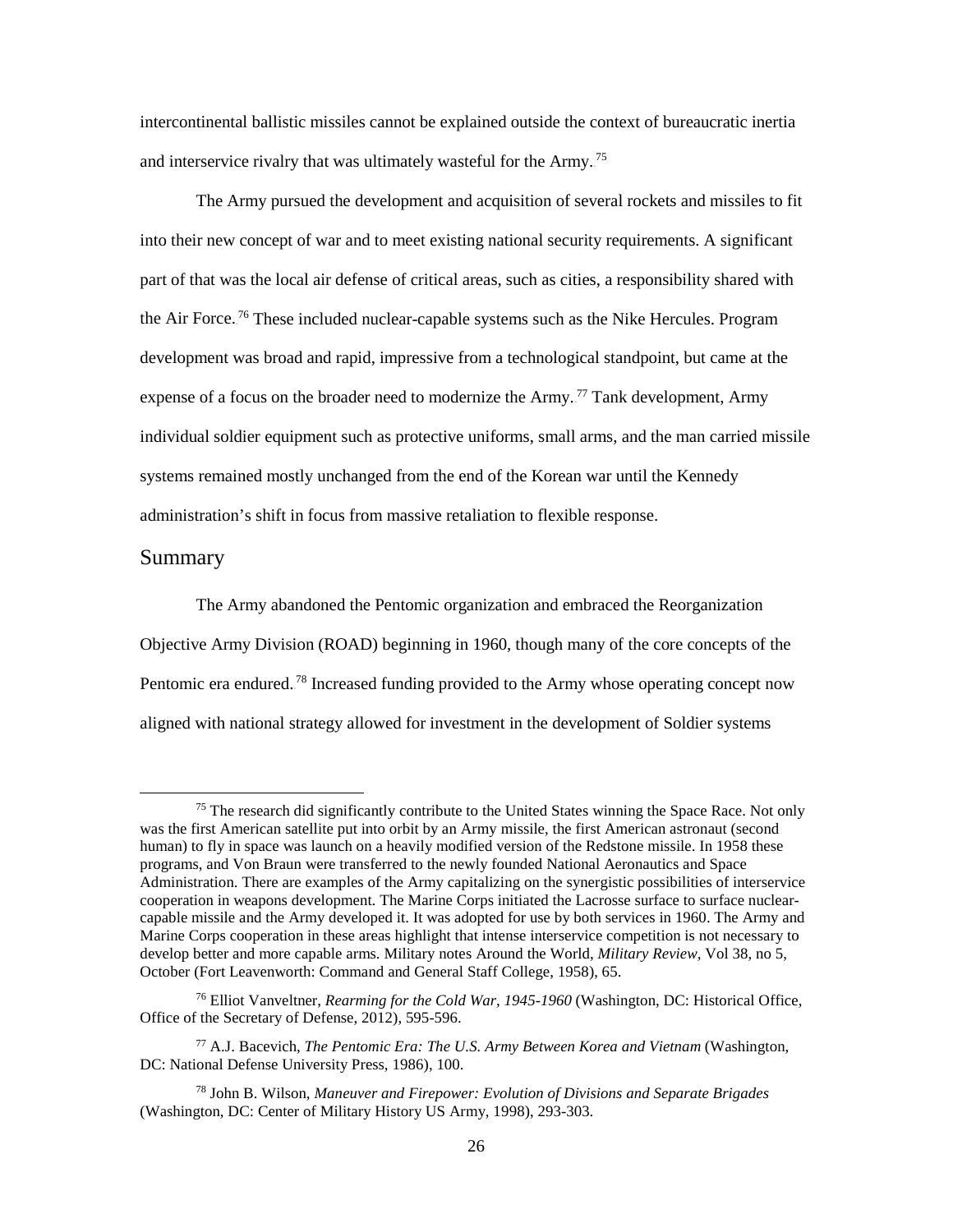necessary to fight on the nuclear and nonnuclear battlefield. The Army overcame the investment shortcomings in tanks and vertical lift in the following decades. Had the Army found itself in a war with the Soviet Union in the late 1950s, the disparity in technology and Army doctrine and capability would have severely hindered the United States' ability to fight a conventional war.

Where the Army invested in technology that did support its doctrine, it developed enduring systems that proved effective in a variety of capacities, such as the M60 main battle tank. Where Army and civilian technological development aligned, low budgetary commitments did not prevent the creation of enduring and effective systems such as the UH-1 helicopter. Apparent alignment with national policy made funding for rocket and missile technology easier to acquire. Many of the systems, such as the Jupiter C, never served Army purposes and were wastefully duplicative. Where the Army constrained its initiatives to systems that nested with its doctrine, it was able to develop effective systems such as the Honest John and Little John. However, the investment of research and development funds for these systems was disproportionate relative to the capability gained and degraded developmental impacts on other Army systems.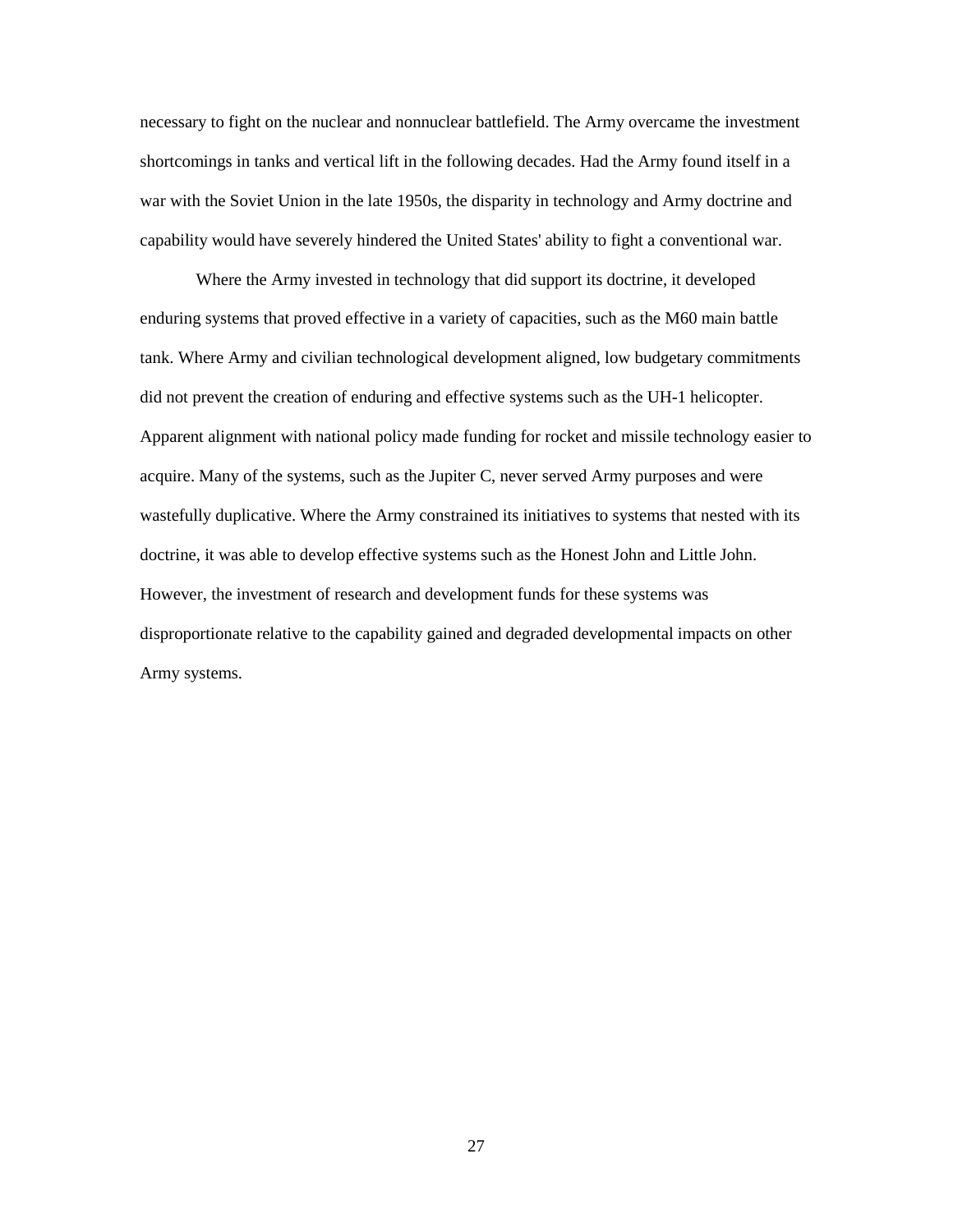#### Personnel

The vision of atomic warfare in the Pentomic era focused on speed, dispersion, and destructive force. Lieutenant General Clyde D. Eddleman, later the Deputy Army Chief of Staff, described: "In atomic war, the battlefield will be larger, and combat action will be characterized by rapid movement and extended intervals between units. Formations will be dispersed but will be capable of fleeting concentration to seize and objective."<sup>79</sup> Within this vision of warfare, the principles directing it had evolved, but not fundamentally changed. Atomic weapons magnified fundamentals such as dispersion, concentration, flexibility, mobility, and lethality. As these fundamental evolved, they magnified the need for Soldiers who were intelligent, flexible, agile, and able to capitalize on the opportunities presented in a rapidly evolving and lethal atomic battlefield.

Warfare has changed throughout history. Despite warfare's evolution, it has remained a contest of will, a human endeavor. Through the Pentomic era, the Army discovered several critical elements. Despite having won the Second World War and demonstrated the United States' commitment to stem the spread of communism in Korea, the increasing Soviet threat was insufficient for the American public to enlist in the numbers needed to fill the ranks of the Army. Retention would be essential to achieving a level of readiness needed to win wars in the future.

#### Retention

l

Retention in the Pentomic was critical as the higher the turnover, the larger the continued induction training requirement. Technology that requires highly trained maintenance personnel that cannot be retained is useless, and doctrine that relies on trust and initiative that cannot be fostered because of high turnover and unit turbulence is ineffective.

<sup>79</sup> Lieutenant General C.D. Eddleman, *Military Review,* Vol. 37, No. 7, October (Fort Leavenworth, KS: Command and General Staff College, 1957), 21.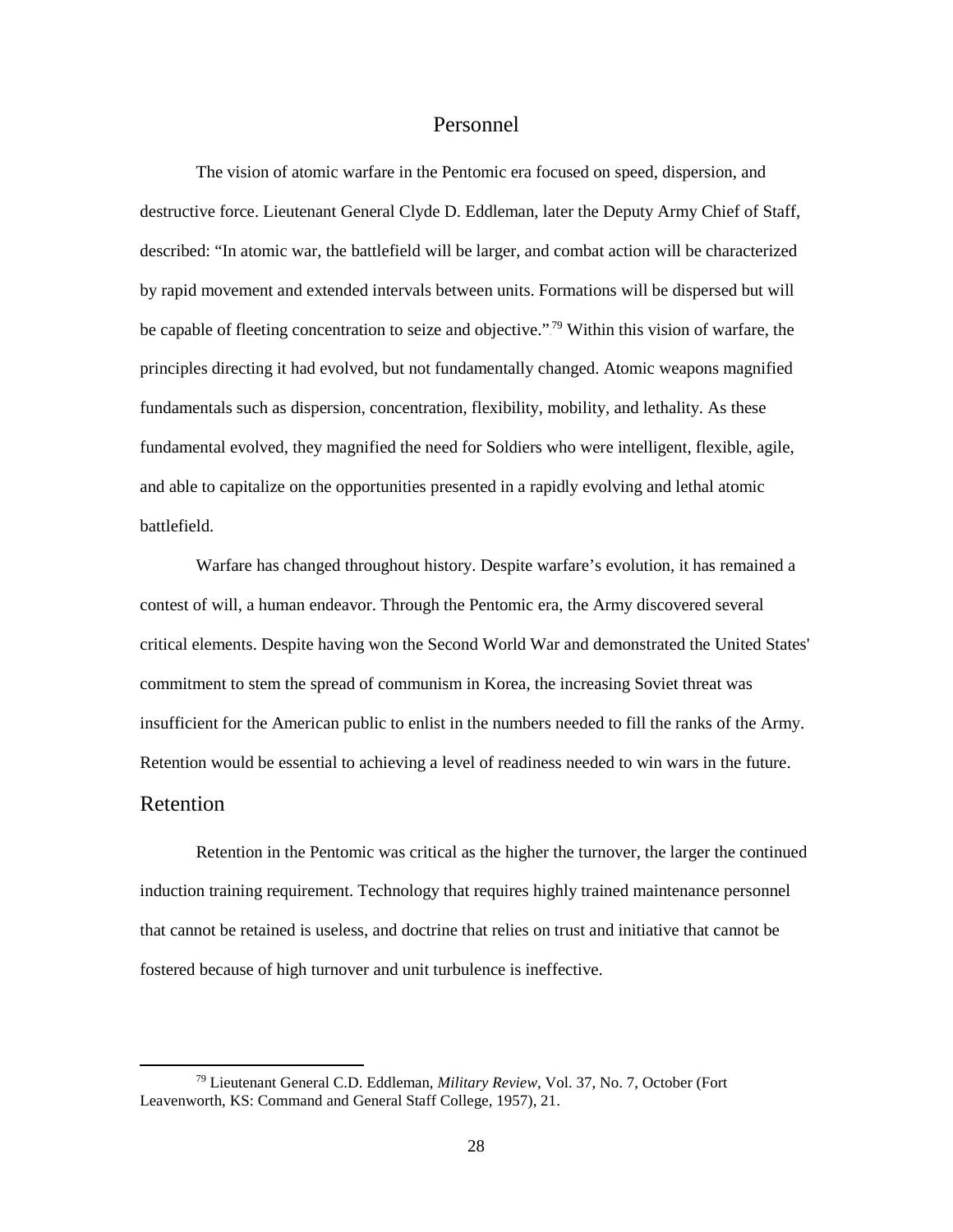The Army made efforts to improve Soldier retention and recruitment to build and maintain a force of highly trained and capable personnel. They were needed to operate and maintain the new machines and execute doctrinal techniques of an atomic army. In the transition to the Pentomic force, they were willing to rewrite Army core doctrines and fundamentally reorganize. This flexibility and adaptability can be essential for organizations to survive and become more robust.<sup>80</sup> However, in devising new doctrines of highly mobile, lethal, agile units and acquiring technologies that reshaped the understanding of Army capabilities, the Army struggled to attract and retain the high caliber Soldiers needed.

#### Conscription

l

One of the realities of the 1950s Army was conscription. Soldiers could enter service through two avenues; they could volunteer for the regular forces or enter through the selective service agency. The Army and Congress did not see conscription as a permanent method to fill the ranks, but as a stopgap until the Army could build an all-volunteer force. Though the Army aspired to eliminate the need for conscription, it remained a necessary element to meet even the reduced force requirements of the post-war era. Conscription accounted for 32.6 percent on inductees in 1957, 61.4 percent in 1958, and 49.5 percent in 1959.<sup>81</sup> Arguably these conscripts did not constitute the worst of the Army. They brought the broadest range of abilities, and in some cases, constituted the best talent at any given time. Given the significant reduction in forces through the 1950s, this speaks volumes for the national will to volunteer for Army service. Further exacerbating the manning problems were the terms of service. Regular Army volunteers served for three to six years, depending on the contract, while conscripts served for two.

<sup>80</sup> Nassim Nicholas Taleb, *Antifragile, Things than Gain from Disorder* (New York, NY: Random House, 2012), 100-102.

<sup>81</sup> Brian McAllister Linn, *Elvis's Army: Cold War GIs and the Atomic Battlefield*. (Cambridge, MA: Harvard University Press, 2016), p.135.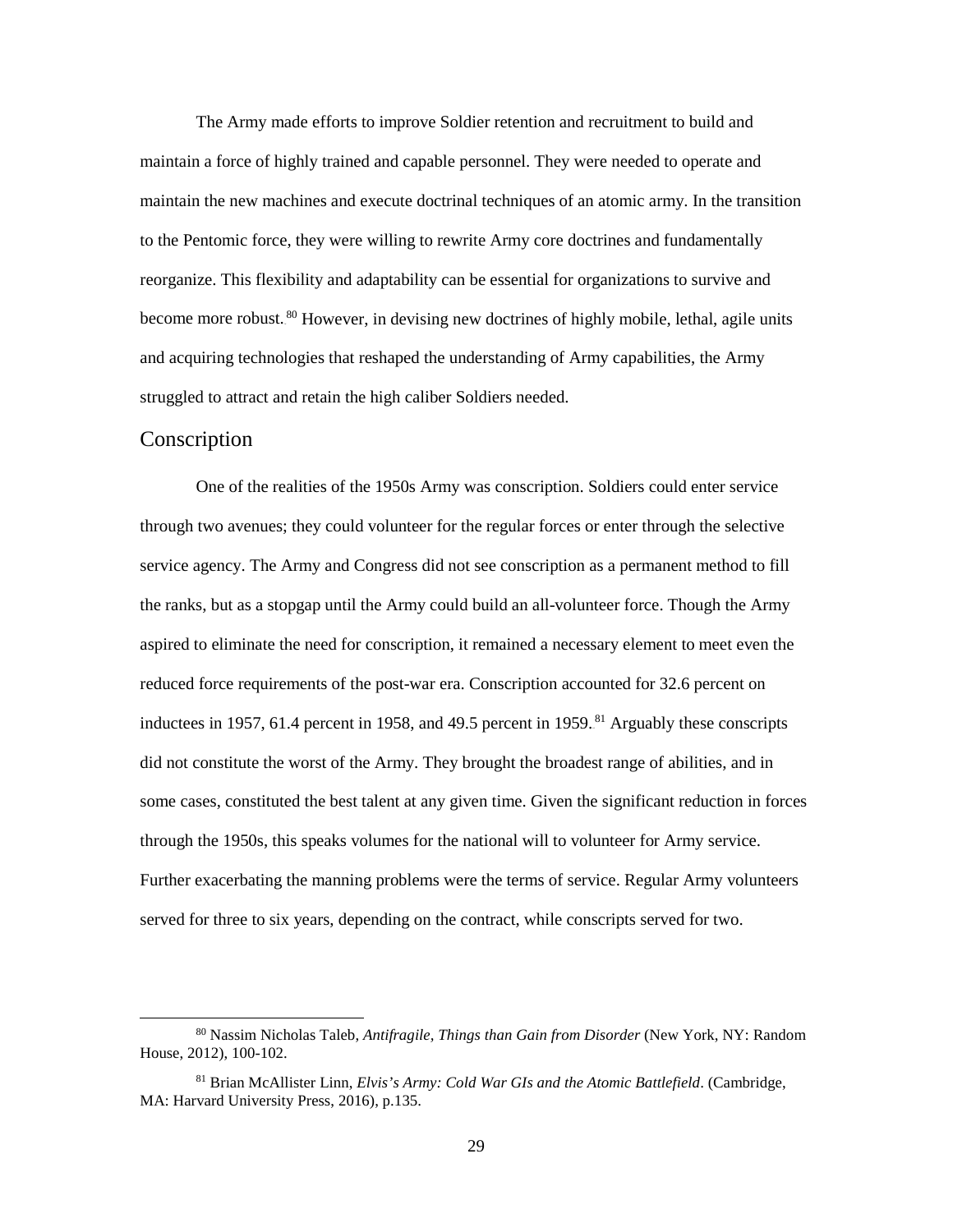Volunteers had more control over their occupational specialty and assignment, which likely attracted a number that may have otherwise entered service through conscription.

Throughout the 1950s, conscripts were diverse, many of high-quality, a cross-section of society that brought in some highly talented and skilled personnel that may have otherwise not served. This was not unique to the 1950s.<sup>82</sup> Voluntary enlistment to avoid conscription into the combat arms was a common trend in recruitment.<sup>83</sup> The compounding effect the Army needed to counter was the lower quality less desired recruits were volunteering and therefore remaining in the service longer. At the same time, some of the most highly qualified were brought into the service through conscription, incurring only a two-year commitment.

The two-year commitment of the conscript included training, movement, and discharge processing. Since many of the highest qualified came in through conscription, they also filled many of the technical specialties. 1959 Colonel William S. McElhenny estimated the technical specialist and junior officer turnover in 1957-1958 to be 85 percent.<sup>84</sup> This turnover in investment was not sustainable; the complex Army inventory needed the right personnel to fix and maintain its equipment. The Army never reached the 40 percent first-term reenlistment rate is assessed necessary for a steady influx of trained and experienced noncommissioned officers to undergo more advanced technical training.<sup>85</sup>

 $82$  When forming the American Expeditionary Force in 1918, conscription brought a broad spectrum of Americans to service, significant in both the diversity of talent and that it was necessary to meet force requirements. Also similar was the higher number of volunteers when perceptions were that volunteering gave a degree of control over the specifics of one's service. December 1917 saw the most significant number of volunteers for Army service, tied to the 15 December 1917 amendment to the selective service act that only allowed men the selective service had not already called to register for the draft to continue to volunteer for service in the regular army; Richard S. Faulkner, *Pershing's Crusaders: The American Soldier in World War I.* (Lawrence: University Press of Kansas, 2017), 14-15.

<sup>83</sup> Brian McAllister Linn, *Elvis's Army: Cold War GIs and the Atomic Battlefield* (Cambridge, MA: Harvard University Press, 2016), 137.

<sup>84</sup> Brian McAllister Linn, *Elvis's Army: Cold War GIs and the Atomic Battlefield* (Cambridge, MA: Harvard University Press, 2016), 156.

<sup>85</sup> Brian McAllister Linn, *Elvis's Army: Cold War GIs and the Atomic Battlefield* (Cambridge, MA: Harvard University Press, 2016), 157.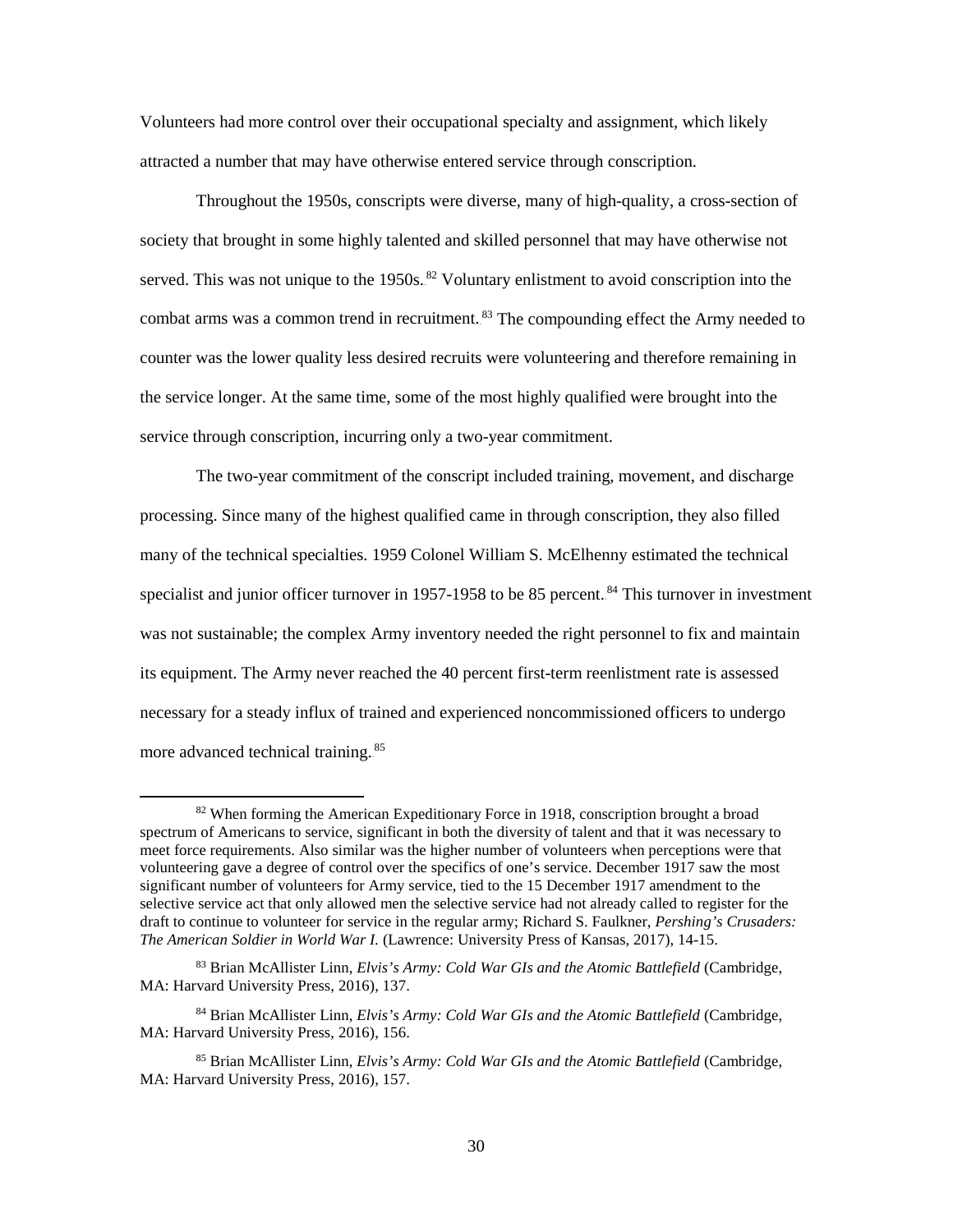The Army was also competing with other services. The Air Force was new, better funded, and appeared modern. The Navy has long competed for qualified personnel, but in the 1950s seemed more relevant and less dangerous than marching through mushroom clouds. The generation of the 1950s had just endured the Second World War and Korea and had a sober perspective on war. They would not seek service with the same enthusiasm or romanticism that drew many in the very early days of "The Good War.".<sup>86</sup> Despite these competing forces, with conscription, the Army was not short of the needed human capital to fill its ranks. <sup>87</sup> The Army's problem was principally in retention. The issue of retention compounded the issues associated with the capacity to rapidly expand if general war with intermediate use of atomic weapons were to occur: a large-scale war without the exchange of strategic nuclear weapons.

The doctrine and vision of warfare the Army had developed required intelligent, flexible, highly trained professionals. As a result of the acquisition of increasingly technical equipment, the increased requirements in competence and professionalism applied at nearly all levels of the force. The Army knew it took time and investment to grow competent leaders. Now the time to train Soldiers to a level of technical competence on the newer Army systems such as the new rocket and missile forces was significantly longer. This added dynamic compounded the issue of retention to a whole of force issue, not just a leadership issue. The Army recognized the need to retain quality personnel and desired to transform into an all-volunteer force. However, the higher training and competence requirements and inter-service competition for recruits prevented the Army from achieving its vision of an all-volunteer force in the 1950s and 1960s.

<sup>&</sup>lt;sup>86</sup> Richard S. Faulkner, *Pershing's Crusaders: The American Soldier in World War I* (Lawrence, KS: University Press of Kansas, 2017), 15-16.

<sup>&</sup>lt;sup>87</sup> The averaged a 1 in 4 rejection rate of Army inductees. The Army rejected them for a variety of reasons, generally categorized into physical limitations or lack of mental aptitude; Brian McAllister Linn, *Elvis's Army: Cold War GIs and the Atomic Battlefield* (Cambridge, MA: Harvard University Press, 2016), 135.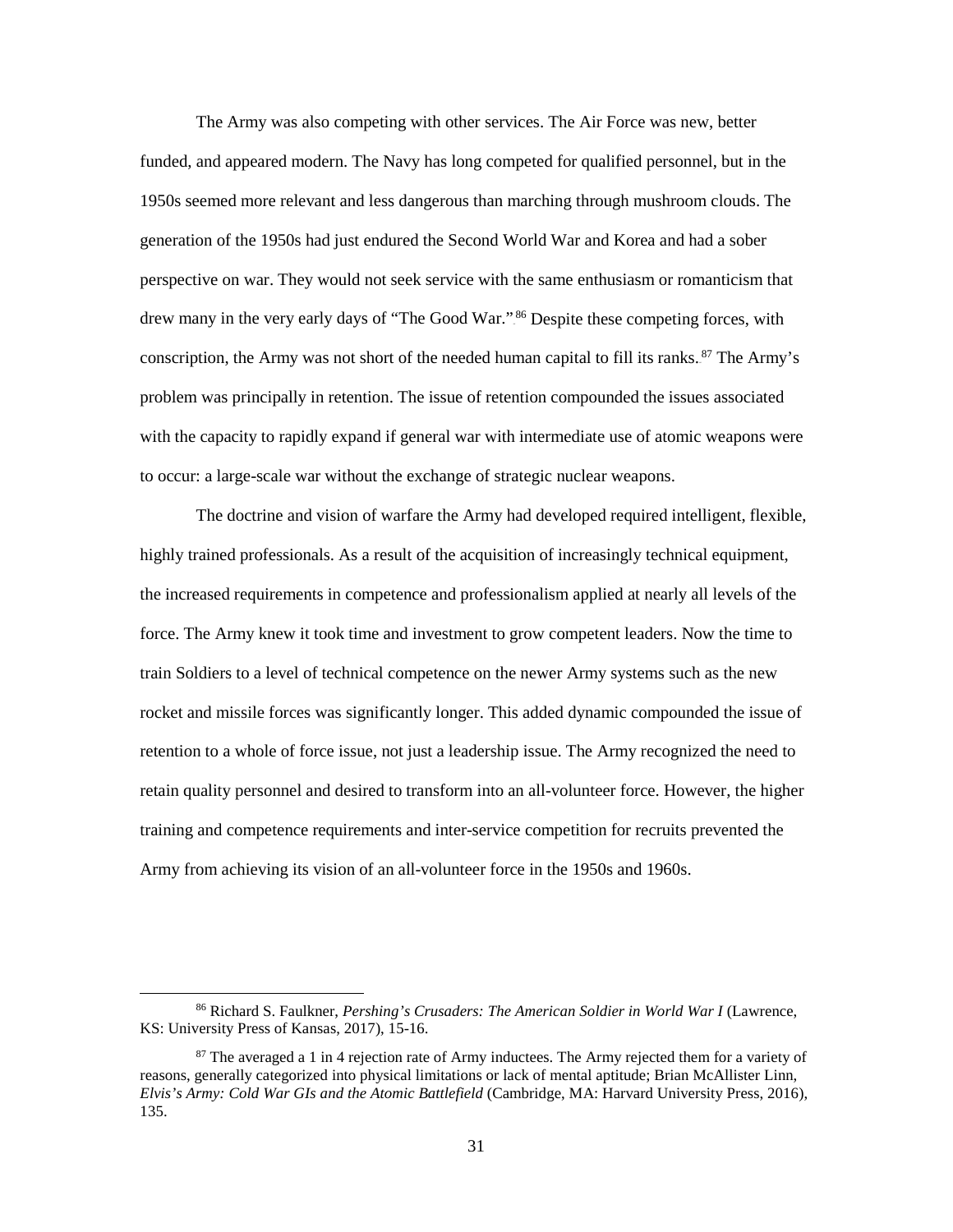Unable to create an all-volunteer force, the Army did attempt to stretch the personnel they did have to meet national security requirements while also transitioning into the Pentomic force. Rotational models were one possible solution to both readiness and retention problems.

#### Army Rotational Models

l

In July 1955, the Army attempted a unit rotational model called "Gyroscope," which began with the 1st Infantry Division's rotation to Europe. The program had three objectives; improve the morale of the Soldiers and their families, increase combat effectiveness, and reduce the cost of maintaining forces in Europe.<sup>88</sup> While reports at the time indicated that the project was successfully meeting the designed objectives, anomalies indicated otherwise.<sup>89</sup> The Army assigned officers, non-commissioned officers, and soldiers to Gyroscope units within weeks of the deployment of that unit. Gyroscope units could not maintain unit strength while deployed. This required individual Soldier deployments from CONUS or personnel transfers from units returning to the United States to US Army Europe to meet unit strength requirements.<sup>90</sup> More families than housing could accommodate arrived in Europe.<sup>91</sup> In some cases, the Army relocated units returning to the United States to an installation that was different from the one the unit departed. These issues were symptomatic of a solution derived with a focus between rotational units, not the Army, as a whole. It was unable to adjust to the variables that would prevent the realization of the stated objectives, most critically in unit readiness and personnel retention.

<sup>88</sup> US Army Europe, *Operation Gyroscope in the United States Army Europe* (Carlisle Barracks, PA: U.S. Army Military History Institute, 1957), 2.

<sup>89</sup> George E. Martin, *Final Letter Report for Operation Gyroscope* (Washington, DC: Government Printing Office, 1956), 15; John M. Williams, *Gyroscope Report, 3rd Armored Division* (Washington, DC: Government Printing Office, 1956), 1-3.

<sup>90</sup> Donald A. Carter, *Forging the Shield: The U.S. Army in Europe, 1951-1962* (Washington, DC: Center for Military History US Army, 2015), 227.

<sup>&</sup>lt;sup>91</sup> George E. Martin, *Final Letter Report for Operation Gyroscope* (Washington, DC: Government Printing Office, 1956), 5.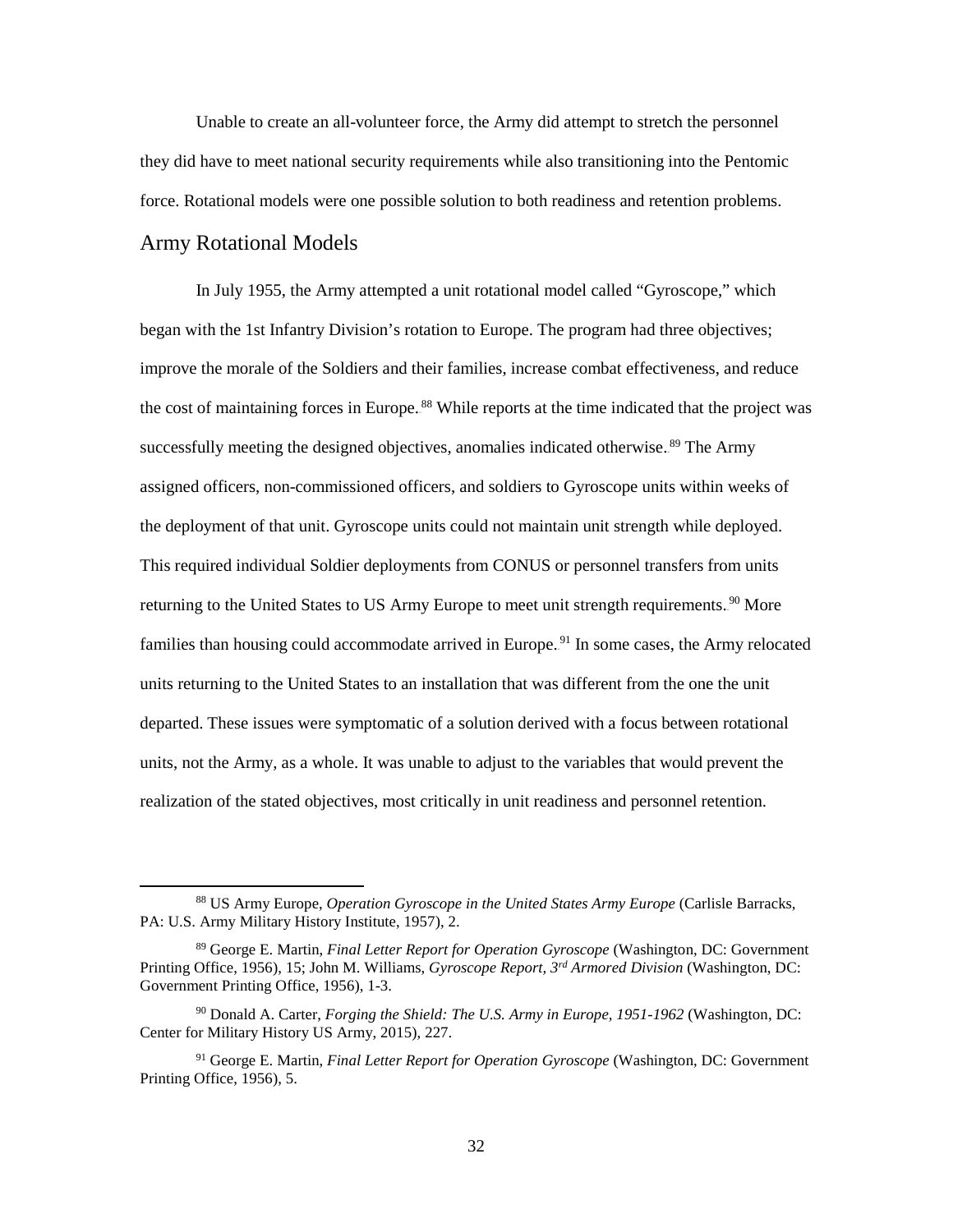Project Gyroscope failed to provide service regulars with the stability and benefits that it promised. Married housing was one the principal G1 issue for the 10th Infantry Division and 3d Armored Division arrived with thirty-six more married families than projected, leaving them with no billeting options.<sup>92</sup> Further, often Soldiers and leaders were reassigned to other units on the units return negating any unit cohesion built. Exchanging, unlike units, only exacerbated the issue overseas while not alleviating the tremendous issues it was creating with units that remained in the continental United States.<sup>93</sup> From 1962 to 1964, the Army attempted another unit rotational plan called ROTAPAN.<sup>94</sup> The plan failed for several reasons. The introduction of Pentomic structured Battle Groups did nothing to alleviate the building issues of readiness and cost. The plan increased Soldiers and family hardship and increased the volume of US government money flowing out of the country as the Army did not authorize family accompaniment under ROTAPLAN.<sup>95</sup>

Unit climate also contributed to issues with retention as well as complicating the Commander's ability to understand the readiness of this unit. The Army possessed tremendous human capital in the experience of the Korean War veterans, whose numbers were rapidly diminishing in the manning cuts of the New Look. The talent and quality mix of incoming Soldiers pressured some leaders to exert increasing levels of control on lower echelons. This environment drove leaders to deceive their higher headquarters, adjacent units, and in some cases,

<sup>92</sup> George E. Martin, *Final Letter Report for Operation Gyroscope* (Washington, DC: Government Printing Office, 1956), 5; Donald A. Carter, *Forging the Shield: The U.S. Army in Europe, 1951-1962*  (Washington, DC: Center for Military History US Army, 2015), 229.

<sup>93</sup> Brian McAllister Linn, *Elvis's Army: Cold War GIs and the Atomic Battlefield* (Cambridge, MA: Harvard University Press, 2016), 155.

<sup>94</sup> US Congress, *Department of Defense Appropriations for Fiscal Year 1988: Hearings before a Subcommittee of the Committee on Appropriations,* 100th Congress, 1st Session (February 3 – May 19, 1987) (statement of Chapman Cox, Assistant Secretary of Defense, Force Management and Personnel), 575-576.

<sup>95</sup> Donald A. Carter, *Forging the Shield: The U.S. Army in Europe, 1951-1962* (Washington, DC: Center for Military History US Army, 2015), 463.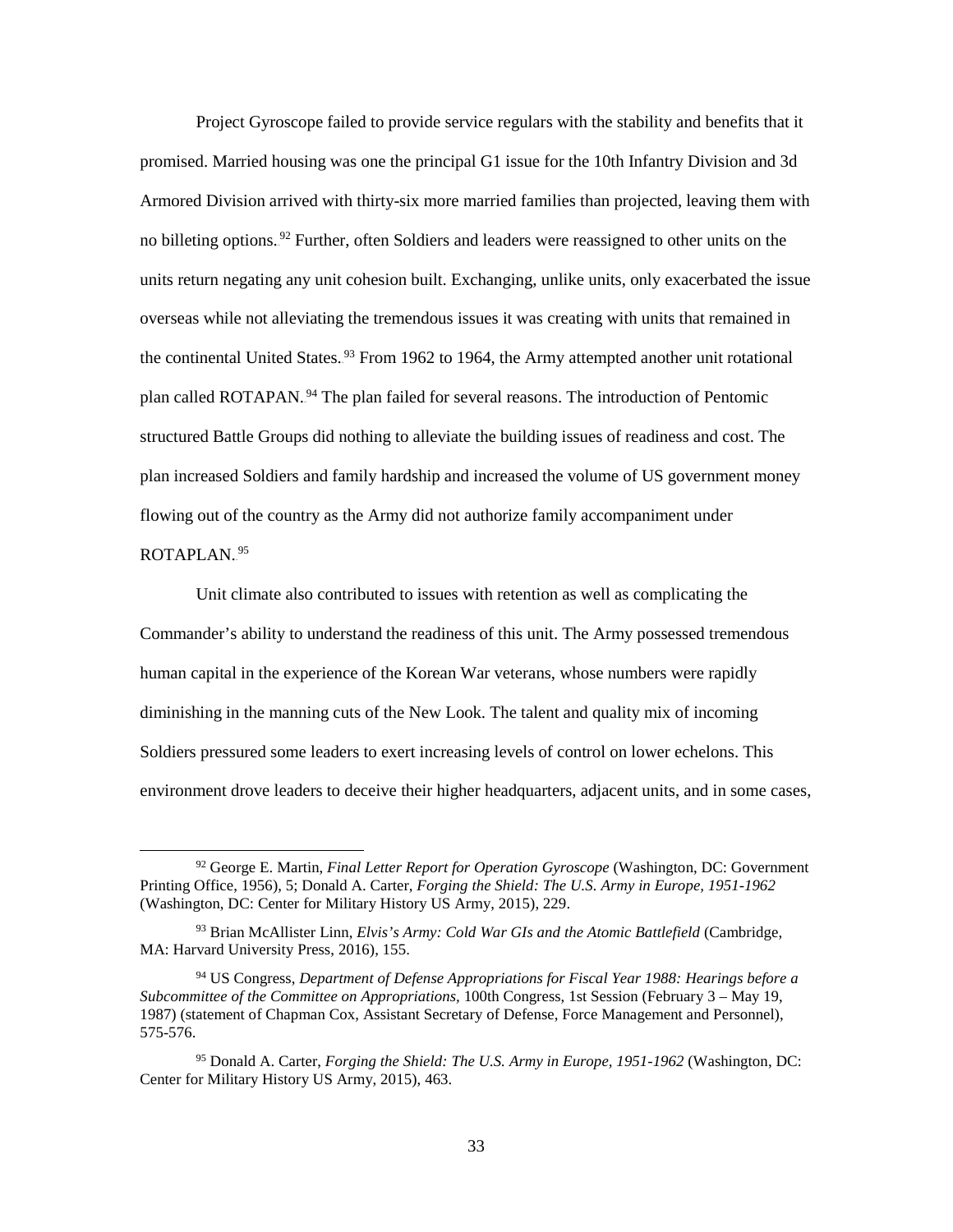themselves.<sup>96</sup> The micromanagement and over-centralization formed a climate of deception and contributed to the continued low retention rates through the 1950s. The doctrine of the day called for highly mobile and adaptive units to maneuver on an atomic battlefield, yet in some units, the culture and administrative requirements formed the opposite. This, in turn, deterred otherwise highly competent officers from continuing service.<sup>97</sup>

With an enduring retention issue, the Army continued to field more advanced equipment, which required more training and specialization to maintain and employ. The American people remained reluctant to voluntarily join the Army, even in the reduced numbers in the New Look. Relying on conscripts to fill out the remaining numbers of the force brought a great deal of talent to the service. However, this worked against the long-term readiness of the Army by consequently ensuring an unsustainable turnover in junior personnel. Despite recognizing the importance of retaining talent and the desire to move to an all-volunteer force, policies designed to do precisely this often exacerbated the problem. With the increasing technical requirements of the Army rocket and missile forces necessary to defeat the Soviets and the aging and so more maintenance-intensive equipment that constituted most of the inventory, making the high turnover environment unsustainable.

The Army has since changed to an all-volunteer total force with 479 thousand on Active Duty and another 331 thousand Natural Guard and 191 thousand in the Reserves.<sup>98</sup> The need to rapidly grow the force to conduct LSCO operations against a near-peer is not far-fetched. The

<sup>&</sup>lt;sup>96</sup> LTC Bruce C. Clarke, commander of  $7<sup>th</sup>$  Army in 1956 published such a cornucopia of memoranda that subordinate units disregarded it, he furiously inspected units through  $7<sup>th</sup>$  Army often relieving leaders and their superiors on the spot. There are examples of units deliberately deceiving him during inspections. Brian McAllister Linn, *Elvis's Army: Cold War GIs and the Atomic Battlefield* (Cambridge, MA: Harvard University Press, 2016), 129-130, 211-212.

<sup>97</sup> Brian McAllister Linn. *Elvis's Army: Cold War GIs and the Atomic Battlefield* (Cambridge, MA: Harvard University Press, 2016), 189-190.

<sup>98</sup> Defense Manpower Data Center. "Armed Forces Strength Figures for January 31, 2020" https://www.dmdc.osd.mil/appj/dwp/dwp\_reports.jsp. Accessed 15 February 2020; Defense Manpower Data Center. "Number of Military and DoD Appropriated Fund (APF) Civilian Personnel Permanently Assigned" https://www.dmdc.osd.mil/appj/dwp/dwp\_reports.jsp. Accessed 15 February 2020.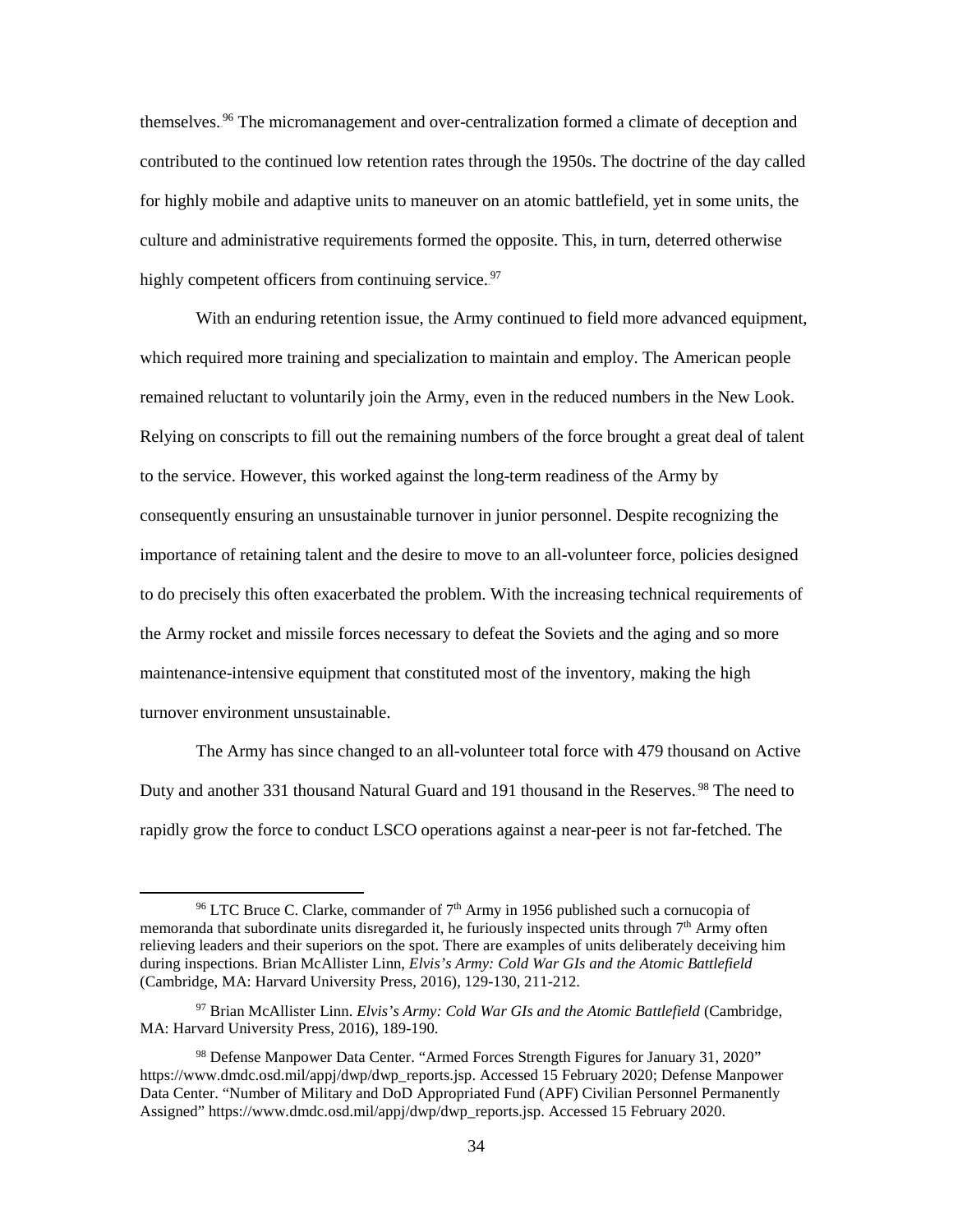efforts of the Pentomic force serve both as a cautionary example of the effects of flawed personnel and rotational strategies it also reminds us that, if coupled with the right doctrine and technology, a rapidly grown force can be effective.

The Army was not able to fix the retention issue in the Pentomic era but did discover the personnel policies and management are interwoven into all other aspects of Army decision making, particularly doctrine and technology. Without the right people in the force doctrine cannot be carried out, and equipment cannot be maintained or employed effectively.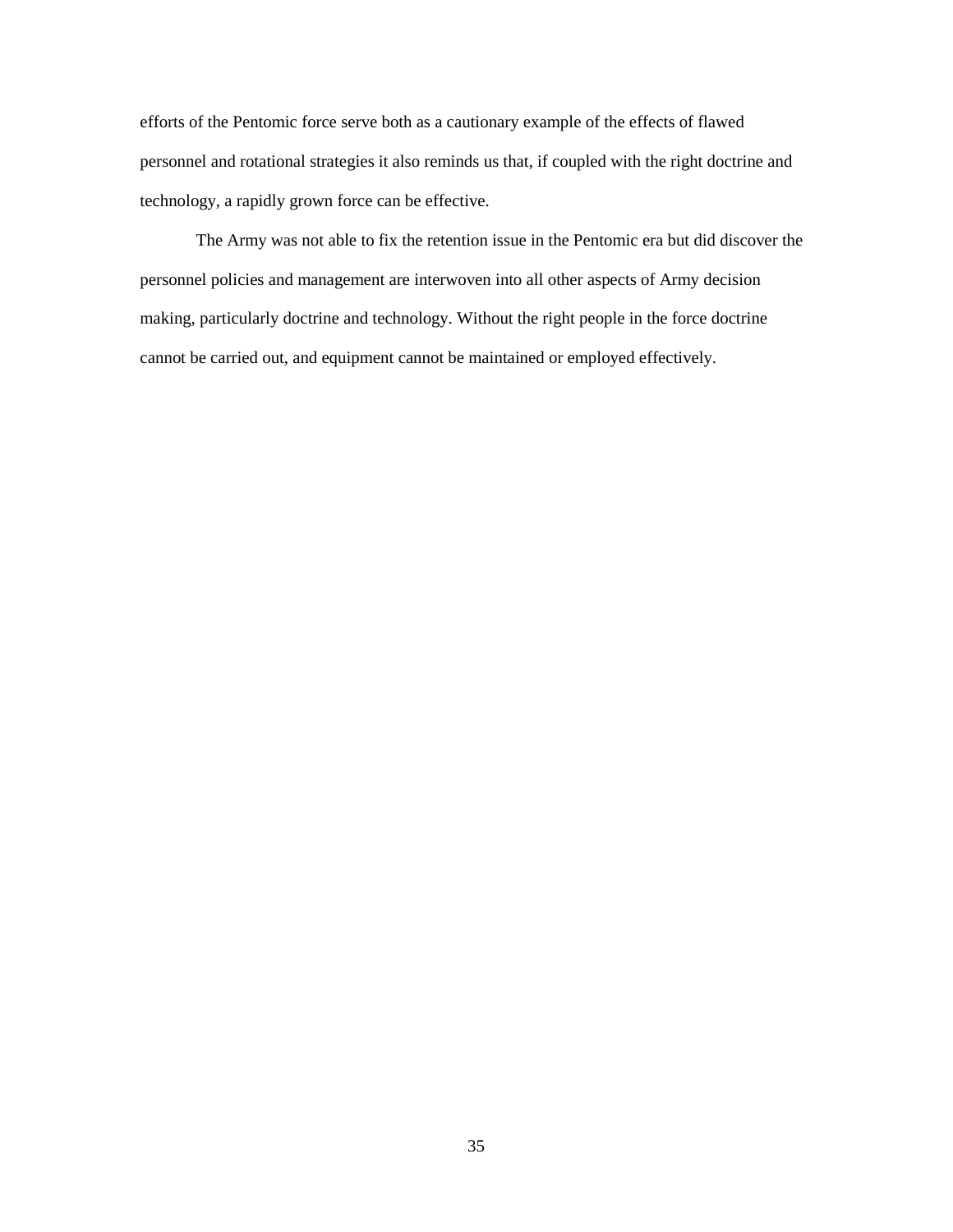#### Conclusion

The theories of Pentomic Division employment and the lessons learned in preparing the Army for combat in a nuclear environment still carry value today. Nuclear conflict remains unlikely, but its absence from future conflict is not a foregone conclusion. Increased proliferation, destabilizing states, malevolent actors' acquisition of nuclear devices and delivery systems, increased tensions between major nuclear powers, and the dissolution of the Intermediate-Range Nuclear Forces treaty demonstrate the relevance of once planning to fight in a nuclear environment. Further, the assumption that any employment of nuclear weapons would trigger such a massive response rendering the battlefield impossible to navigate wishes away the more dangerous, insidious, and likely contingencies. That the use of tactical nuclear weapons is not feasible, in a time when Russia is behaving much more like the previous Soviet Union, is dangerous.<sup>99</sup>

A surge of new technologies such as hypersonics, artificial intelligence, and drones becoming available both to the United States and our likely future adversaries add further complexity to an evolving Army and Department of Defense. All of which would require more specialized training. The Doctrine we use today after principally focusing on counterinsurgency for two decades has shifted to large scale combat operations. The Army transition through the Pentomic organization under the Eisenhower administration's New Deal and policy of Massive Retaliation brought to light several interwoven lessons. These critically prevalent lessons from the development of doctrine, acquisition of technology, and recruitment and retention of personnel necessary to execute the developed doctrine and employ the new tools of war shaped the Pentomic Army and the ROAD transition in the early 1960s.

United States national strategy and international systems must inform Army doctrine. As the Army incorporated atomic weapons into doctrine and transitioned into the Pentomic structure,

<sup>99</sup> Thomas C. Schelling, *Arms and Influence* (New Haven, CT: Yale University Press, 2008), 31.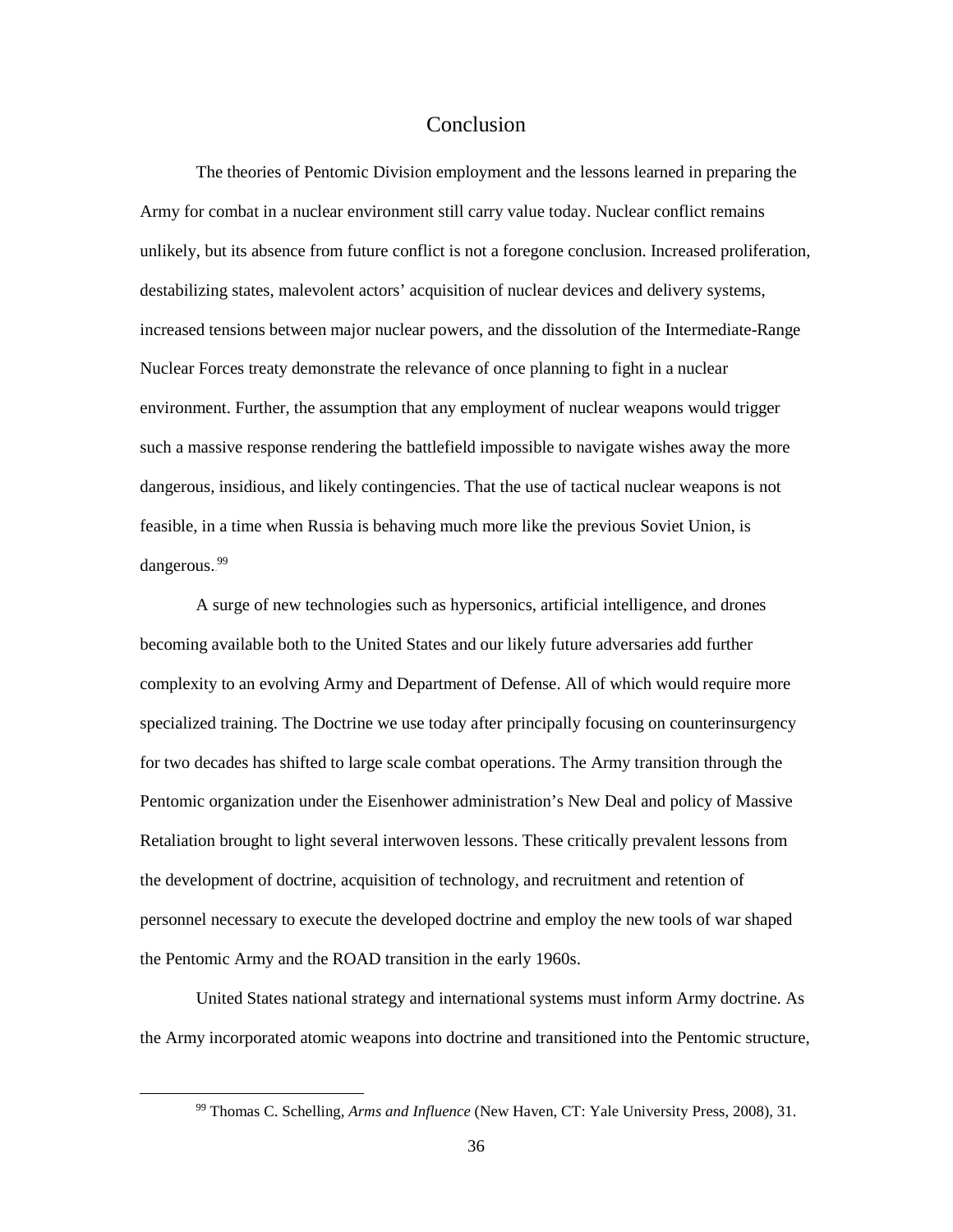the Army did not give all considerations the necessary weight, particularly the international community. The Army recognized the tremendous power of atomic weapons and correctly assessed they would both change how superpowers wielded their power; the Army correctly saw that wars of the future would not be wars of annihilation. While tactical atomic weapons were not a part of future wars, the evolution of dispersion and convergence endured and continues to influence Army thinking today, as demonstrated in Army Multi-Domain Operations publications. The Pentomic Army, however, failed to accurately weigh how effective international resistance would be to the philosophy of the use of many small nuclear weapons within their countryside.

The technological systems that best supported force dispersion and rapid convergence continued to be valid after the Army returned to a divisional structure. The continued success of systems such as the M60 tank, UH-1 Huey, and Honest John demonstrate they transcended the requirements of a temporary force structure and addressed how warfare had changed since the introduction of the atomic bomb. They complimented the longer evolutionary and enduring elements of warfare. Nuclear-armed rocket and missile technologies were the cutting edge and very public military technologies. While the atomic and thermonuclear bombs fundamentally changed how nations weighted military power, they did not prevent future wars. The Army expended tremendous resources to develop and acquire the best cutting-edge technology, but it was limited to a narrow range of military capabilities. The Army's disproportionate pursuit of the newest technology at the expense of conventional capability should serve as a cautionary example. While the Army committed tremendous resources to rocket and missile technology, they were ill-prepared for a large war with the Soviets.<sup>100</sup>

Investment in new technology and weapon systems is an enduring element of the Army's evolution. The Pentomic Army's disproportionate investment in the newest technology of the day should advise caution to today's leaders. New technologies did not fundamentally change all

<sup>&</sup>lt;sup>100</sup> The Soviets had continued the development and mass production of tanks, planes, and other instruments of both conventional and tactical atomic warfare.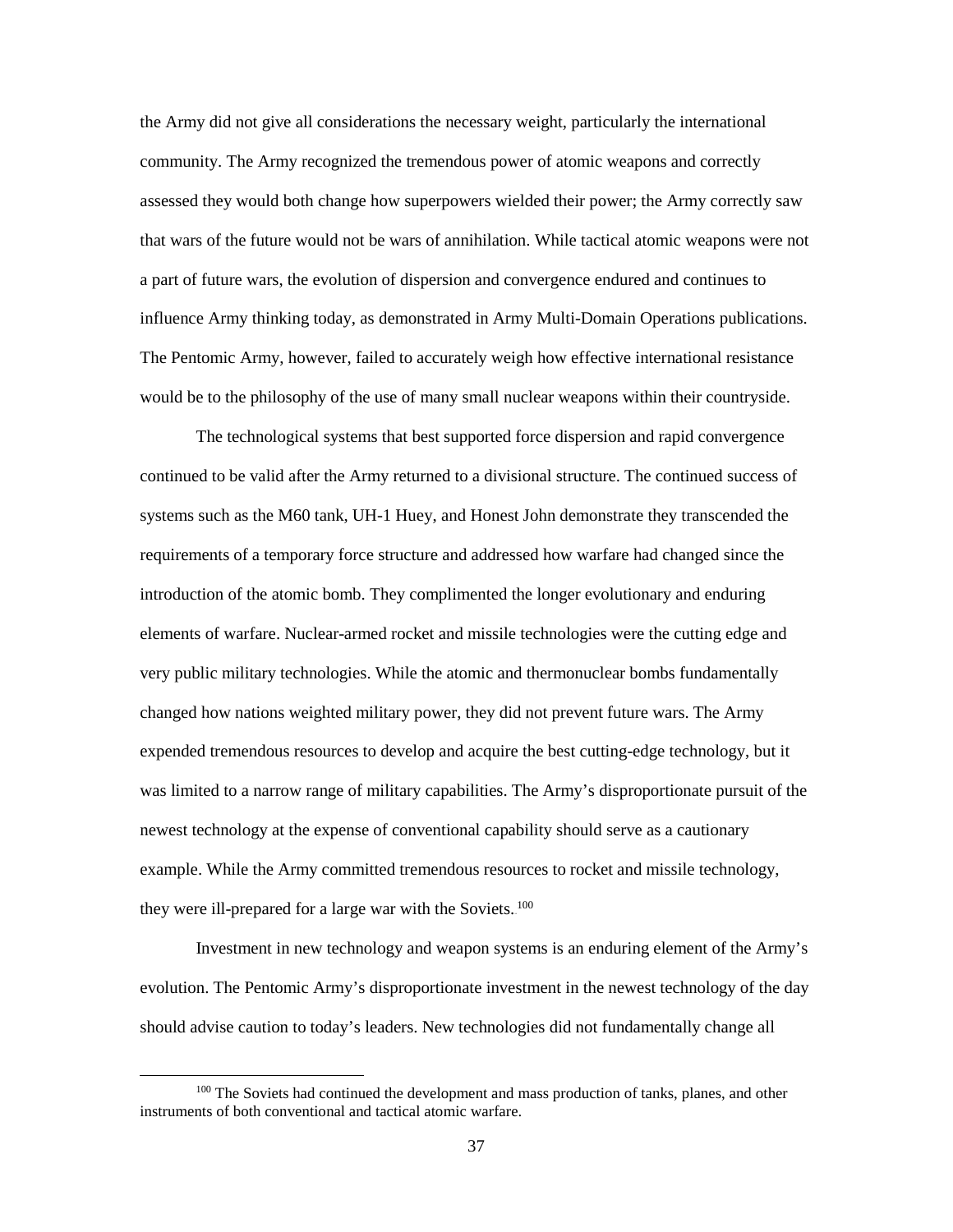aspects of the battlefield. Tanks, rifles, radios, helicopters, and other components of the conventional battlefield remained dominant. The most effective systems were those that leveraged emerging technologies to improve and develop systems that nested with how the Army planned to fight. These factors persist today as drones, artificial intelligence, hypersonics, and other cutting edge technologies increasingly enter the Army lexicon.

Without the right people, the best doctrine and technology are useless. The Army must develop doctrine and technology for the force that will employ it. The Pentomic Army envisioned the employment of many small units operating independently but coordinated in tactical atomic warfare. This doctrine required highly trained, adaptable, and intelligent personnel who trained together for long periods necessary to build the trust and unit cohesion necessary to execute decentralized tactics. The Army did not have, nor would they be able to build such a force rapidly. Personnel turnover and turbulence made building teams of that nature and caliber impossible. Further, had the nation entered a large-scale war during the Pentomic, with or without the employment of nuclear weapons, the nation would have needed to grow the force rapidly. While rapid force growth itself is unlikely to be an issue in the case of a large war, it would not allow building the competence and cohesion necessary to carry out the Pentomic doctrine General Taylor described.

Today the US Army is about half the size it was during the late 1950s. If the United States were to enter a large-scale war with a near-peer, even with the recall of all National Guard and Reserve forces, it is likely the force would need to be rapidly expanded. As the Army transitions to large scale combat operations, the doctrine and technology developed must be readily and effectively employable by the existing highly trained force and the rapidly grown force. The pursuit of cutting-edge technology should not outweigh the evolutionary development of conventional concepts and technology. While new technologies promise significant advantages how the Army believes it will fight with the force it expects to have must drive the acquisitions of

38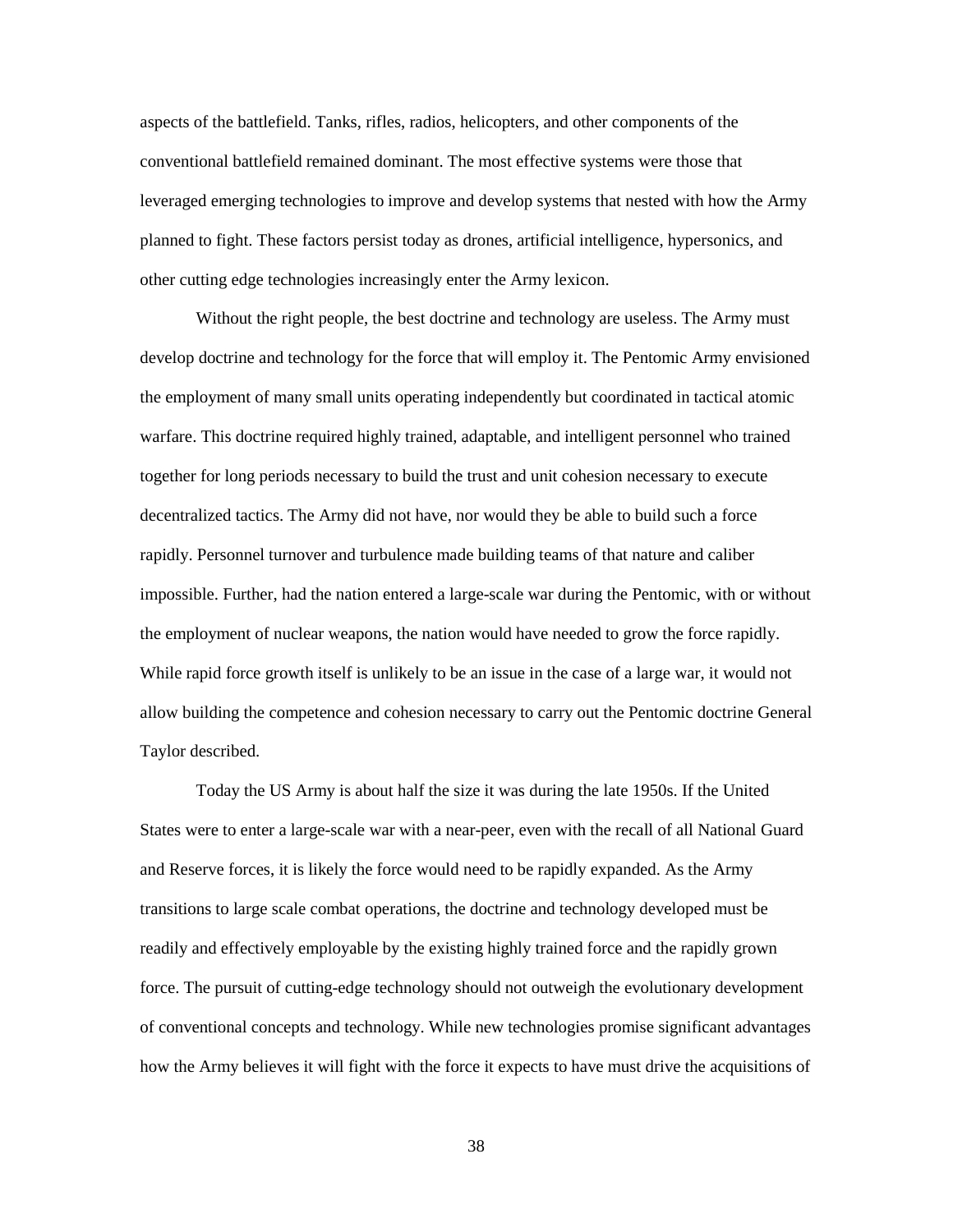technology. The pursuit of new technologies must not be at the expense of more conventional advancements in the systems that will be used in future wars.

The Pentomic transition in the late 1950s occurred in a very different national and international stage, but many of the lessons learned still apply today. The Army continues to evolve its doctrine, now with a focus toward large scale combat operations. This doctrine must holistically drive the technological acquisitions that it needs to fight effectively. The doctrine and technologies must be effectively employable by the Army that will use them, which may include a rapidly grown force, not only the small, highly trained, and professional force that makes the Army today.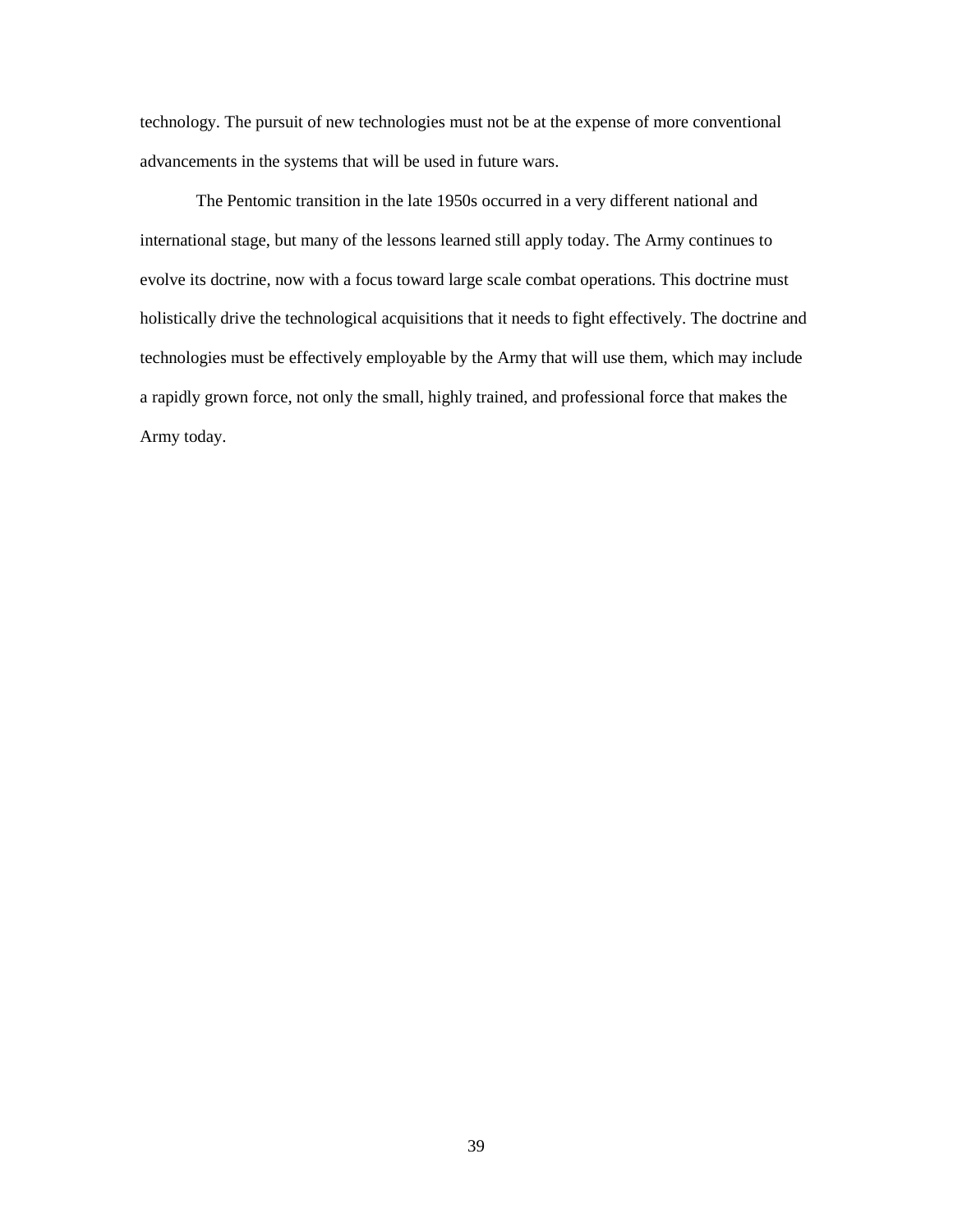#### Bibliography

- Bacevich, Andrew J. *The Pentomic Era: The US Army Between Korea and Vietnam*. Washington, DC: National Defense University Press, 1986.
- Brodie, Bernard. "Implications of Nuclear Weapons in Total War" *Military Review,* Vol 38, number 3, June. Fort Leavenworth, KS: Command and General Staff College, 1958.
- Cameron, Robert. "American Tank Development During the Cold War*.*" *Armor Magazine, July-August 1998*. PB 17-98-4, Vol CVII No. 4. Fort Knox, KY: Armor Magazine, 1998.
- Carter, Donald A. *Forging the Shield: The U.S. Army in Europe, 1951-1962.* Washington, DC: Center for Military History US Army, 2015.
- Condit, Doris M. *History of the Office of the Secretary of Defense: Volume II, the Test of War 1950-1953.* Washington, DC: Historical Office, Office of the Secretary of Defense, 1988.

-------------------. *The Test of War: 1950-1953*. Washington, DC: Historical Office of the Secretary of Defense, 1988.

- Davis, Robert T. "The Challenge of Adaptation: the US Army in the Aftermath of Conflict, 1953- 2000." *The Long War Series Occasional Paper, Occasional Paper 27*. Fort Leavenworth, KS: Combat Studies Institute Press, 2008.
- Dickson, Paul. *Sputnik: The Shock of the Century.* New York, NY: The Berkley Publishing Group, 2001.
- Eddleman, LTG C.D. *Military Review,* vol 37, number 7, October*.* Fort Leavenworth, KS: Command and General Staff College, 1957.
- Elliott V. Converse III. *Rearming for the Cold War: 1945-1960*. Washington, DC: Historical Office of the Secretary of Defense, 2012.
- Faulkner, Richard S. *Pershing's Crusaders: The American Soldier in World War I.* Lawrence, KS: University Press of Kansas, 2017.

------------------------. *The School of Hard Knocks*; *Combat Leadership in the American Expeditionary Forces*. College Station, TX: Texas A&M University Press, 2012.

- Fehrenbach, T.R. *This Kind of War: The Classic Korean War History 50<sup>th</sup> Anniversary Edition*. Washington, DC: Brassey's, 2000.
- Final Report of Exercise. Exercise Desert Rock V, Volume 1 Operations. 16 July 1953. DTIC Accession number ADA 078559.

Galvin, James M. *Airborne Warfare*. Washington, DC: Infantry Journal Press, 1947.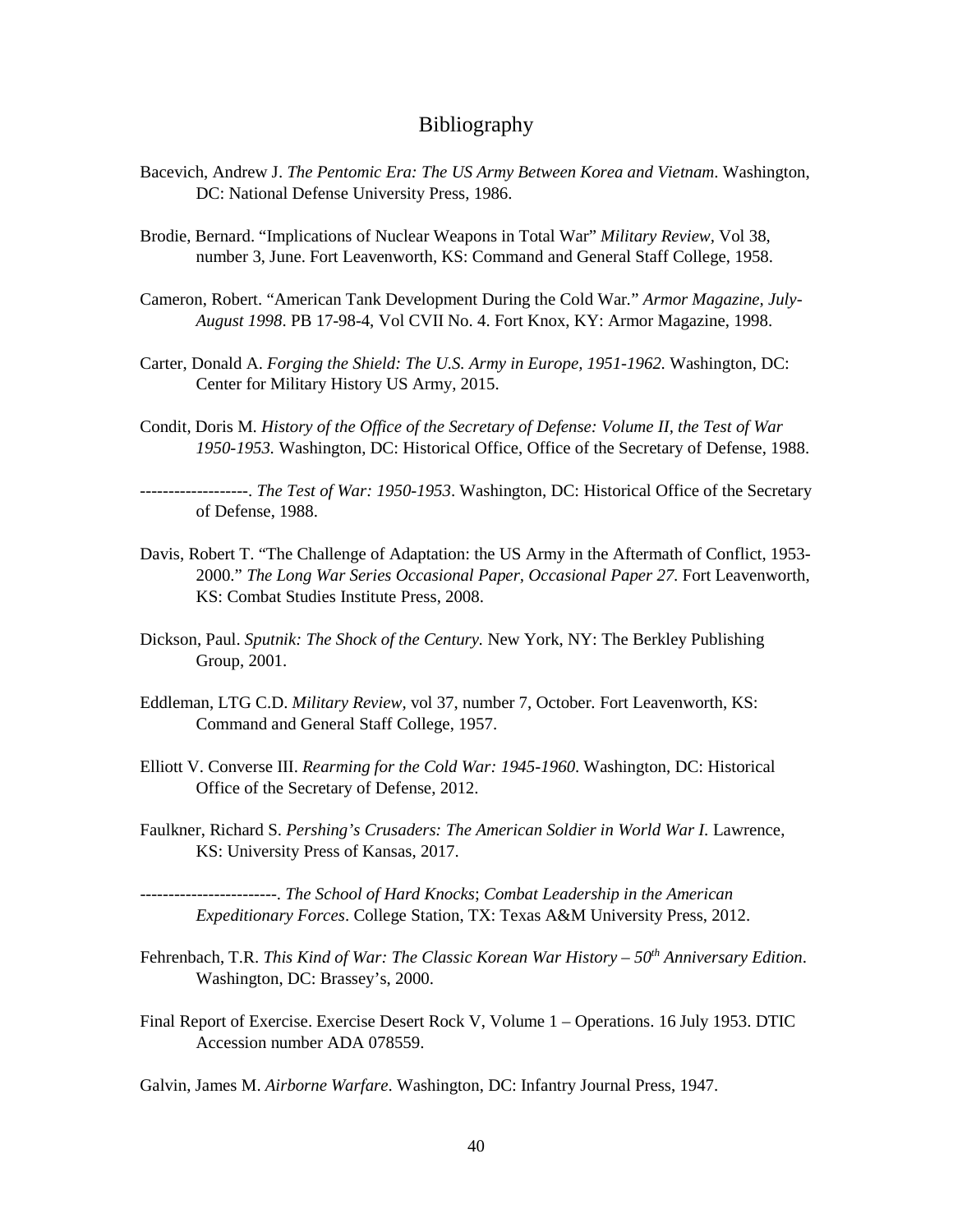-------------------. "Cavalry, and I don't mean horses. *Harper Magazine,* April 1954.

-------------------. *War and Peace in the Space Age.* New York, NY: Harper and Brothers, 1958.

- Gharajedaghi, Jamshid. *Systems Thinking: Managing Chaos and Complexity, A Platform for Designing Business Architecture.* Burlington, MA: Morgan Kaufmann, 2011.
- Headquarters, US Army Europe. *Operation Gyroscope in the United States Army Europe.*  Carlisle Barracks, PA: US Army Military History Institute, 1957.
- Irzyk, Albin F. "Tank versus Tank" *Military Review,* Volume 25, number 10, January. Fort Leavenworth, KS: Command and General Staff College, 1946.
- Leighton, Richard M. *Strategy, Money, and the New Look: 1953-1956*. Washington, DC: Historical Office of the Secretary of Defense, 2001.
- Martin, George E. *Final Letter Report for Operation Gyroscope.* Washington, DC: Government Printing Office, 1956.
- McAllister, Linn Brian. *Elvis's Army: Cold War GIs and the Atomic Battlefield*. Cambridge, MA: Harvard University Press, 2016.
- Military Notes Around the World. *Military Review,* Vol. 38, No. 5, October. Fort Leavenworth: Command and General Staff College, 1958.
- Polmar, Norman and Robert S. Norris. *The U.S. Nuclear Arsenal: A History of Weapons and Delivery Systems since 1945.* Annapolis, MA: Naval Institute Press, 2009.
- Rose, John P. *The Evolution of US Army Nuclear Doctrine, 1945-1980*. 1980. Boulder, CO: Westview Press, 1980.
- Schelling, Thomas C. *Arms and Influence*. New Haven, CT: Yale University Press, 2008.
- Sepp, Kalev I. "The Pentomic Puzzle: The Influence of Personality and Nuclear Weapons on US Army Organization 1952-1958." in *Army History: The Professional Bulletin of Army History*. PB. 20-02-1, No. 51 (Winter 2001). Assessed 13 September 2019. https://www.jstor.org/stable/26304920.
- Taleb, Nassim Nicholas. *Antifragile, Things that Gain from Disorder.* New York, NY: Random House, 2012.
- Taylor, Maxwell D. *Military Review*. Vol 37, number 3. Fort Leavenworth, KS: Command and General Staff College, 1957.
- US Congress. Senate. Committee on Appropriations, 1988. *Department of Defense Appropriations for Fiscal Year 1988: Hearings before a Subcommittee of the Committee*